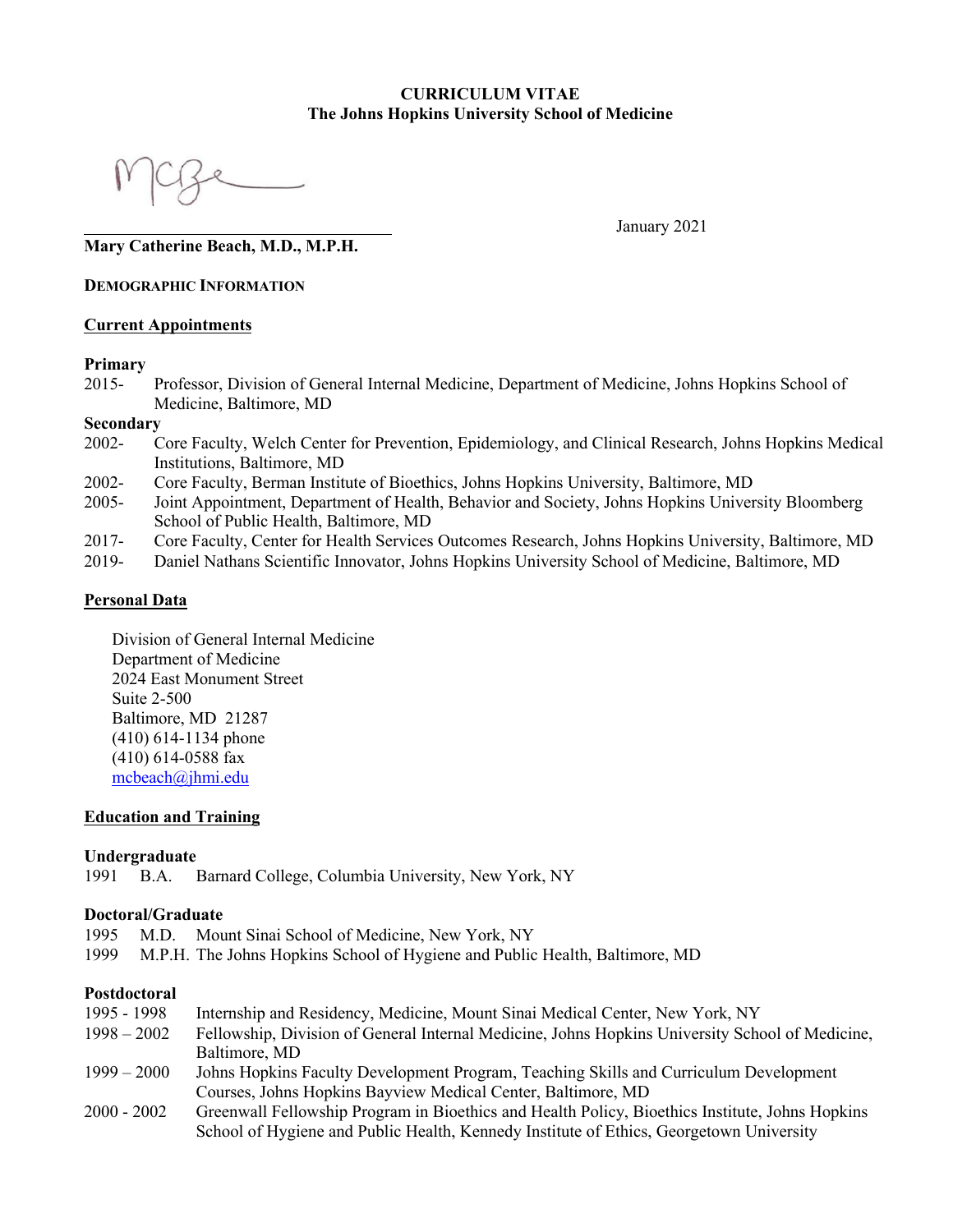| 2001    | Congressional Fellow in Health Policy, Office of Senator Hillary Rodham Clinton, United States |
|---------|------------------------------------------------------------------------------------------------|
|         | Senate, Washington, DC                                                                         |
| 2009    | Mid-Career Women's Faculty Development Seminar, American Association of Medical Colleges,      |
|         | Scottsdale, AZ                                                                                 |
| 2012-13 | Leadership Program for Women Faculty, Johns Hopkins University, Baltimore, MD                  |
| 2015    | Master Mentor Program, Johns Hopkins University, Baltimore, MD                                 |

## **Professional Experience**

- 2002 2008 Assistant Professor, Division of General Internal Medicine, Department of Medicine, Johns Hopkins University School of Medicine, Baltimore, MD
- 2002 2005 Joint Appointment, Department of Health Policy, Johns Hopkins Bloomberg School of Public Health, Baltimore, MD
- 2008 2015 Associate Professor, Division of General Internal Medicine, Department of Medicine, Johns Hopkins School of Medicine, Baltimore, MD

## **RESEARCH ACTIVITIES**

## **Peer-Reviewed Original Publications**

- 1. **Beach MC**, Morley J, Spiryda L, Weinstock S. Effects of liposome encapsulated hemoglobin molecules on the reticulo-endothelial system. *Biomaterials, Artificial Cells, and Immobilization Biotechnology.* 1992;20(2- 4):771-6.
- 2. **Beach MC**, Morrison RS. The effect of do-not-resuscitate orders on physician decision- making. *Journal of the American Geriatrics Society*. 2002 Dec;50(12):2057-61.
- 3. **Beach MC**, Asch DA, Jepson C, Hershey JC, Baron J, Ubel PA. Public response to cost-quality tradeoffs in clinical decisions. *Medical Decision Making.* 2003 Sep-Oct;23(5):369-78.
- 4. Johnson RL, Saha S, Arbelaez JJ, **Beach MC**, Cooper LA. Racial and ethnic differences in patient perceptions of bias and cultural competence in health care. *Journal of General Internal Medicine.* 2004 Feb;19(2):101-110.
- *5.* **Beach MC**, Roter D, Levinson W, Ford DE, Frankel R. What do physicians tell patients about themselves? A qualitative analysis of physician self-disclosure.*Journal of General Internal Medicine.* 2004 Sep;19(9): 911-6.
- 6. **Beach MC**, Roter D, Rubin H, Frankel R, Levinson W, Ford DE. Is physician self-disclosure related to patient evaluation of office visits? *Journal of General Internal Medicine.* 2004 Sep;19(9):905-10.
- 7. **Beach MC**, Cooper LA, Robinson KA, Price EG, Gary TL, Jenkes MW, Gozu A, Smarth C, Palacio A, Feuerstein CJ, Bass EB, Powe NR. Strategies for Improving Minority Healthcare Quality. *Evidence Report/Technology Assessment* (Summ). No. 90. (Prepared by Johns Hopkins University Evidence-based Practice Center, Baltimore, MD.) AHRQ Publication No. 04-E008-02. Rockville, MD: Agency for Healthcare Research and Quality. Jan 2004.
- 8. **Beach MC**, Meredith L, Halpern J, Wells K, Ford DE. Physician conceptions of responsibility to individual patients and distributive justice in health care. *Annals of Family Medicine.* 2005 Jan-Feb;3(1):53-9.
- 9. **Beach MC**, Price EG, Gary TL, Robinson KA, Gozu A, Palacio A, Smarth C, Jenkes MW, Feuersein CJ, Bass EB, Powe NR, Cooper LA. Cultural competence: A systematic review of health care provider educational interventions. *Medical Care.* 2005 Apr;43(4):356-73.
- 10. Price EG, **Beach MC**, Gary TL, Gozu A, Robinson KA, Palacio A, Smarth C, Jenkes MW, Feuersein CJ, Bass EB, Powe NR, Cooper LA. A systematic review of the methodological rigor of studies evaluating cultural competence training of health professionals. *Academic Medicine.* 2005 Jun;80(6):578-86.
- 11. Reed D, Price EG, Windish DM, Wright SM, Gozu A, Hsu EB, **Beach MC**, Kern D, Bass EB. Challenges in systematic reviews of educational intervention studies. *Ann Internal Med*. 2005 Jun 21;142(12 Pt 2):1080-9.
- 12. **Beach MC**, Sugarman J, Johnson RL, Arbelaez JJ, Duggan PD, Cooper LA. Do patients treated with dignity report higher satisfaction, adherence and receipt of preventive care? *Ann Fam Med.* 2005 Jul-Aug;3(4):331-8.
- 13. Duggan PD, Geller G, Cooper LA, **Beach MC**. The moral nature of patient-centeredness: Is it "just the right thing to do"? *Patient Education and Counseling.* 2006 Aug;62(2):271-6.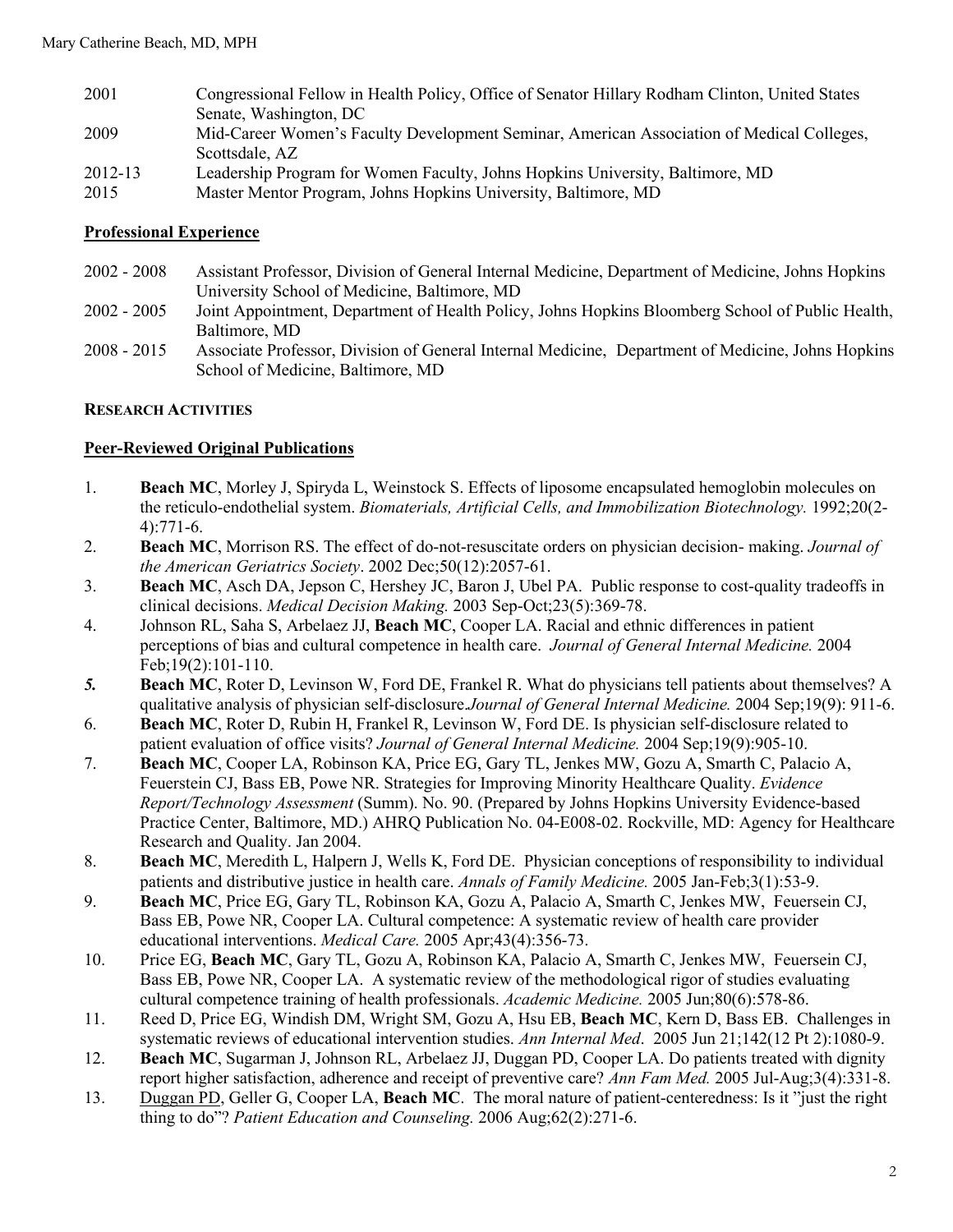- 14. **Beach MC**, Inui T. Relationship-centered care: A constructive reframing. *Journal of General Internal Medicine.* 2006 Jan;21 Suppl 1:S3-8.
- 15. Cooper LA, **Beach MC**, Johnson R, Inui T. Delving below the surface. Understanding how race and ethnicity influences relationships in health care. *Journal of General Internal Medicine.* 2006 Jan;21 Suppl 1:S21-7.
- 16. Kutner JS, Westfall JM, Morrison EH, **Beach MC**, Jacobs EA, Rosenblatt RA. Facilitating collaboration among academic generalist disciplines: A call to action. *Annals of Fam Medicine*. 2006 Mar-Apr;4(2):172-6.
- 17. **Beach MC**, Gary TL, Price EG, Robinson KA, Gozu A, Palacio A, Smarth C, Jenkes MW, Feuersein CJ, Bass EB, Powe NR, Cooper LA. Improving health care quality for racial/ethnic minorities: A systematic review of the best evidence regarding provider and organization interventions. *BMC Public Health.* 2006 April;6:104.
- 18. **Beach MC**, Keruly J, Moore RD. Is the quality of the patient-provider relationship associated with better adherence and health outcomes for patients with HIV? *J Gen Internal Med.* 2006 Jun;21(6):661-5.
- 19. **Beach MC**, Roter DL, Wang NY, Duggan PS, Cooper LA. Are physicians' attitudes of respect accurately perceived by patients and associated more positive communication behaviors? *Patient Education and Counseling.* 2006 Sep;62(3):347-54.
- 20. **Beach MC**, Saha S, Cooper LA. Patient centeredness and cultural competence: Their relationship and role in healthcare quality. The Commonwealth Fund Report. October 2006.
- 21. **Beach MC**, Rosner M, Cooper LA, Duggan PS, Shatzer J. Can patient-centered attitudes reduce racial and ethnic disparities in care? *Academic Medicine.* 2007 Feb;82(2):193-8.
- 22. **Beach MC**, Duggan PS, Cassell CK, Geller G. What does 'respect' mean? Exploring the moral obligation of health professionals to respect patients. *Journal of General Internal Medicine.* 2007 May;22(5):692-5.
- 23. Gozu A, **Beach MC**, Price EG, Gary TL, Robinson KA, Palacio A, Smarth C, Jenkes MW, Feuersein CJ, Bass EB, Powe NR, Cooper LA. Self-administered instruments to measure cultural competence of health professionals: A systematic review. *Teaching and Learning in Medicine.* 2007 Spring;19(2):180-90.
- 24. **Beach MC**, Duggan PS, Moore RD. Is patients' preferred involvement in health decisions related to outcomes for patients with HIV? *Journal of General Internal Medicine*. 2007 Aug;22(8):1119-24.
- 25. Roter DL, Larson SM, **Beach MC**, Cooper LA. Interactive and evaluative correlates of dialogue sequence: a simulation study applying the RIAS to turn taking structures. *Patient Education and Counseling.* 2008 Apr;71(1):26-33. PMCID: PMC2760431
- 26. Segal JB, Strouse JJ, **Beach MC**, Haywood C, Witkop C, Park H, Wilson RF, Bass EB, Lanzkron S. Hydroxyurea for the treatment of sickle cell disease. Evidence Report/Technology Assessment (Full Rep). 2008 Mar;(165):1-95. PMCID: PMC4781604
- 27. Lanzkron S, Strouse JJ, Wilson RF, **Beach MC**, Haywood C, Park H, Witkop C, Bass EB, Segal JB. Systematic Review: Hydroxyurea for the Treatment of Adults with Sickle Cell Disease. *Annals of Internal Medicine.* 2008 Jun 17;148(12):939-55. PMCID: PMC3256736
- 28. Ho MJ, Yao G, Lee KL, Beach MC, Green AR. Cross-Cultural Medical Education: Can Patient-Centered Cultural Competency Training Be Effective in Non-Western Countries? *Medical Teacher.* 2008;30(7):719-21. PMCID: PMC3149814
- 29. Ratanawongsa N, Roter D, **Beach MC**, Laird SL, Larson SM, Carson KA, Cooper LA. Physician Burnout and Patient-Physician Communication during Primary Care Encounters. *Journal of General Internal Medicine.* 2008 Oct;23(10):1581-8. PMCID: PMC2533387
- 30. Saha S, **Beach MC**, Cooper LA. Patient-centeredness, cultural competence, and healthcare quality. *Journal of the National Medical Association.* 2008 Nov;100(11):1275-85. PMCID: PMC2824588
- 31. Korthius PT, Saha S, Fleishman JA, McGrath MM, Josephs JS, Moore RD, Gebo K, Hellinger J, **Beach MC**; HIV Research Network. Impact of Patient Race on Patient Experiences of Access and Communication in HIV Care. *Journal of General Internal Medicine.* 2008 Dec;23(12):2046-52. PMCID: PMC2596522
- 32. Strouse JJ, Lanzkron S, **Beach MC**, Haywood C, Park H, Witkop C, Wilson RF, Bass EB, Segal JB. Hydroxyurea for Sickle Cell Disease: A Systematic Review for Efficacy and Toxicity in Children. *Pediatrics.* 2008 Dec;122(6):1332-42.
- 33. Tello MA, Yeh HC, Keller JM, **Beach MC**, Anderson JR, Moore RD. HIV Women's Health: A Study of Gynecologic Healthcare Service Utilization in a U.S. Urban Clinic Population. *Journal of Women's Health.* 2008 Dec;17(10):1609-14. PMC2716001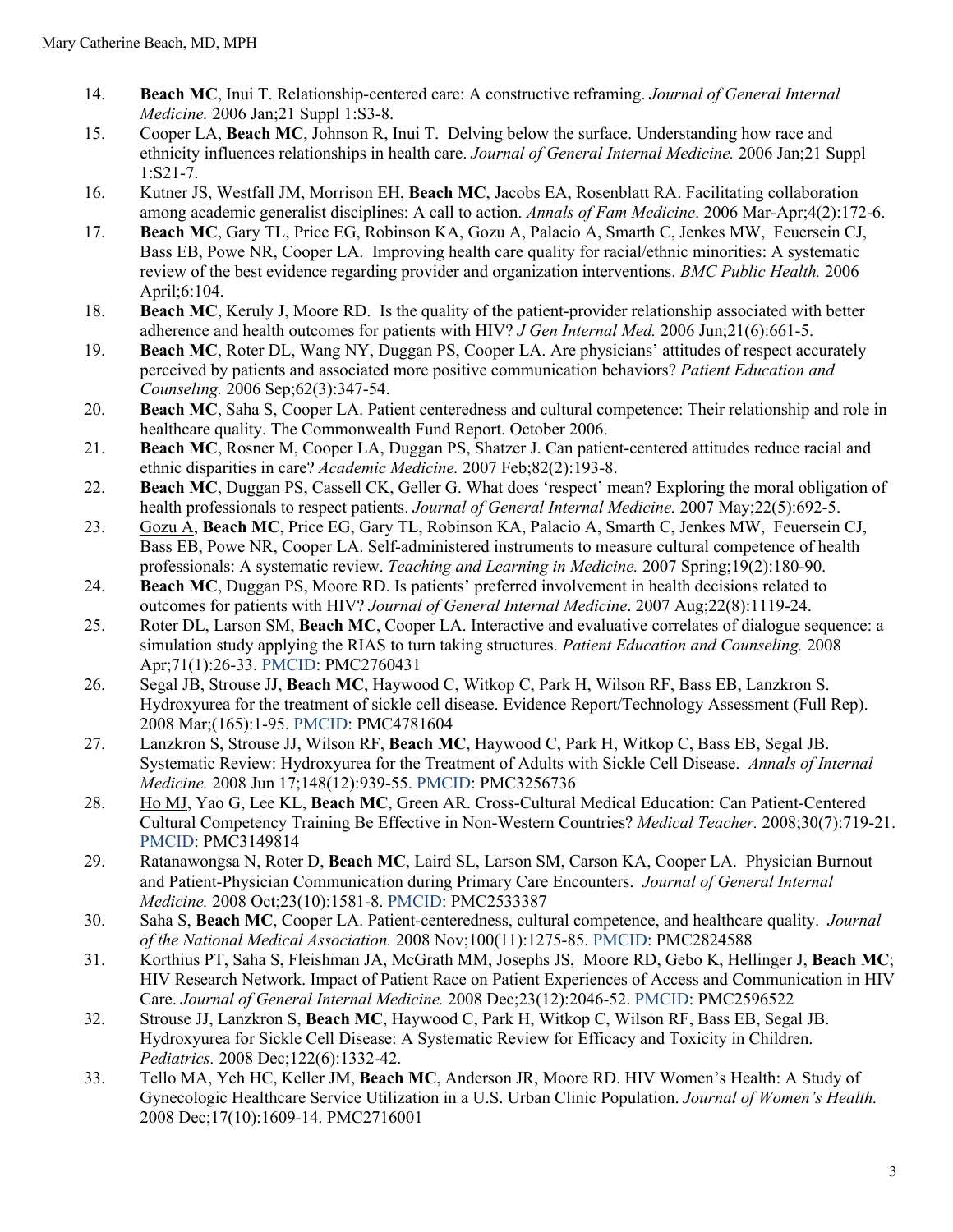- 34. Morse DS, McDaniel SH, Candib LM, **Beach MC**. "Enough about me, let's get back to you": Physician Self-Disclosure in Primary Care Encounters. *Annals of Internal Medicine.* 2008 Dec 2;149(11):835-7. PMCID: PMC2867074
- 35. Paez KA, Allen JK, **Beach MC**, Carson KA, Cooper LA. Physician Cultural Competence and Patient Ratings of the Patient-Physician Relationship. *Journal of General Internal Medicine.* 2009 Apr;24(4):495-8. PMCID: PMC2659158
- 36. Ratanawongsa N, Haywood C Jr, Bediako SM, Lattimer L, Lanzkron S, Hill PM, Powe NR, **Beach MC**. Health care provider attitudes towards patients with acute vaso-occlusive crisis due to sickle cell disease: development of a scale. *Patient Education and Counseling.* 2009 Aug;76(2):272-8. PMCID: PMC3119258
- 37. Huizinga MM, Cooper LA, Bleich, S, Clark J, **Beach MC**. Physician Respect for Patients with Obesity. *Journal of General Internal Medicine.* 2009 Nov;24(11):1236-9. PMCID: PMC2771236
- 38. Haywood C Jr, **Beach MC**, Lanzkron S, Strouse JJ, Wilson R, Park H, Witkop C, Bass EB, Segal JB. A systematic review of barriers and interventions to improve appropriate use of therapies for sickle cell disease. *Journal of the National Medical Association.* 2009 Oct;101(10):1022-33.
- 39. Kinsman H, Roter D, Berkenblit G, Saha S, Korthuis PT, Wilson I, Eggly S, Sankar A, Sharp V, Cohn J, Moore RD, **Beach MC**. "We'll do this together": The Role of the First Person Plural in Fostering Partnership in Patient-Physician Relationships. *Journal of General Internal Medicine.* 2010 Mar;25(3):186-93. PMCID: PMC2839333
- 40. Huizinga MM, Bleich SN, **Beach MC,** Clark JM, Cooper LA. Disparity in Physician Perception of Patients Adherence to Medications by Obesity Status. *Obesity.* 2010 Oct;18(10):1932-7. PMCID: PMC3149807
- 41. Bleich SN, Huizinga MM, **Beach MC,** Cooper LA. Patient Use of Weight-Management Activities: A Comparison of Patient and Physician Assessments. *Patient Education Counseling.* 2010 Jun;79(3):344-50. PMCID: PMC2879463
- 42. Haywood C Jr, Lanzkron S, Ratanawongsa N, Bediako SM, Lattimer L, **Beach MC.** The Association of Provider Communication with Trust among Adults with Sickle Cell Disease. *J Gen Internal Med.* 2010 Jun;25(6):543-8. PMCID: PMC2869431
- 43. Kumar R, Korthuis PT, Saha S, Chander G, Sharp V, Cohn J, Moore RD, **Beach MC**. Decision-making Role Preferences among Patients with HIV: Associations with Patient and Provider Characteristics and Communication Behaviors. *Journal of General Internal Medicine*. 2010 Jun;25(6):517-23. PMCID: PMC2869417
- 44. Ho MJ, Yao G, Lee KL, Hwang TJ, **Beach MC**. Long-term effectiveness of patient-centered training in cultural competence: What is retained? What is lost? *Academic Medicine.* 2010 Apr;85(4):660-4. PMCID: PMC3149805
- 45. **Beach MC**, Saha S, Korthuis PT, Sharp V, Cohn J, Eggly S, Sankar A, Wilson I, Roter D, Cooper LA, Moore RD. Differences in Patient-Provider Communication for Hispanic Compared to Non-Hispanic White Patients in HIV Care. *Journal of General Internal Medicine.* 2010 Jul;25(7):682-7. PMCID: PMC2881976
- 46. Haywood C Jr, Lanzkron S, Ratanawongsa N, Bediako SM, Lattimer-Nelson L, **Beach MC.** Hospital Self-Discharge among Adults with Sickle Cell Disease (SCD): Associations with Trust and Interpersonal Experiences with Care. *Journal of Hospital Medicine.* 2010 May-Jun;5(5):289-94. PMCID: PMC2886176
- 47. Saha S, Jacobs EA, Moore RD, **Beach MC**. Trust In Physicians and Racial Disparities in HIV Care. *AIDS, Patient Care, and STDs*. 2010 Jul;24(7):415-20. PMCID: PMC3472674
- 48. Lattimer L, Haywood C Jr, Lanzkron S, Ratanawongsa N, Bediako SM, **Beach MC**. Problematic Hospital Experiences among Adult Patients with Sickle Cell Disease. *Journal of Health Care for the Poor and Underserved.* 2010 Nov;21(4):1114-23. PMCID: PMC3240938
- 49. **Beach MC**, Saha S, Korthuis PT, Sharp V, Cohn J, Wilson IB, Eggly S, Cooper LA, Roter D, Sankar A, Moore R. Patient-provider communication differs for black compared to white HIV-infected patients. *AIDS and Behavior*. 2011 May;15(4):805-11. PMCID: PMC2944011
- 50. Korthuis PT, Saha S, Chander G, McCarty D, , Moore RD, Cohn JA, Sharp VL, **Beach MC**. Substance Use and the Quality of Patient-Provider Communication in HIV Clinics. *AIDS Behavior.* 2011 May;15(4): 832-41. PMCID: PMC3077450
- 51. Bediako SM, Lattimer L, Haywood C Jr, Ratanawongsa N, Lanzkron S, **Beach MC**. Religious Coping and Hospital Admissions among Adults with Sickle Cell Disease. *J Behavioral Med.* 2011 Apr;34(2):120-7. PMCID: PMC3233352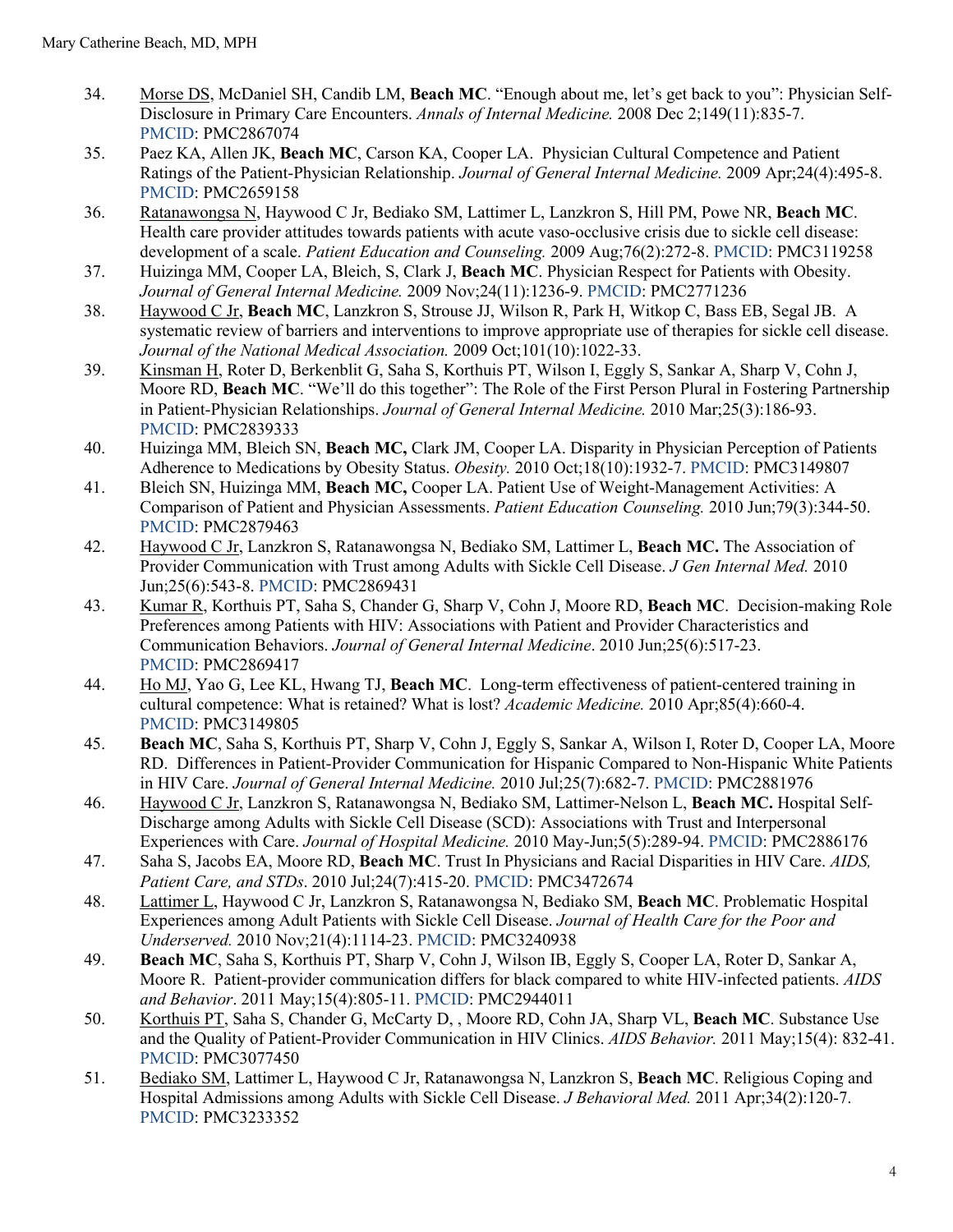- 52. Haywood C Jr, **Beach MC** Bediako S, Carroll CP, Lattimer L, Jarrett D, Lanzkron S. Examining the Characteristics and Beliefs of Hydroxyurea Users and Nonusers among Adults with Sickle Cell Disease. *American Journal of Hematology*. 2011 Jan;86(1):85-7. PMCID: PMC3233349
- 53. Haywood C Jr, Lanzkron S, Hughes MT, Brown R, Massa M, Ratanawongsa N, **Beach MC**. A Video-Intervention to Improve Clinician Attitudes toward Patients with Sickle Cell Disease: The Results of a Randomized Experiment. *Journal of General Internal Medicine*. 2011 May;26(5):518-23. PMCID: PMC3077483
- 54. Butrick M, Roter D, Kaphingst K, Erby LH, Haywood C Jr, **Beach MC**, Levy HP. Patient Reactions to Personalized Medicine Vignettes: An Experimental Design. *Genetics in Medicine*. 2011 May;13(5):421-8.
- 55. Carrese JA, McDonald EL, Moon M, Taylor HA, Khaira K, Catherine Beach M (i.e., **Beach MC**). Everyday Ethics in Internal Medicine Resident Clinic: An Opportunity to Teach. *Medical Education.* 2011 Jul;45(7):712-21. PMCID: PMC3240937
- 56. Elander J, **Beach MC**, Haywood C Jr. Respect, Trust, and the Management of Sickle Cell Disease Pain in Hospital: Comparative Analysis of Concern-Raising Behaviors, Preliminary Model, and Agenda for International Collaborative Research to Inform Practice. *Ethnicity and Health*. 2011 Aug-Oct;16(4-5):405-21. PMCID: PMC3233840
- 57. Saha S, Sanders DS, Korthuis PT, Cohn JA, Sharp VL, Haidet P, Moore RD, **Beach MC**. The role of cultural distance between patient and provider in explaining racial/ethnic disparities in HIV care. *Patient Education and Counseling.* 2011 Dec;85(3):e278-84. PMCID: PMC3193890
- 58. Laws MB, Epstein L, Lee Y, Rogers W, **Beach MC**, Wilson IB. The Association of Visit Length and Measures of Patient-Centered Communication in HIV Care: A Mixed Methods Study. *Patient Education and Counseling*. 2011 Dec;85(3):e183-8. PMCID: PMC3158953
- 59. Saha S, **Beach MC**. The Impact of Patient-Centered Communication on Patients' Decision Making and Evaluations of Physicians: A Randomized Study Using Video Vignettes. *Patient Education and Counseling*. 2011 Sep;84(3):386-92. PMCID: PMC3159856
- 60. Samal L, Saha S, Chander G, Korthius PT, Sharma RK, Sharp V, Cohn J, Moore RD, **Beach MC**. Internet Health Information Seeking Behavior and Antiretroviral Adherence in Persons Living with HIV/AIDS. *AIDS Patient Care and STDs*. 2011 Jul;25(7):445-9. PMCID: PMC3159122
- 61. Laws MB, Bradshaw YS, Safren SA, **Beach MC**, Lee Y , Rogers W, Wilson IB. Discussion of sexual risk behaviors in HIV care is infrequent and appears ineffective: A mixed methods study. *AIDS and Behavior*. 2011 May;15(4):812-22. PMCID: PMC3171698
- 62. Cooper LA, Roter DL, Carson KA, **Beach MC**, Sabin JA, Greenwald AG, Inui TS. The Associations of Clinicians' Implicit Attitudes about Race with Medical Visit Communication and Patient Ratings of Interpersonal Care. *American Journal of Public Health*. 2012 May;102(5):979-87. PMCID: PMC3483913
- 63. Gudzune KA, Huizinga MM, **Beach MC**, Cooper LA. Obese patients overestimate physicians' attitudes of respect. *Patient Education and Counseling.* 2012 Jul;88(1):23-8. PMCID: PMC3340528
- 64. Hsu I, Saha S, Korthuis PT, Sharp V, Cohn J, Moore RD, **Beach MC**. Providing Support to Patients in Emotional Encounters: A New Perspective on Missed Empathic Opportunities. *Patient Education and Counseling.* 2012 Sep;88(3):436-42. PMCID: PMC3448439
- 65. Ratanawongsa N, Korthuis PT, Saha S, Roter DL, Moore RD, Sharp VL, **Beach MC**. Clinician Stress and Patient-Clinician Communication in HIV Care. *Journal of General Internal Medicine.* 2012 Dec;27(12):1635-42. PMCID: PMC3509305
- 66. Blackstock OJ, **Beach MC**, Korthuis PT, Cohn JA, Sharp VL, Moore RD, Saha S. HIV providers' perceptions of and attitudes towards female versus male patients. *AIDS Patient Care and STDs*. 2012 Oct;26(10):582-8. PMCID: PMC3462389
- 67. Laws MB, Rose GS, Bezreh T, **Beach MC**, Taubin T, Kogelman L, Gethers M, Wilson IB. Treatment acceptance and adherence in HIV disease: patient identity and the perceived impact of physician-patient communication. *Patient Preference and Adherence.* 2012;6:893-903. PMCID: PMC3526886
- 68. Laws MB, **Beach MC**, Lee Y, Rogers WH, Saha S, Korthuis PT, Sharp S, Wilson IB. Provider-patient Adherence Dialogue in HIV Care: Results of a Multisite Study. *AIDS and Behavior*. 2013 Jan;17(1):148-59. PMCID: PMC3668314
- 69. Ray MK, **Beach MC,** Nicolaidis C, Choi D, Saha S, Korthuis PT. Patient and provider comfort discussion substance use. *Family Medicine.* 2013 Feb;45(2):109-17. PMCID: PMC3608897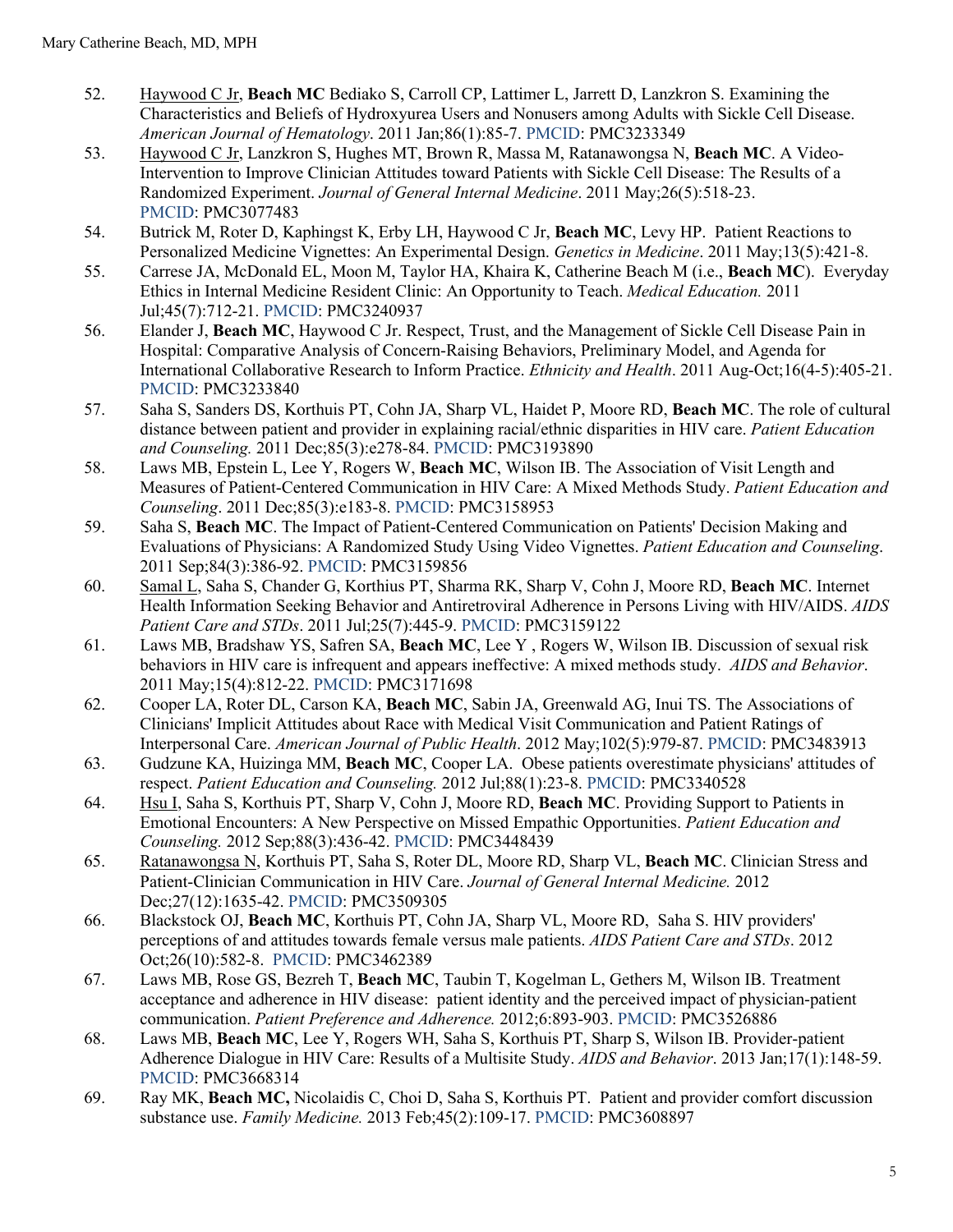- 70. Martin KD, Roter DL, **Beach MC**, Carson KA, Cooper LA. Physician Communication Behaviors and Trust among Black and White Patients with Hypertension. *Medical Care.* 2013 Feb;51(2):151-7. PMCID: PMC3552122
- 71. Laws MB, Bezreh T, Taubin T, Lee Y, **Beach MC**, Wilson IB. Problems and Processes in Medical Encounters: The CASES method of dialogue analysis. *Patient Education and Counseling.* 2013 May;91(2):192-9. PMCID: PMC3622168
- 72. Berger Z, Dembitzer A, **Beach MC**. Reason for hospital admission: a pilot study comparing patient statements to chart reports. *Narrative Inquiry in Bioethics* 2013 Spring;3(1):67-79
- 73. Haywood C Jr, Tanabe P, Naik R, **Beach MC,** Lanzkron S. The Impact of Race and Disease on Sickle Cell Patient Wait Times in the Emergency Department. *American Journal of Emergency Medicine*. 2013 Apr;31(4):651-6. PMCID: PMC3608692
- 74. Moon M, Taylor H, McDonald E, Hughes M, **Beach MC**, Carrese, J. Analyzing Reflective Narratives to Assess the Ethical Reasoning of Pediatric Residents. *Narrative Inquiry in Bioethics.* 2013 Fall;3(2):165-74
- 75. Jonassaint CR, Haywood C Jr, Korthuis PT, Cooper LA, Saha S, Sharp V, Cohn J, Moore RD, **Beach MC**. The impact of depressive symptoms on the patient-provider communication in HIV care. *AIDS Care.* 2013 Sep;25(9):1185-92. PMCID: PMC4090599
- 76. Marshall R, **Beach MC**, Saha S, Mori T, Loveless MO, Hibbard JH, Cohn JA, Sharp VL, Korthuis PT. Patient Activation and Improved Outcomes in HIV-infected Patients. *Journal of General Internal Medicine.* 2013 May;28(5):668-74. PMCID: PMC3631066
- 77. Gudzune KA, **Beach MC**, Roter DL, Cooper LA. Physicians build less rapport with obese patients. *Obesity*. 2013 Oct;21(10):2146-52. PMCID: PMC3694993
- 78. Saha S, Korthuis PT, Cohn JA, Sharp VL, Moore RD, **Beach MC**. Primary care provider cultural competence and racial disparities in HIV care and outcomes. *J General Internal Medicine.* 2013 May;28(5):622-9. PMCID: PMC3631054
- 79. Aboumatar H, Carson KA, **Beach MC**, Roter DL, Cooper LA. Impact of Health Literacy on Desire for Participation in Healthcare, Medical Visit Communication, and Patient Reported Outcomes among Patients with Hypertension *Journal of General Internal Medicine.* 2013 Nov;28(11):1469-76. PMCID: PMC3797328
- 80. Earle T, **Beach MC,** Lombe M, Korthuis PT, Sharp VL, Cohn JA, Saha S. Race, Relationships and Trust in Providers among Black Patients with HIV/AIDS. *Soc Work Res*. 2013 Sep 1;37(3):219-226. PMCID: PMC3994892
- 81. Flickinger TE**,** Saha S, Moore RD, **Beach MC**. Higher Quality Communication and Relationships Are Associated with Improved Patient Engagement in HIV Care. *Journal of Acquired Immune Deficiency Syndromes.* 2013 Jul 1;63(3):362-6. PMCID: PMC3752691
- 82. Flickinger TE, Rose G, Wilson IB, Wolfe H, Saha S, Korthuis PT, Massa M, Berry S, Laws MB, Sharp V, Moore RD, **Beach MC**. Motivational interviewing by HIV care providers is associated with patient intentions to reduce unsafe sexual behavior. *Patient Education and Counseling.* 2013 Oct;93(1):122-9. PMCID: PMC3759567
- 83. Flickinger TE, Berry S, Korthuis PT, Saha S, Laws MB, Sharp V, Moore RD, **Beach MC**. Counseling to Reduce High-risk Sexual Behavior in HIV Care: a Multi-Center, Direct-Observation Study. *AIDS Patient Care and STDs.* 2013 Jul;27(7):416-24. PMCID: PMC3704109
- 84. Westergaard RP, **Beach MC**, Saha S, Jacobs EA. Racial/ethnic differences in trust in health care: HIV conspiracy beliefs and vaccine research participation. *Journal of General Internal Medicine.* 2014 Jan;29(1):140-6 Epub Aug 2013 PMCID: PMC3889971
- 85. **Beach MC**, Roter D, Korthuis PT, Epstein RM, Sharp V, Ratanawongsa N, Cohn J, Eggly S, Sankar A, Moore RD, Saha S. A multicenter study of physician mindfulness and health care quality. *Annals of Family Medicine.* 2013 Sep-Oct;11(5):421-8. PMCID: PMC3767710
- 86. Espinel AG, Shah RK, **Beach MC**, Boss EF. What Parents Say About Their Child's Surgeon: Parent-Reported Experiences With Pediatric Surgical Physicians. *JAMA Otolaryngol Head Neck Surg.* 2014;140(5):397-402
- 87. Haywood Jr. C, Lanzkron S, Diener-West M, Haythornthwaite J, Strouse J, Bediako S, Onojobi G, and **Beach MC** for the IMPORT Investigators. "Attitudes Towards Clinical Trials Among Patients with Sickle Cell Disease" *Clinical Trials*. 2014 Feb 13;11(3):275-283. PMCID: PMC4387103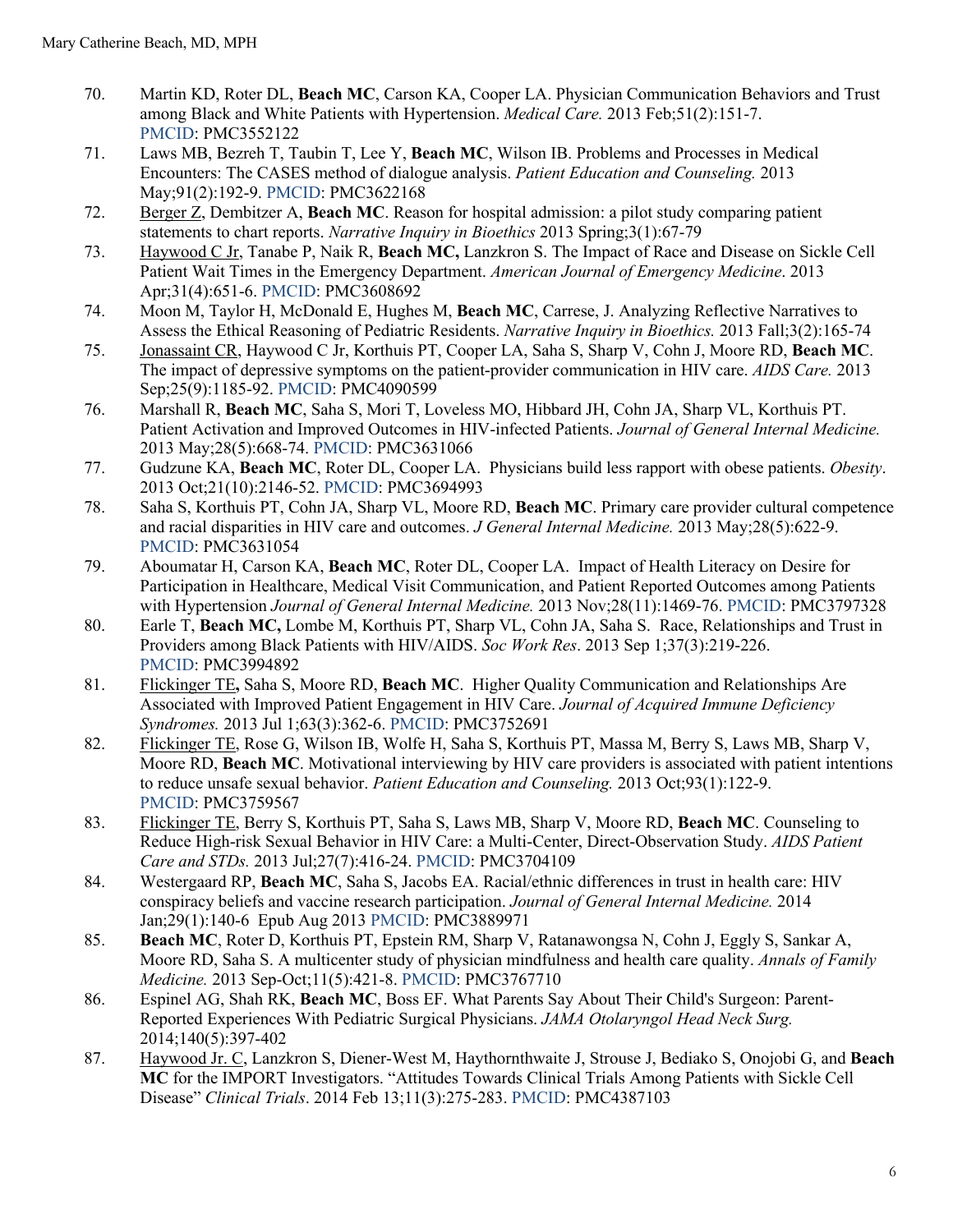- 88. Laws MB, Lee Y, Rogers WH, **Beach MC**, Saha S, Korthuis PT, Sharp V, Cohn J, Moore R, Wilson IB. Provider-patient communication about adherence to anti-retroviral regimens differs by patient race and ethnicity. *AIDS and Behavior*. 2014 Jul;18(7):1279-87. PMCID: PMC4047172
- 89. Haywood Jr. C., Diener-West M., Strouse J., Patrick Carroll C., Bediako S., Lanzkron S., Haythornthwaite J., Onojobi G., and **Beach MC**., for the IMPORT Investigators. Perceived Discrimination in Health Care is Associated with a Greater Burden of Pain in Sickle Cell Disease. *Journal of Pain and Symptom Management*. 2014 Nov;48(5):934-43. Epub Apr 15. PMCID: PMC4198520
- 90. Bediako S, Lanzkron S, Diener-West M, Onojobi G., **Beach MC**, and Haywood Jr. C. for the IMPORT Investigators. The Measure of Sickle Cell Stigma (MoSCS): Initial findings from the IMPORT study. *J Health Psychol*. 2014 Jul 4. [Epub ahead of print]. PMCID: PMC4627860
- 91. Haywood Jr. C., Lanzkron S., Bediako S., Strouse J., Haythornthwaite J., Carroll CP., Diener-West M., Onojobi G., **Beach MC.**, for the IMPORT Investigators. "Perceived Discrimination, Patient Trust, and Adherence to Medical Recommendations Among Persons with Sickle Cell Disease." *Journal of General Internal Medicine*. 2014 Dec;29(12):1657-62 Epub Sep 10. PMCID: PMC4242876
- 92. Haywood Jr. C, Bediako S, Lanzkron S, Diener-West M, Strouse J, Haythornthwaite J, Onojobi G, **Beach MC**, for the IMPORT Investigators. "An unequal burden: Poor patient-provider communication and sickle cell disease." *Patient Education and Counseling*. 2014 Aug;96(2):159-164. PMCID: PMC4115582
- 93. Aboumatar HA, **Beach MC**, Yang T, Branyon E, Forbes L, Sugarman J. (2015). Measuring patients' experiences of respect and dignity in the intensive care unit. *Narrative Inquiry in Bioethics*. 2015;5(1A):69A-84A
- 94. Aboumatar HA, Forbes L, Branyon E, Carrese J, Geller G, **Beach MC**, Sugarman, J. (2015). Understanding treatment with respect and dignity in the intensive care unit. *Narrative Inquire in Bioethics.* 2015;5(1A):55A-67A
- 95. **Beach MC**, Forbes L, Branyon E, Aboumatar H, Carrese J, Sugarman J, Geller G. (2015). Patient and family perspectives on respect and dignity in the intensive care unit setting. *Narrative Inquiry in Bioethics*. 2015;5(1A):15A-25A
- 96. Carrese J, Forbes L, Branyon E, Aboumatar H, Geller G, **Beach MC**, Sugarman, J. (2015). Observations regarding treatment with respect and dignity in the intensive care unit. *Narrative Inquiry in Bioethics*. 2015;5(1A):43A-53A
- 97. Geller G, Branyon E, Forbes L, Rushton C, **Beach MC**, Carrese J, Sugarman J. (2015). Health care professionals' perceptions and experiences of respect and dignity in the intensive care unit. *Narrative Inquiry in Bioethics*. 2015;5(1A):27A-42A
- 98. Henry LM, Rushton C, **Beach MC**, Faden R. (2015). Respect and dignity: A conceptual model for patients in the ICU. *Narrative Inquiry in Bioethics*. 2015;5(1A):5A-14A
- 99. Hughes HK, Korthuis PT, Saha S, Eggly S, Sharp V, Cohn J, Moore RD, **Beach MC**. A Mixed Methods Study of Patient-Provider Communication about Opioid Analgesics. *Patient Education and Counseling 2015* PMCID: PMC4417607
- 100. Laws MB, Rose GS, **Beach MC**, Rogers WS, Velasco AB, Wilson IB. Patient-Provider Concordance with Behavioral Change Goals Drives Measures of Motivational Interviewing Consistency. *Patient Education and Counseling* 2015 Jun;98(6):728-33. PMCID: PMC4417001
- 101. Haywood C Jr., Williams-Reade J, Rushton C, **Beach MC**, Geller G. Improving Clinician Attitudes of Respect and Trust for Persons with Sickle Cell Disease. *Hospital Pediatrics* 2015 Jul;5(7):377-84
- 102. **Beach MC**, Roter DL, Saha S, Korthuis PT, Eggly S, Cohn J, Sharp V, Moore RD, Wilson IB. Impact of a Brief Patient and Provider Intervention to Improve the Quality of Communication about Medication Adherence among HIV Patients. *Patient Education and Counseling*, 2015 Sep;98(9):1078-83. Epub 2015 May 21. PMCID: PMC4546873
- 103. Haywood C Jr., Lanzkron S, Brown R, Hughes MT, Saha S, **Beach MC.** The Association of Clinician Characteristics with their Attitudes Toward Patients with Sickle Cell Disease: Secondary Analyses of a Randomized Controlled Trial. *J Natl Med Association* June 2015. 107(2):89-96
- 104. Flickinger TE, Saha S, Roter D, Korthuis PT, Sharp V, Cohn J, Moore RD, Ingersoll KI, **Beach MC**. Respecting patients is associated with more patient-centered communication behaviors in clinical encounters. *Patient Education and Counseling*, 2015 Aug 20 [Epub ahead of print]. PMCID: PMC5271348
- 105. Flickinger TE, Saha S, Roter D, Korthuis PT, Sharp V, Cohn J, Eggly S, Moore RD, **Beach MC**. Clinician empathy is associated with differences in patient-clinician communication behaviors and higher medication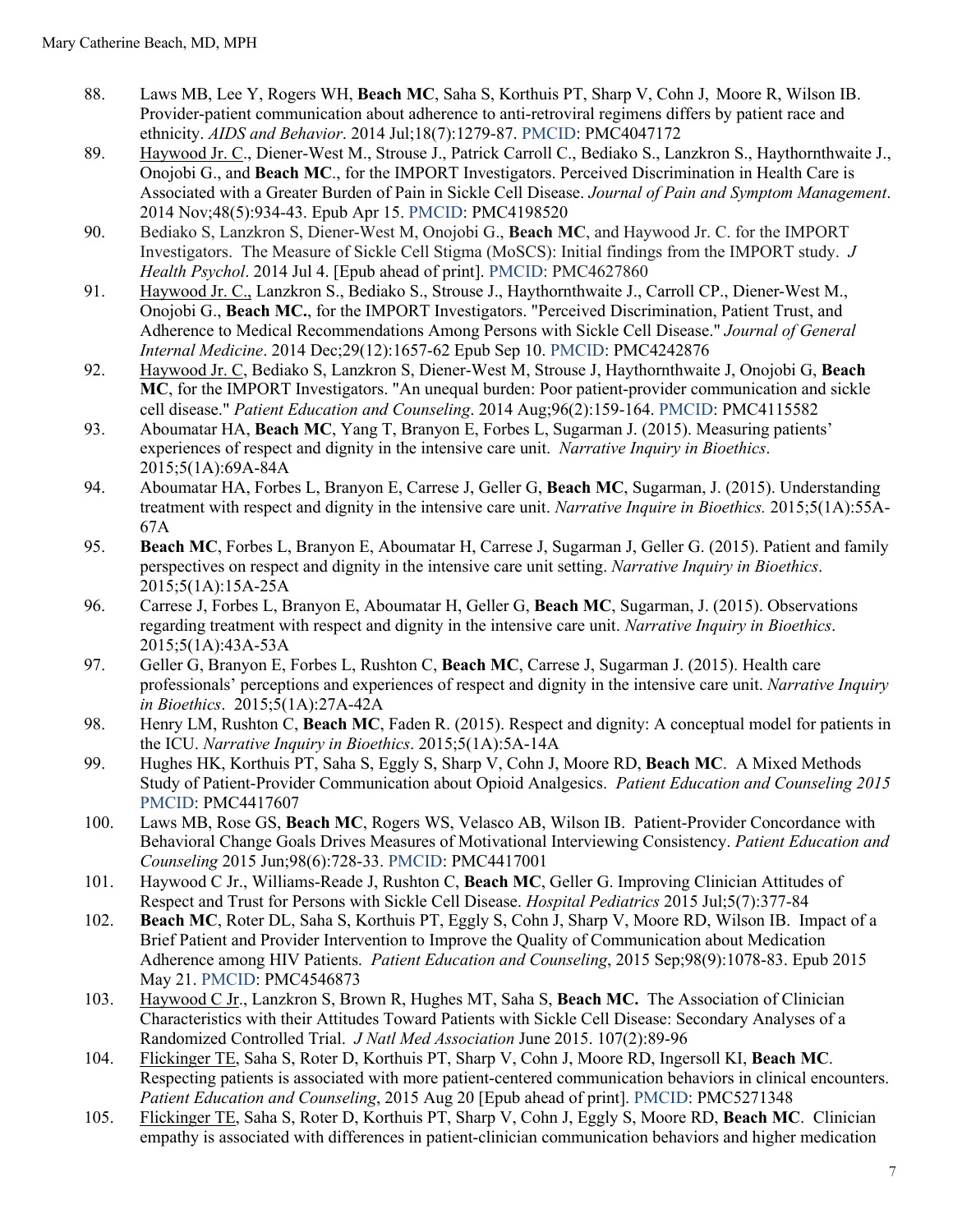self-efficacy in HIV care. *Patient Education and Counseling*, 2015 Sep 3 [Epub ahead of print]. PMCID: PMC5610904

- 106. Jonassaint CR, **Beach MC**, Haythornthwaite, JA, Bediako, S, Diener-West, M, Strouse, JJ, Lanzkron S, Onojobi, G, Carroll, CP, Haywood C. The association between educational attainment and patterns of emergency department utilization among adults with sickle cell disease. *Int J Behav Med*. 2016 Jun;23(3):300-309 PMC Journal – In Process
- 107. Singh AP, Dugas A, Valenzuela-Araujo D, **Beach MC**, Lanzkron S, Rothman R, Guidera M. Improving Emergency Providers' Attitudes Towards Sickle Cell Patients in Pain. *Journal of Pain and Symptom Management.* 2016 Mar;51(3):628-32. PMCID: PMC4785055
- 108. Callon W, Saha S, Korthuis PT, Wilson IB, Moore RD, Cohn J, **Beach MC**. Which clinician questions elicit accurate disclosure of antiretroviral non-adherence when talking to patients? *Aids and Behavior* 2016 May;20(5):1108-15. PMCID: PMC4840053
- 109. Flickinger TE, DeBolt C, Wispelwey E, Laurence C, Plews-Ogan E, Waldman AL, Reynolds G, Cohn WF, **Beach MC**, Ingersoll K, Dillingham R. Content Analysis and User Characteristics of a Smartphone-based Online Support Group for People Living with HIV. *Telemedicine and e-Health*. 2016 Sep;22(9):746-54. Epub 2016 Mar 22.
- 110. **Beach MC**, Saha S, Branyon E, Ehanire I, Mathews Z, Cooper LA. Communicating Respect for Patients as Persons: A Qualitative Study. *International Journal of Person-Centered Medicine* 2016;6(1):42-49
- 111. Callon W, **Beach MC**, Saha S, Chander G, Wilson IB, Laws MB, Sharp V, Cohn J, Moore RD, Korthuis PT. Assessing Problematic Substance Use in HIV Care: Which Questions Elicit Accurate Patient Disclosures? *Journal of General Internal Medicine* 2016 Oct;31(10):1141-7. PMCID: PMC5023601
- 112. Geller G, Branyon E, Forbes E, Topazian R, Weir B, Smith J, Carrese J, **Beach MC**, Sugarman J. ICU-RESPECT: An Index to Assess Patient and Family Experiences of Respect in the Intensive Care Unit. *Journal of Critical Care* 2016 Jun 29;36:54-59
- 113. Lee JL, **Beach MC**, Berger ZD, Pfoh ER, Gallo JJ, Dy SM, Wu AW. A qualitative exploration of favorite patients in primary care. *Patient Education and Counseling* 2016 Nov;99(11):1888-1893. PMCID: PMC5763489
- 114. Boss EF, Links AR, Saxton R, Cheng TL, **Beach MC**. "You Have to Be Sure Before Someone Cuts on Your Baby:" Parent Decisions for Children Who Snore. *JAMA Otolaryngology-Head & Neck Surgery*. 2016 Aug 25 [Epub ahead of print] PMC Journal - In Process
- 115. Gulbrandsen P, Clayman ML, **Beach MC**, Han PK, Boss EF, Ofstad EH, Elwyn G. Shared decision-making as an existential journey: Aiming for restored autonomous capacity. *Patient Educ Couns*. 2016 Sep;99(9):1505-10
- 116. Burgess DJ, **Beach MC**, Saha S. Mindfulness practice: A promising approach to reducing the effects of clinician implicit bias on patients. *Patient Educ Couns*. 2016 Sep 15 [Epub ahead of print]
- 117. Reese JB, Sorice K, **Beach MC**, Porter LS, Tulsky JA, Daly M, Lepore SJ. Patient-Provider Communication about Sexual Concerns in Cancer: A Systematic Review. *Journal of Cancer Survivorship* 2016 Nov 17 PMC Journal - In Process
- 118. Mitchell MM, Nguyen TQ, Maragh-Bass AC, Isenberg SR, **Beach MC,** Knowlton AR. Patient-Provider Engagement and Chronic Pain in Drug-Using, Primarily African American Persons Living with HIV/AIDS *AIDS and Behavior* 2017 Jun;21(6):1768-1774. PMC Journal - In Process
- 119. Isenberg SR, Robinson AC, Ridgeway K, **Beach MC**, Knowlton AR. A Qualitative Exploration of Chronic Pain and Opioid Treatment among HIV Patients with Drug Use Disorders. *Journal of Opioid Management* 2017 Jan/Feb;13(1):5-16. PMCID: PMC5560049
- 120. Callon W, Saha S, Wilson IB, Laws MB, Massa M, Korthuis PT, Sharp V, Cohn J, Moore RD, **Beach MC**. How Does Decision Complexity Affect Shared Decision Making? An Analysis of Patient-Provider Antiretroviral Initiation Dialogue. Patient Education and Counseling 2016 Dec 16 PMCID: PMC5400677
- 121. Holz K, Harvey SC, Alvin MD, **Beach MC**, Pisano K, Woods R. Communicating in Breast Imaging: Lessons Learned at Diagnostic Evaluation. J Am Coll Radiol. 2017 Jan 23.
- 122. Berger Z, Boss EF, **Beach MC**. Communication Behaviors and Patient Autonomy in Hospital Care: A Qualitative Study. *Patient Education and Counseling* 2017 Aug;100(8):1473-1481. Epub 2017 Mar 7. PMC Journal - In Process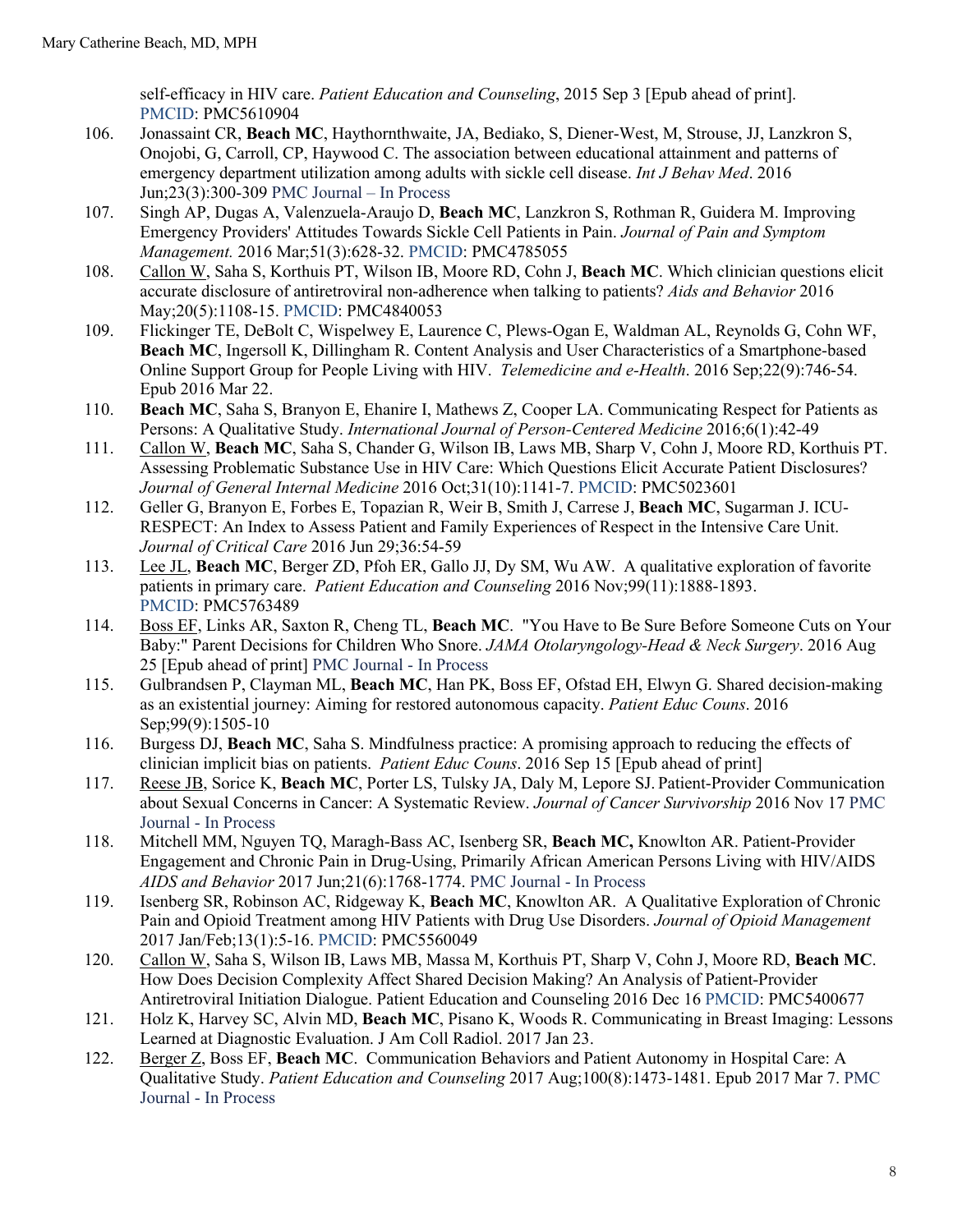- 123. Tulsky JA, **Beach MC**, Butow PN, Hickman SE, Mack JW, Morrison RS, Street RL, Sudore RL, White DB, Pollack KI. A research agenda for communication in serious illness. *JAMA Internal Medicine* 2017 Sep 1;177(9):1361-1366
- 124. Reese JB, **Beach MC**, Smith KC, Bantug ET, Casale KE, Porter LS, Bober SL, Tulsky JA, Daly MB, Lepore SJ. Effective Patient-Provider Communication about Sexual Concerns in Breast Cancer: A Qualitative Study. *Supportive Care in Cancer* Support Care Cancer. 2017 Apr 27. [Epub ahead of print] PMC Journal - In **Process**
- 125. **Beach MC**, Branyon E, Saha S. Diverse patient perspectives on respect in healthcare: A qualitative study. *Patient Education and Counseling* 2017 Nov;100(11):2076-2080 PMC Journal - In Process
- 126. **Beach MC**, Laws MB, Rose G, Roter DL, Lee Y, Chander G, Woodson T, Moore RD, Rogers W, Wilson IB. Effects of Minimal vs. Intensive Intervention to Enhance Motivational Interviewing in HIV Care. *AIDS and Behavior* 2017 Jun 3. [Epub ahead of print]. PMCID: PMC5712480
- 127. Sozio SM, Chan K, **Beach MC**. Development and Validation of the Medical Student Scholar-Ideal Mentor Scale (MSS-IMS). *BMC Medical Education* 2017 Aug 8;17(1):132. PMCID: PMC5549328
- 128. Goddu AP, O'Conor KJ, Lanzkron S, Saheed MO, Saha S, Peek ME, Haywood C Jr., **Beach MC**. "Do Words Matter? Stigmatizing Language and the Transmission of Bias in the Medical Record." *Journal of General Internal Medicine*. 2018 May;33(5):685-691. Epub 2018 Jan 26. . PMCID: PMC5910343
- 129. **Beach MC**, Topazian R, Chan K, Sugarman J, Geller G. Climate of Respect Evaluation in Intensive Care Units: Development of an Instrument (CORE-ICU). *Critical Care Medicine*. 2018 Jun;46(6):e502-e507 PMCID**:** PMC5953802
- 130. Callon W, **Beach MC**, Links A, Wasserman C, Boss E. Defining and Measuring Evidence of Shared Decision-Making in Dialogue: A 'Top-down' and 'Bottom-up' Approach. *Patient Education and Counseling*. 2018 Aug;101(8):1368-1377 PMCID**:** PMC5400677
- 131. Geller G, Turner K, Schell-Chaple H, Anderson W, **Beach MC**. Measuring Patient Respect in the Intensive Care Unit: Validation of the ICU-RESPECT Instrument. *Journal of Critical Care* 2018 Mar 26;46:63-66 [Epub ahead of print]
- 132. Pecker L, Maher JY, Law JY, **Beach MC**, Lanzkron S, Christianson MS. Risks associated with fertility preservation for females with sickle cell anemia. *Fertility and Sterility* 2018 Sep;110(4):720-731.
- 133. Bowen CJ, Kersbergen CJ, Tang O, Cox A, **Beach MC**. Medical School Research Ranking is Associated with Gender Inequality in MSTP Application Rates. *BMC Med Educ*. 2018 Aug 6;18(1):187 PMCID: PMC6080404
- 134. Lee J, Callon W, Haywood Jr C, Lanzkron S, Gulbrandsen P, **Beach MC**. What does shared decision-making look like in natural settings? A mixed methods study of patient-provider communications. *Communication in Medicine* (in press)
- 135. Reese JB, Sorice K, Lepore SJ, Daly MB, Tulsky JA, **Beach MC.** Patient-Clinician Communication about Sexual Health in Breast Cancer: A Mixed-Methods Analysis of Clinic Dialogue. *Patient Education and Counseling*. 2019 Mar;102(3):436-442. PMCID: PMC6421101
- 136. Hairston TK, Links AR, Harris V, Tunkel DE, Walsh J, **Beach MC**, Boss EF. Evaluation of Parental Perspectives and Concerns About Pediatric Tonsillectomy in Social Media. *JAMA Otolaryngol Head Neck Surg.* 2018 Nov 15. PMCID: PMC6439813
- 137. Links AR, CallonW, Wasserman C, Walsh J, **BeachMC**, Boss EF. Surgeon Use of Medical Jargon with Parents in the Outpatient Setting *Patient Education and Counseling*. Available online 3 February 2019 PMCID: PMC6525640
- 138. Kersbergen CJ, Bowen CJ, Dykema AG, Koretzky MO, Tang O, **Beach MC**. Student perceptions of MD-PhD programs: A qualitative identification of barriers facing prospective MD-PhD applicants. *Teaching and Learning in Medicine.* 2019 Apr 14:1-10 PCMID: PMC6995689
- 139. Reese JB, Sorice K, Lepore SJ, Daly MB, Handorf E, Sorice KA, Porter LS, Tulsky JA, **Beach MC.** A Brief Intervention to Enhance Breast Cancer Clinicians' Communication about Sexual Health: Feasibility, Acceptability, and Preliminary Outcomes. *Psycho-Oncology.* 2019 Apr;28(4):872-879. PMCID: PMC6445732
- 140. Sozio S, Kazancıoğlu R, Küçükdurmaz F, Meriç Koç M, Arici DS, MD DiBiase R, Greene J, **Beach MC**. Transforming a U.S. Scholarly Concentrations Program Internationally: Lessons Learned. *BMC Medical Education* 2019 Apr 25;19(1):115 PCMID: PMC6485131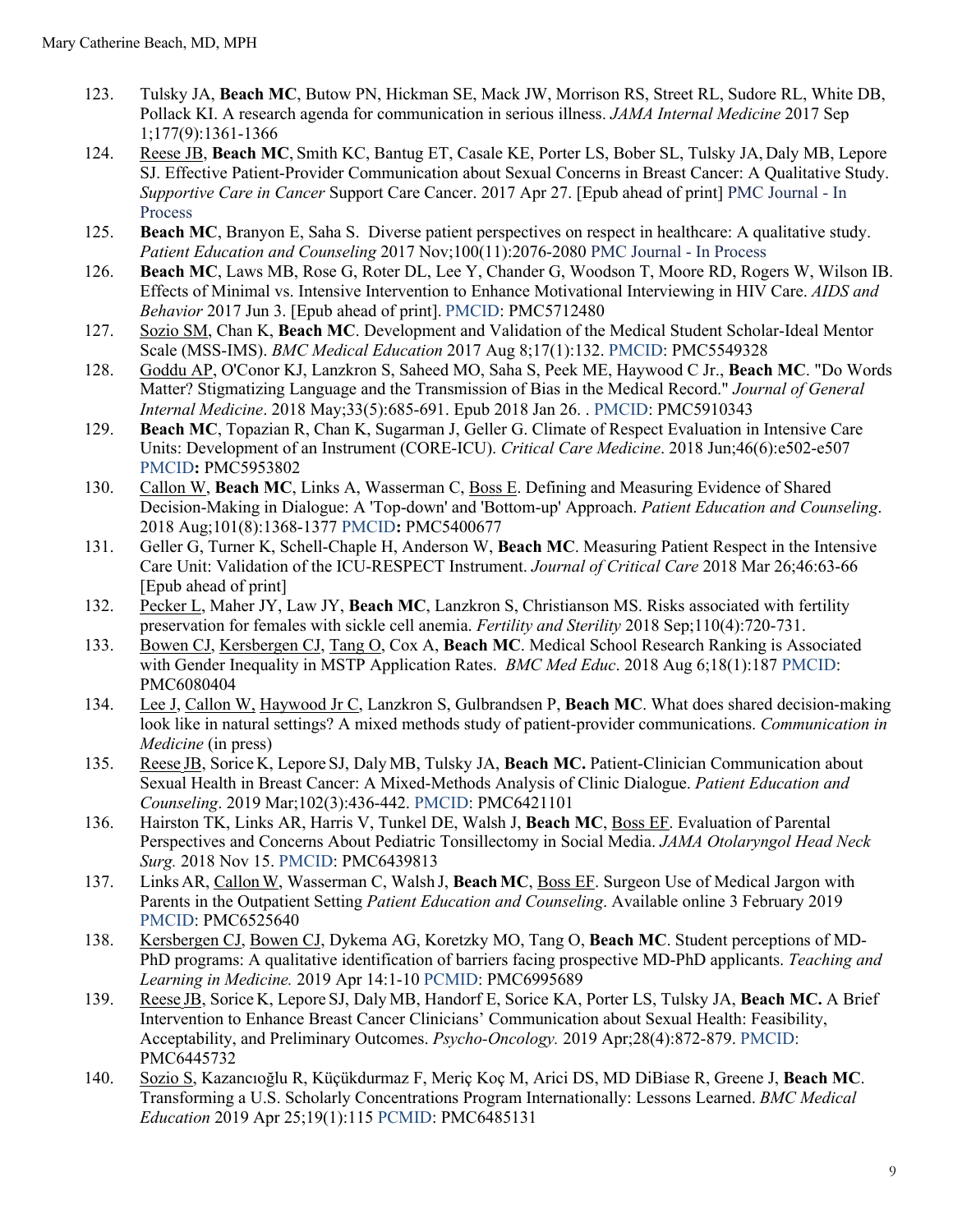- 141. Park J, Saha S, Han D, De Maesschalck S, Moore RD, Korthius PT, Roter D, Knowlton A, Woodson T, **Beach MC**. Emotional communication in HIV care: An observational study of patients' expressed emotions and clinician response. *AIDS and Behavior*. 2019 Mar 20. doi: 10.1007/s10461-019-02466-z. [Epub ahead of print] PCMID: PMC6754318
- 142. Lowe C, **Beach MC**, Roter DL. Individuation and Implicit Racial Bias in Genetic Counseling Communication. *Patient Education and Counseling*. 2019 (in press)
- 143. Links AR, Callon W, Wasserman C, Walsh J, Tunkel DE, **Beach MC**, Boss EF. Parental role in decisionmaking for pediatric surgery: Perceptions of involvement in consultations for tonsillectomy. *Patient Educ Couns*. 2020 May;103(5):944-951
- 144. Saha S, **Beach MC**. Impact of Physician Race on Patient Decision-making and Ratings of Physicians: A Randomized Experiment Using Video Vignettes. *Journal of General Internal Medicine*. (in press)
- 145. Lowe C, **Beach MC**, Roter DL. Genetic Counselor Implicit Bias and Its Effects on Cognitive and Affective Exchanges in Racially Discordant Simulations. *Journal of Genetic Counseling* (in press)
- 146. Park J, **Beach MC**, Han D, Moore RD, Korthuis PT, Saha S. Racial disparities in clinician response to patient emotions. *Patient Educ Couns.* (in press) PCMID: PMC7423722
- 147. Zimmaro LA, Lepore SJ, **Beach MC**, Reese JB. Patients' Perceived Barriers to Discussing Sexual Health with Breast Cancer Healthcare Providers. *Psycho-Oncology* (in press)
- 148. Reese J.B, Sorice, K.A., Zimmaro L, Lepore S.J., **Beach MC**. Communication about Sexual Health in Breast Cancer: What Can We Learn from Patients' Self-Report and Clinical Dialogue? *Patient Educ Couns.* (in press)
- 149. Park J, Saha S, Han D, Jindal M, Korthuis TK, Moore RD, **Beach MC.** Are clinicians' empathic concern and perspective-taking traits associated with their response to patient emotions? *Patient Education and Counseling* (in press) PCMID: PMC7423637
- 150. Taylor JL, Drazich BF, Roberts L, Okoye S, Rivers E, Wenzel J, Wright R, **Beach MC**, Szanton SL. (In Press). Pain in low income older women with disabilities: A qualitative descriptive study. *Journal of Women and Aging.*
- 151. Reese JB, Sorice K, Pollard W, Zimmaro LA, **Beach MC**, Handorf E, Lepore SJ. Understanding Sexual Help-Seeking for Women with Breast Cancer: What Distinguishes Women Who Seek Help from those Who Do Not? (In Press) *Journal of Sexual Medicine*
- 152. Wilson JD, Pecker L, Lanzkron S, Bediako S, Han D, **Beach MC**. Marijuana use and health-related behaviors in an US outpatient sample of patients with sickle cell disease. (In Press) *PLOS One*
- 153. DiBiase RM, **Beach MC**, Carrese JA, Haythornthwaite JA, Wheelan SJ, Atkinson MA, Geller G, Gebo KA, Greene JA, Sozio SM. A Medical Student Scholarly Concentrations Program: Scholarly Self-Efficacy and Impact on Future Research Activities. (In Press) *Medical Education Online.* 2020
- 154. Wilson DJ, Pecker L, Lanzkron S, Bediako S, Han D, **Beach MC**. Psychosocial and clinical risk factors associated with substance use in observational cohort of patients with sickle cell disease. *Substance Use and Misuse* (in press)
- 155. **Beach MC**, Lederman H, Singleton M, Brower RG, Carrese J, Ford DE, Hansoti B, Hendrix CW, Jorgensen EV, Moore RD, Rocca P, Zenilman JM. Desperate Times – Protecting the Public from Research without Consent or Oversight during Public Health Emergencies. *Annals of Internal Medicine* (In Press)
- 156. Trepka MJ, Sheehan DM, Dawit R, Li T, Fennie KP, Gebrezgi MT, Brock P, **Beach MC**, Ladner RA. Differential role of psychosocial, health care system and neighborhood factors on the retention in HIV care of women and men in the Ryan White Program, Miami-Dade County, Florida*. Journal of the International Association of Providers of AIDS Care*. In press.
- 157. Epstein JA, Cofrancesco J, **Beach MC**, Bertram A, Hedian HF, Mixter S, Yeh H, Berkenblit G. Effect of Outpatient Note Templates on Note Quality: NOTE (Notation Optimization through Template Engineering) Randomized Clinical Trial *JGIM* In press
- 158. Claus L, Links AR, Amos J, DiCarlo H, Jelin E, Koka R, **Beach MC**, Boss E. Parent experience of communication about children's surgery: A qualitative analysis. *Pediatric Quality and Safety* In press
- 159. Links AR, Callon W, Wasserman C, **Beach MC**, Ryan MA, Leu GR, Tunkel D, Boss EF. Treatment Recommendations to Parents During Pediatric Tonsillectomy Consultations: A Mixed Methods Analysis of Surgeon Language. *Patient Educ Couns*. 2020 Nov 13:S0738-3991(20)30639-X. doi: 10.1016/j.pec.2020.11.015. Online ahead of print.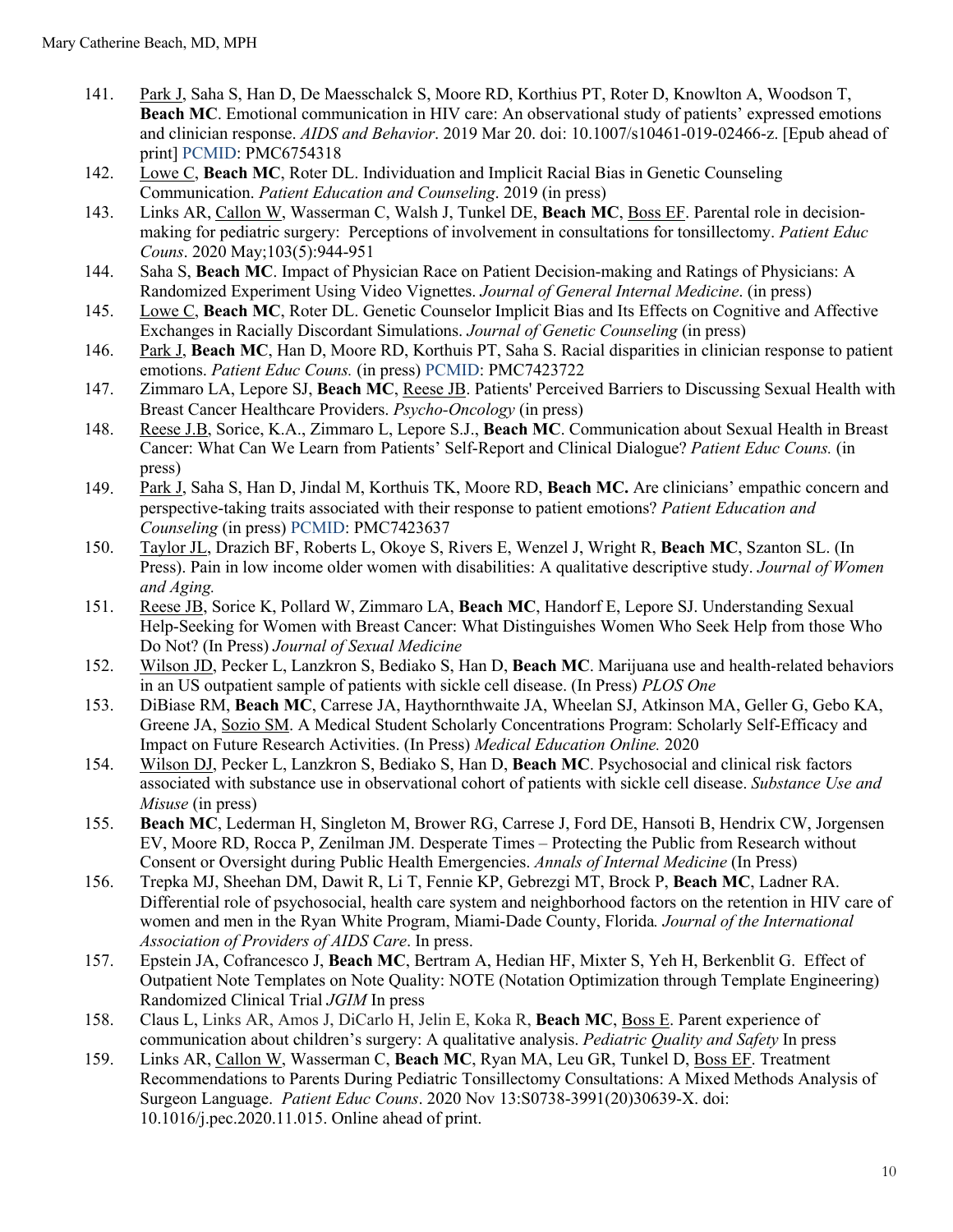- 160. Pilla SJ, Park J, Schwartz JL, Albert MC, Ephraim PL, Boulware LE, Mathioudakis NN, Maruthur NM, **Beach MC**, Greer RC. Hypoglycemia Communication in Primary Care Visits for Patients with Diabetes. J Gen Intern Med 2020; in press.
- 161. Reese JB, Sorice KA, BA, Pollard W, Handorf E, **Beach MC**, Daly MB, Porter LS, Tulsky JA, Lepore SJ. Efficacy of a Multimedia Intervention in Facilitating Breast Cancer Patients' Clinical Communication about Sexual Health: Results of a Randomized Controlled Trial
- 162. Leu GR, Links AR, Ryan MA, Walsh JM, Tunkel DE, **Beach MC**, Boss EF**.** Assessment of Parental Choice Predisposition for Tonsillectomy in Children. JAMA Otolaryngol Head Neck Surg. 2020 Dec 30. doi: 10.1001/jamaoto.2020.5031. Online ahead of print.
- 163. Jabour SM, Chander G, Riekert KA, Keruly J, Herne K, Hutton H, **Beach MC**, Lau B, Moore RD, Monroe AK. The Patient Reported Outcomes as a Clinical Tool (PROACT) Pilot Study: What can be gained by sharing computerized patient-reported mental health and substance use symptoms with providers in HIV care? AIDS and Behavior [Accepted]

#### **Inventions/Patents/Copyrights**- NA

#### **Extramural Sponsorship**

#### **Current Grants**

| $4/1/14 - 1/31/20$ | Maximizing Respect and Improving Patient Outcomes in HIV and Substance Abuse<br>(MaRIPOHSA)<br>R01 DA037601-01<br>National Institute of Drug Abuse<br>\$2,165,915<br>Role: Principal Investigator (20% effort)                                                     |
|--------------------|--------------------------------------------------------------------------------------------------------------------------------------------------------------------------------------------------------------------------------------------------------------------|
| $2/1/15 - 1/31/20$ | Communication Quality and Patient Outcomes in HIV/AIDS and Substance Abuse<br>K24 DA037804-01<br>National Institute of Drug Abuse<br>\$882,387<br>Role: Principal Investigator (30% effort)                                                                        |
|                    | 09/15/18-09/14/20 (Dis)Respect Transmitted in Patient Medical Records<br>Robert Wood Johnson Foundation<br>\$210,000<br>Role: Principal Investigator (10% effort)                                                                                                  |
| 09/12/18-4/30/23   | Women-Centered HIV Care Practices that Facilitate HIV Care Retention and Viral Suppression<br>in the Presence of Adverse Sociocultural Factors<br>R01 MD013563<br>National Institute of Minority Health Disparities<br>\$478,211<br>Role: Consultant<br>PI: Trepka |
|                    | 01/29/19-11/30/23 Influence of Patient-Centered HIV Care on Retention and Viral Suppression Disparities<br>R01 MD012421<br>National Institute of Minority Health Disparities<br>Role: Consultant<br>PI: Trepka                                                     |

#### **Submitted Grants**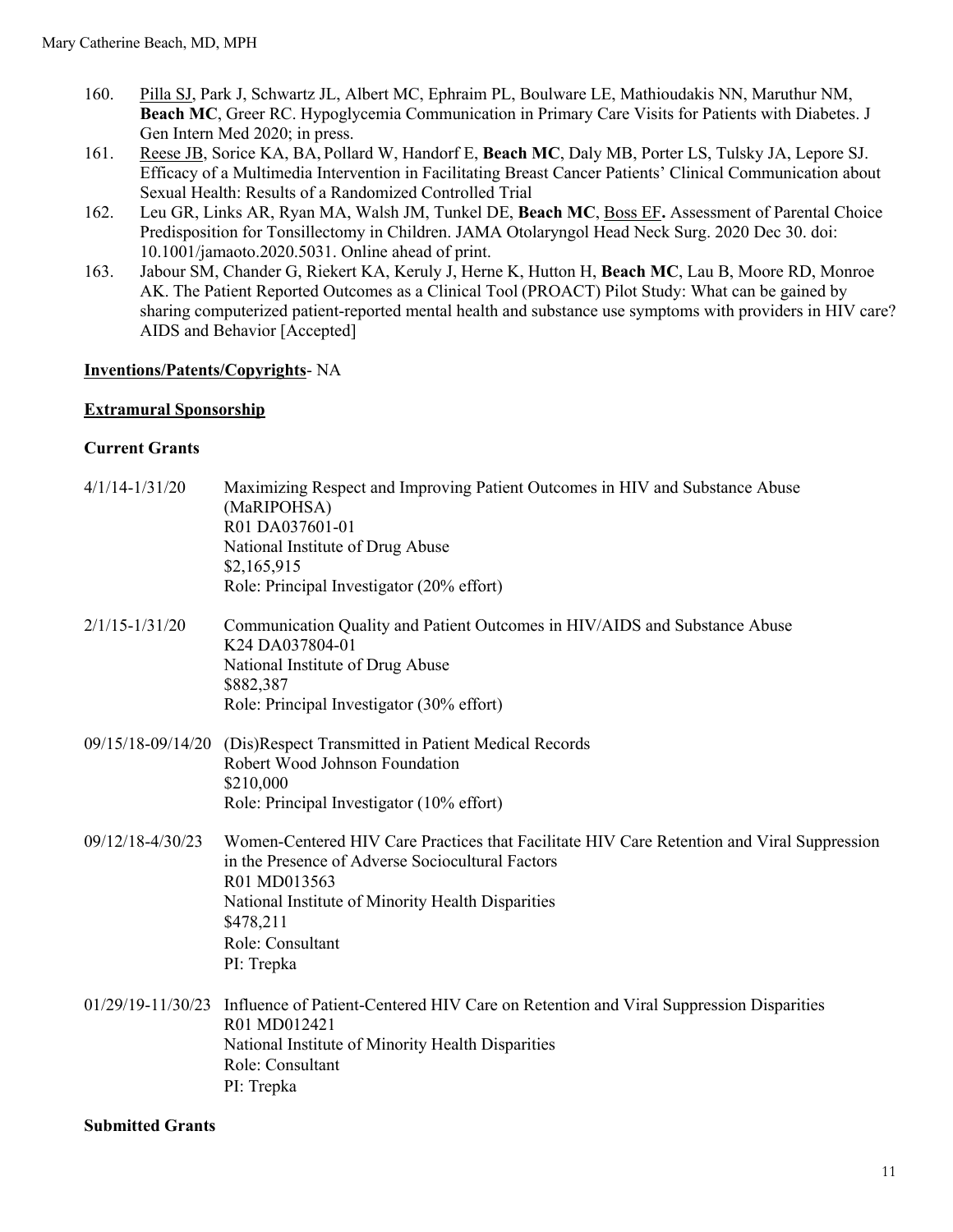|                        | 11/01/20 - 10/31/25 ReDIreCT: Reducing Disparities through Improved Communication in Tonsillectomy and Sleep<br>National Institutes of Health<br>\$2,981,385.00<br>Role: Co-Investigator<br>PI: Boss                                              |
|------------------------|---------------------------------------------------------------------------------------------------------------------------------------------------------------------------------------------------------------------------------------------------|
|                        | $12/1/20 - 11/30/25$ Health IT to reduce disparities in risks for sleep-related infant deaths<br>R01MD015818<br>\$4,043,658.00<br>Role: Co-Investigator<br>PI: Gielen                                                                             |
| <b>Previous Grants</b> |                                                                                                                                                                                                                                                   |
| $10/1/99 - 9/30/00$    | Physician Self- Disclosure: Implications for the Doctor- Patient Relationship<br>Bayer Institute for Health Care Communication<br>\$20,000<br>Role: Principal Investigator                                                                        |
| $9/30/01 - 8/31/05$    | Patient-Physician Partnership to Improve HBP Adherence<br>1-RO1-HL69403<br>National Heart, Lung, and Blood Institute<br>\$1,685,472<br>PI: Cooper<br>Role: Co-Investigator                                                                        |
| $7/1/03 - 6/30/07$     | Importance of Physician Respect in Primary Care of Underserved Populations<br>048469<br>Robert Wood Johnson Generalist Physician Scholars Program<br>\$299,929<br>Role: Principal Investigator                                                    |
| $9/1/03 - 8/30/08$     | Patient-Centeredness in Care of Vulnerable Populations<br>1-K08-HS13903<br>Agency for Healthcare Research and Quality<br>\$599,863<br>Role: Principal Investigator                                                                                |
| $7/1/05 - 6/30/10$     | <b>Ethics of Clinical Practice</b><br>MB20005227<br>The Morton K. and Jane Blaustein Foundation, Inc.<br>\$500,000<br>PI: Faden<br>Role: Co-investigator                                                                                          |
| $7/1/08 - 6/30/10$     | Analyzing Patient-Provider Communication to Understand Disparities in HIV Care<br>1 R01 MH083595-01<br>National Institute of Mental Health<br>\$1,592,286<br>PI: Wilson<br>Role: Co-Principal Investigator for Overall Study; PI at Johns Hopkins |
| 9/23/09-7/31/11        | A Vision of Hope: Integration of Palliative Care into Chronic Pediatric Diseases<br>1RC1NR011-0                                                                                                                                                   |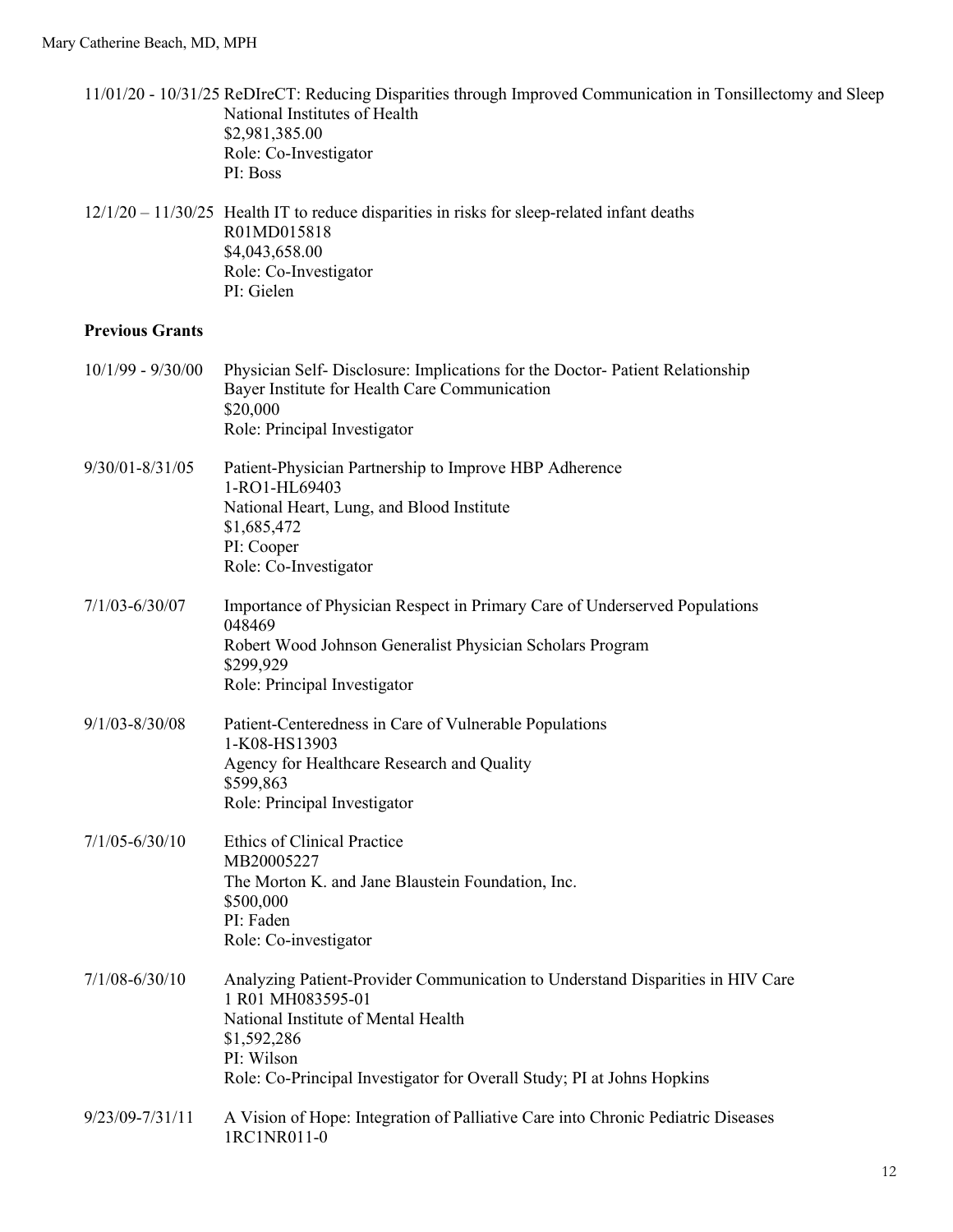|                     | National Institute of Nursing Research<br>\$498, 981<br>PI: Geller<br>Role: Co-Investigator                                                                                                                                               |  |  |
|---------------------|-------------------------------------------------------------------------------------------------------------------------------------------------------------------------------------------------------------------------------------------|--|--|
| 9/30/09-8/31/12     | Clinical Implications of Pain Phenotypes in Sickle Cell Disease<br>R01 HL098110-01<br>National Heart, Lung, and Blood Institute<br>PI: Haythornthwaite<br>Role: Co-investigator                                                           |  |  |
| $7/1/10 - 4/30/13$  | Improving ARV adherence through enhancement of HIV providers' counseling skills<br>R34MH089279-01<br>National Institute of Mental Health<br>\$746,758<br>Role: Principal Investigator                                                     |  |  |
| $9/1/11 - 8/31/14$  | Vision of Hope II: Promoting H.E.A.R.T. in the Care of Children with Chronic, Life-threatening<br>Diseases through Worldwide Clinician Training<br><b>Stavros Niarchos Foundation</b><br>\$188,168<br>PI: Geller<br>Role: Co-Investigator |  |  |
| 10/1/12-9/30/14     | ICU/Acute Care Multi-site Demonstration Project<br>George and Betty Moore Foundation<br>\$4,164,457<br>PI: Pronovost<br>Role: Co-investigator                                                                                             |  |  |
| $7/6/09 - 12/31/16$ | Respect, Trust, and Patient Outcomes in Sickle Cell Disease<br>R01HL088511<br>National Heart, Lung, and Blood Institute<br>\$2,322,351<br>Role: Principal Investigator                                                                    |  |  |
| $9/1/14 - 6/30/16$  | Moral Conceptions of Respect and Dignity<br><b>Greenwall Foundation</b><br>\$60,000<br>Role: Principal Investigator                                                                                                                       |  |  |
|                     | <b>Previous Contracts</b>                                                                                                                                                                                                                 |  |  |
| 11/1/02-11/30/03    | Strategies for Improving Minority Healthcare Quality<br>290-02-0017<br>Agency for Healthcare Research and Quality<br>\$280,377<br>Role: Principal Investigator                                                                            |  |  |
| $1/22/07 - 4/21/08$ | Hydroxyurea Treatment for Sickle Cell Disease<br>290-02-0018<br>Agency for Healthcare Research and Quality<br>\$189,107<br>PI: Segal                                                                                                      |  |  |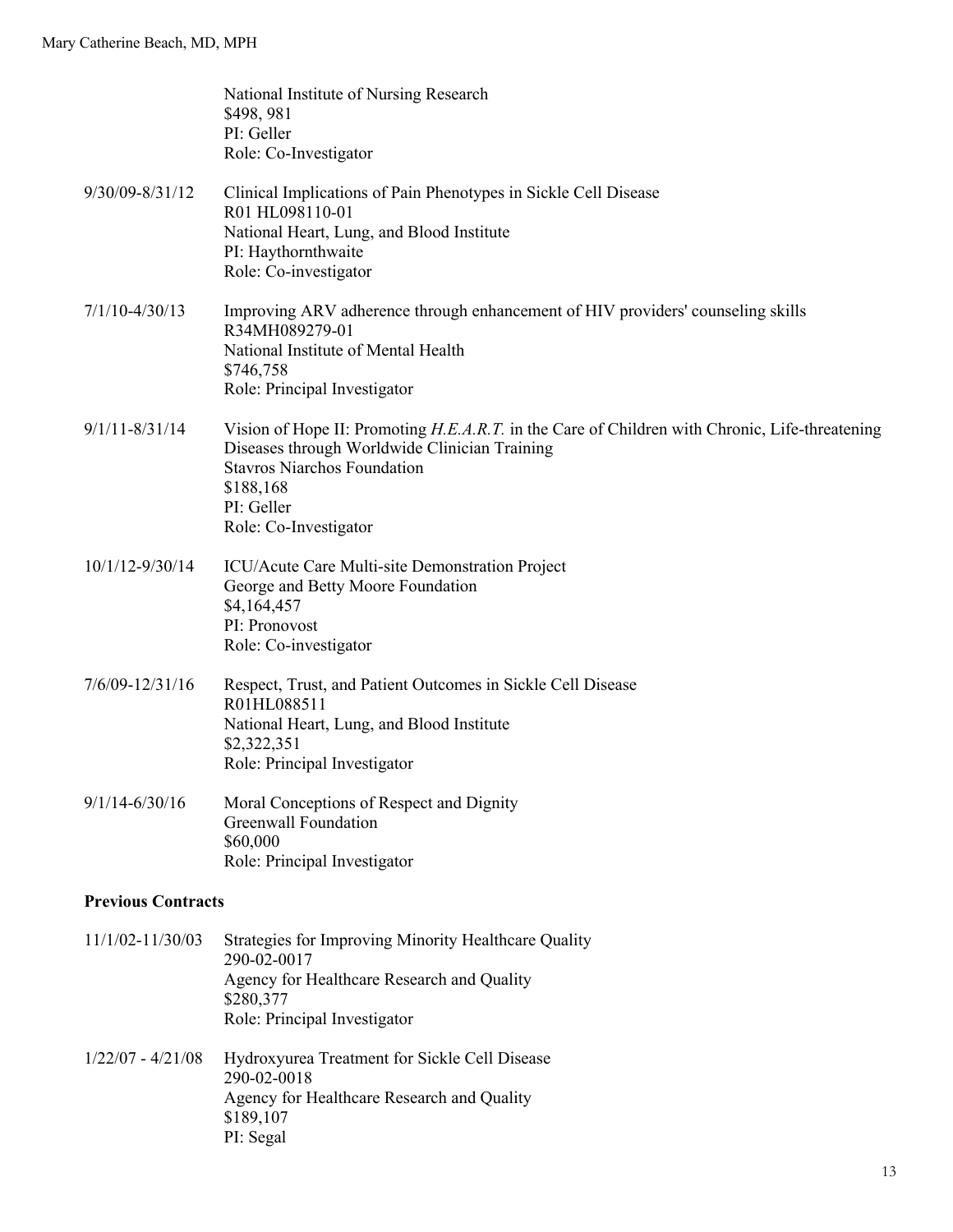Role: Co-Investigator

10/1/05-9/30/09 Enhancing Communication and HIV Outcomes (ECHO) 290-01-0012 Agency for Healthcare Research and Quality \$1,463,361 Supplement to HIV Research Network (Moore, PI) Role: Principal Investigator

#### **Intramural Funding**

| $7/1/06 - 6/30/08$ | Respect, Trust and Pain Management in Sickle Cell Disease<br><b>Blaustein Pain Fund</b><br>\$49,370<br>Role: Principal Investigator                                                         |
|--------------------|---------------------------------------------------------------------------------------------------------------------------------------------------------------------------------------------|
| 7/1/08-6/30/09     | The Role of Emotional Dialogue in HIV Care<br>Osler Center for Clinical Excellence<br>\$20,000<br>Role: Principal Investigator                                                              |
| 7/1/08-6/30/09     | Development of a Brief Video to Impact Clinician Attitudes towards Patients with Sickle Cell<br>Disease<br>Osler Center for Clinical Excellence<br>\$20,000<br>Role: Principal Investigator |

## **EDUCATIONAL ACTIVITIES**

#### **Educational Publications**

#### **Peer-Reviewed Original Publications**

**Beach MC**. Enhancing communication for better patient outcomes. *Johns Hopkins Advanced Studies in Medicine*. 10(2):49-52.

#### **Editorials**

- 1. **Beach MC**, Roter DL. Interpersonal expectations in the patient-physician relationship. *Journal of General Internal Medicine*. 2000 Nov;15(11):825-7.
- 2. **Beach MC**, Saha S. Free to be you and me? Balancing professionalism, culture, and self-expression. *Journal of General Internal Medicine*. 2005 Mar:20(3):312-3.
- 3. **Beach MC**, Faden R. Commentary: Evidence-based medicine and ethics. *Clinical Evidence*. 2005
- 4. **Beach MC.** Physician self-disclosure and lower satisfaction among primary care patients: What should we do now? *Medical Encounter*. 2005;19(2):30-1.
- 5. **Beach MC**, Hill**-**Briggs F, Cooper LA. Racial and ethnic differences in receipt and use of health information in encounters between patients and physicians. *Medical Care.* 2006 Feb;44(2):97-9.
- 6. Jacobs EA, **Beach MC**, Saha S. What matters in health disparities education: changing hearts or minds? *Journal of General Internal Medicine.* 2010 May;25 Suppl 2:S198-9.
- 7. **Beach MC**, Fitzgerald A, Saha S. White Coat Hype: Branding Physicians with Professional Attire. *JAMA Internal Medicine.* 2013 Mar 25;173(6):467-8.
- 8. Aslakson RA, **Beach MC.** Looking Beyond the Tip of a Tusk: Balancing the Evidence in Prognosis-related Communication. *Am J Respir Crit Care Med*. 2017 May 16
- 9. **Beach MC**, Callon W, Boss E. Patient-centered decision-making. *Patient Educ Couns*. 2019 Jan;102(1):1-2
- 10. **Beach MC**, Sugarman J. Realizing the potential of shared decision-making. *JAMA*. 2019 Jul 25. doi: 10.1001/jama.2019.9797. [Epub ahead of print]
- 11. Cooper LA, **Beach MC**, Williams DR. When silence is not golden: confronting bias and discrimination in healthcare. *JAMA Internal Medicine* (in press)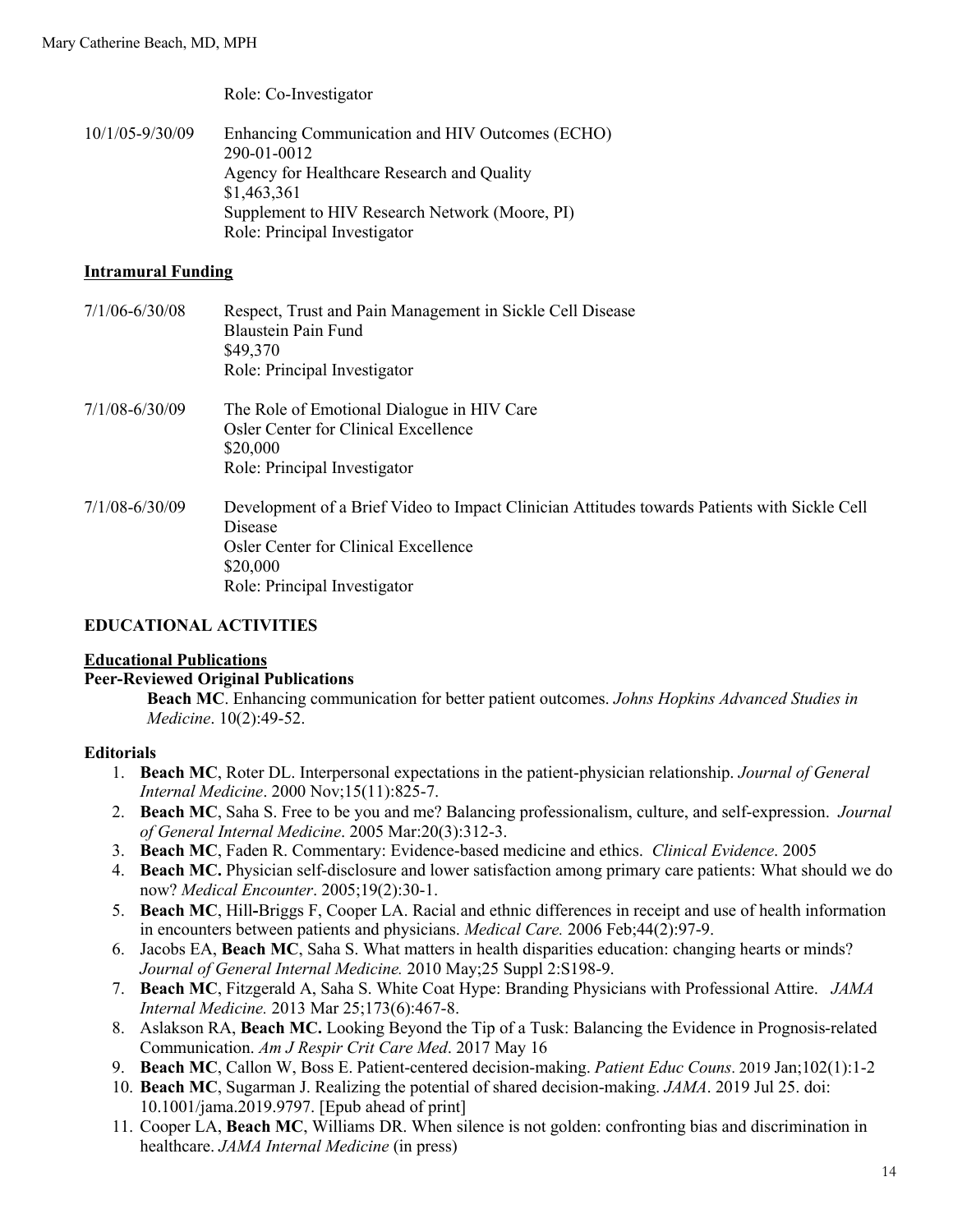12. Saha S, **Beach MC**. A model for avoiding unequal treatment during the COVID-19 pandemic. Health Affairs Blog, May 14, 2020. DOI: 10.1377/hblog20200511.691265. https://www.healthaffairs.org/do/10.1377/hblog20200511.691265/full

## **Letters**

- 1. **Beach MC**, Morrsion RS. Response letter to Dr. Muriel Gillick. *J American Geriatric Society*. 2004 May; 52(5): 850-1.
- 2. **Beach MC**, Dugan P, Geller G. Don't confuse dignity with respect. Response to Macklin R. Dignity is a useless concept. BMJ online at http://www.bmj.com/rapid-response/2011/10/30/dont-confuse-dignity-respect

## **Invited Book Chapters**

- 1. Cooper LA, **Beach MC**, Clever SL. Participatory decision making in the medical encounter and its relation to patient literacy. In: Schwartzberg JG, VanGeest J, Wang C, et al, editors. *Understanding Health Literacy: Implications for Medicine and Public Health*. Chicago: American Medical Assn; 2005:111-8.
- **2. Beach MC.** What is patient-centered communication? In: American Medical Association Ethical Force Program. Improving Communication - Improving Care. Chicago: American Medical Assn; 2006:100-2.
- **3.** Aelbrecht K, **Beach MC**. Culture and Emotions in the Medical Encounter. In: Hall J, Schwartz R, Osterberg L. *Emotion in the Clinical Encounter.* McGraw Hill; 2021

## **Invited Reviews**

**Beach MC**, Ford DE. Compassion and integrity in medical education [book review]. *Yale Journal of Health Policy, Law and Ethics*. 2001;2(1):211-7. Review of: Kushner TK, Thomasma DC. *Ward Ethics: Dilemmas for medical students and doctors in training*. New York: Cambridge University Press; 2001.

## **Audio/Visual Media**

- 1. **Beach, MC**, Special Issue Editor, Ethics in Medicine. Practical Reviews: Internal Medicine. Volume 40 (3A&B), 2004. Oakstone Publishing, Birmingham Alabama
- 2. **Beach MC**, Producer, Crisis: Experiences of Patients with Sickle Cell Disease in Pain. A 7 minute documentary film aimed at improving clinician respect for patients with sickle cell disease. Available at tinyurl.com/sicklecellrespect

## **Educational Program Building/Leadership**

| 2006-present     | Course Director, Scholarly Concentrations, Johns Hopkins School of Medicine, Baltimore, MD. I<br>developed and direct the Scholarly Concentrations course in the Genes to Society curriculum. The<br>course has 12 faculty with a total of 1.55 full time faculty effort and 0.75 staff effort. Each year 100-<br>120 students take the course.<br>2014-present. Provides consultation to assist faculty in development of a Scholarly Concentrations<br>Course, Bezmialem Vakif University, Istanbul, Turkey |
|------------------|---------------------------------------------------------------------------------------------------------------------------------------------------------------------------------------------------------------------------------------------------------------------------------------------------------------------------------------------------------------------------------------------------------------------------------------------------------------------------------------------------------------|
| 2007-present     | Pre-doctoral Clinical Research Training Program, Johns Hopkins School of Medicine, Baltimore, MD<br>(Associate Director 2007-09; Director 2009-present). This program is funded by the CTSA and takes<br>10 pre-doctoral students each year for a full-time year-long clinical research training process. The<br>program has a full-time coordinator and 2 co-directors.                                                                                                                                      |
| 2008-2018        | Director of Communications Horizontal Strand in the Medical School Curriculum, Johns Hopkins<br>School of Medicine, Baltimore, MD. This role involves monitoring and planning integration of<br>communication skills education for students across all four years of medical school.                                                                                                                                                                                                                          |
| <b>Mentoring</b> |                                                                                                                                                                                                                                                                                                                                                                                                                                                                                                               |
| <b>Mentees</b>   |                                                                                                                                                                                                                                                                                                                                                                                                                                                                                                               |

| 2005            | Aysegul Gozu, MD; post-doctoral fellow (General Internal Medicine); currently Associate Professor, |
|-----------------|----------------------------------------------------------------------------------------------------|
|                 | University of Maryland School of Medicine, Baltimore, MD; Topic-A systematic review of             |
|                 | instruments used to measure the cultural competence of health professionals                        |
| $2006$ -present | Carlton Haywood, Jr. PhD, doctoral student (Health Policy & Management) and junior faculty         |
|                 | member, currently Assistant Professor (Hematology), Johns Hopkins School of Medicine, Baltimore,   |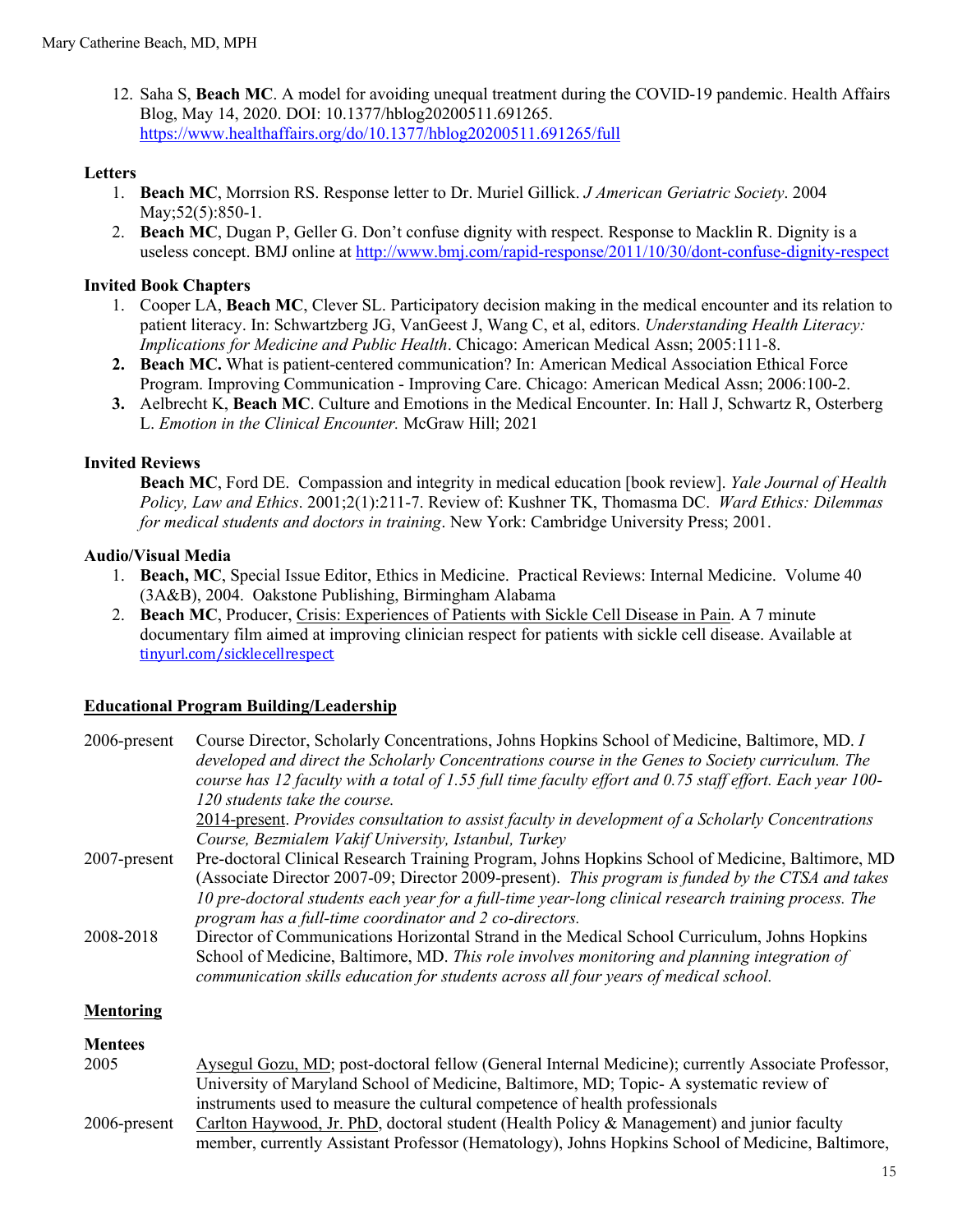|              | MD; Topic- Health care quality in the treatment of sickle cell disease; <i>Primary Mentor on funded</i><br><b>KL2</b> and <b>K23</b> awards                                                                                                                                                                                                                      |
|--------------|------------------------------------------------------------------------------------------------------------------------------------------------------------------------------------------------------------------------------------------------------------------------------------------------------------------------------------------------------------------|
| 2006-2007    | Lakshmi Lattimer, MD; medical student; currently Assistant Professor (Gastroenterology), George<br>Washington University School of Medicine, Washington DC; Topic- Experience of respect among<br>adults with sickle cell disease                                                                                                                                |
| 2007-2009    | Neda Ratanawongsa, MD, MPH; post-doctoral fellow (General Internal Medicine); currently<br>Associate Professor, UCSF School of Medicine, San Francisco, CA; Topics- Health care provider<br>attitudes towards patients with sickle cell disease; Association of clinician stress with communication<br>in HIV care                                               |
| 2007-2009    | Ming Ho, MD; junior faculty; currently Professor (Medicine), Weill Cornell Medicine- Quatar;<br>Topic- Is patient-centered communication training effective in non-Western countries?                                                                                                                                                                            |
| 2007-2008    | Diane Morse, MD; junior faculty; currently Associate Professor (Psychiatry), University of<br>Rochester, Rochester, NY; Topic-Appropriate use of physician self-disclosure in primary care                                                                                                                                                                       |
| 2008         | Monique James, MD, MPH; medical student; Assistant Professor (Anesthesiology and Critical Care<br>Medicine), Memorial Sloan Kettering Cancer Center, New York, NY; Topic - Discrimination and<br>trust in HIV care                                                                                                                                               |
| 2008-2009    | Rashmi Kumar, MD, MPH; post-doctoral fellow (General Internal Medicine); currently Assistant<br>Professor, Feinberg School of Medicine, Chicago, IL; Topic - Patient engagement in HIV care                                                                                                                                                                      |
| 2008-2010    | Shawn Bediako, PhD; junior faculty (Psychology); currently Associate Professor, University of<br>Maryland Baltimore County; Topic - Behavioral and psychological aspects of sickle cell disease;<br>Advisor on K07 NHLBI                                                                                                                                         |
| 2008-2011    | Helen Kinsman Hughes, MD, MPH; medical student; currently resident in Pediatrics, Johns Hopkins<br>University, Baltimore, MD; Topics - Partnership dialogue in patient-clinician encounters;<br>Effectiveness of patient-physician dialogue about pain medication for chronic non-malignant pain.                                                                |
| 2009-2010    | Lipika Samal, MD, MPH; post-doctoral fellow (General Internal Medicine); currently Instructor,<br>Brigham and Women's Hospital, Boston, MA; Topic - Impact of internet health information seeking<br>behaviors among patients with HIV                                                                                                                           |
| 2010-2013    | Charles Jonassaint, PhD; post-doctoral fellow (General Internal Medicine); currently Assistant<br>Professor (General Internal Medicine), University of Pittsburg School of Medicine; Topics- Impact of<br>depression on communication in HIV care; Impact of SES on SCD outcomes                                                                                 |
| 2010-2016    | Tabor Flickinger, MD, MPH; post-doctoral fellow (General Internal Medicine); currently Assistant<br>Professor, University of Virginia School of Medicine, Charlottesville, VA; Topics-Missed<br>opportunities for sexual risk reduction counseling in HIV care; Impact of patient-provider<br>communication on retention in HIV care                             |
| 2010-2011    | Ian Hsu; medical student; currently resident Psychiatry, Beth Israel Deaconess Medical Center,<br>Cambridge, MA; Topic-Providing support to patients in emotional encounters: a new perspective on<br>missed empathic opportunities                                                                                                                              |
| 2010-2016    | Zachary Berger, MD, PhD; junior faculty (General Internal Medicine); currently Associate Professor,<br>Johns Hopkins University School of Medicine, Baltimore, MD; Topics - Autonomy and patient<br>understanding of reasons for hospitalization; Agenda setting in routine patient-physician encounters                                                         |
| 2011-2015    | April Fitzgerald, MD; junior faculty (General Internal Medicine); currently part-time Assistant<br>Professor, Johns Hopkins University School of Medicine, Baltimore, MD; Topics - Leadership skills<br>among medical students; Impact of health disparities curriculum on cultural competence and<br>emotional reactions to unconscious bias testing            |
| 2012-2013    | Carter Neugarten; medical student; currently resident (Emergency Medicine), Stanford University<br>School of Medicine, Palo Alto, CA; Topic- Understanding patient requests reassurance                                                                                                                                                                          |
| 2012-present | Jennifer Reese, PhD; post-doctoral fellow (Psychiatry); currently Assistant Professor, Fox Chase<br>Cancer Center, Philadelphia, PA; Topic- Sexual functioning among patients with cancer; Co-Mentor                                                                                                                                                             |
| 2012-present | on Mentored Research Scholar Grant from American Cancer Society<br>Emily Boss, MD, MPH; junior faculty (Otolaryngology); currently Associate Professor Johns<br>Hopkins School of Medicine, Baltimore, MD; Topic- Shared decision making for children with sleep-<br>disordered breathing; Primary Mentor on K08 from Agency for Healthcare Research and Quality |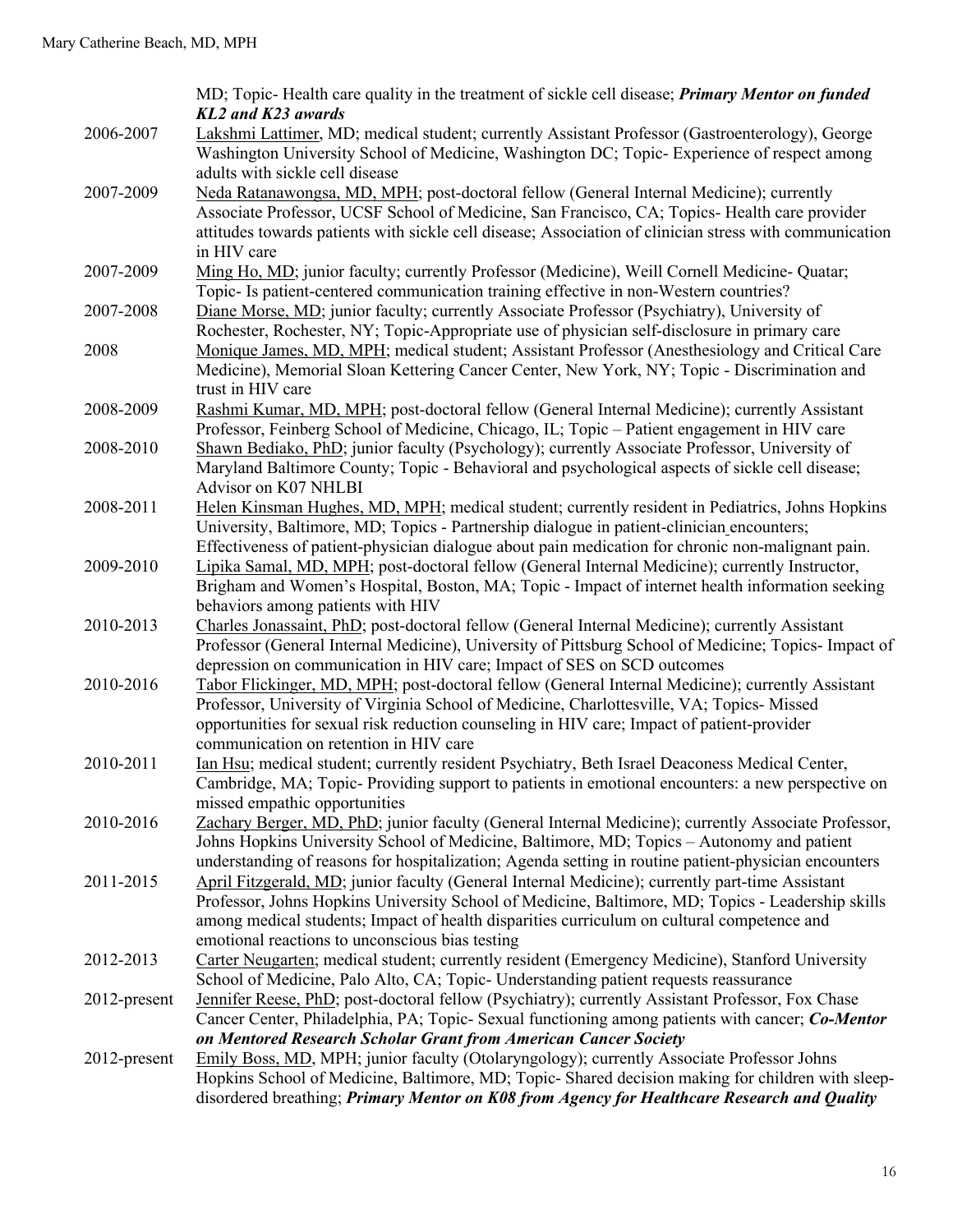| 2015-2018    | Wynne Callon; medical student; currently pediatric resident at Boston Children's Hospital; Topics-<br>Effective questions to elicit accurate disclosure of nonadherence and substance abuse in HIV care;<br>shared decision making in HIV and pediatric surgical settings                                  |
|--------------|------------------------------------------------------------------------------------------------------------------------------------------------------------------------------------------------------------------------------------------------------------------------------------------------------------|
| 2015-2017    | Joy Lee, PhD; post-doctoral fellow (Health, Behavior & Society); currently Assistant Professor at<br>Indiana University School of Medicine; Topics- Shared decision-making for hydroxyurea initiation<br>among patients with sickle cell disease; Exploratory study of 'favorite patients' in primary care |
| 2015-2016    | Katie O'Conor; medical student; currently medical student at Johns Hopkins School of Medicine;<br>Topic-Linguistic Analysis of Language used to Convey Bias in Medical Records                                                                                                                             |
| 2015-2016    | Sarah Saleemi; medical student; currently medical student at Johns Hopkins School of Medicine;<br>Topic- Communication in HIV Care about Substance Abuse                                                                                                                                                   |
| 2016-2019    | Anna Goddu: medical student; currently medical student at Johns Hopkins School of Medicine;<br>Topic-Does language used in medical records perpetuate bias and differential treatment?                                                                                                                     |
| 2016-present | Janiece Taylor, PhD: junior faculty; currently Assistant Professor (Nursing) at Johns Hopkins School<br>of Nursing, Baltimore, MD. Topic-Pain, depression, and communication between older African<br>American women and their healthcare providers; Co-Mentor on KL2 and Robert Wood Johnson              |
|              | <b>Foundation Harold Amos Scholar Award</b>                                                                                                                                                                                                                                                                |
| 2017         | Breanne Das; medical student; currently medical student at Johns Hopkins School of Medicine;<br>Topic-Attitudes conveyed in medical record notes                                                                                                                                                           |
| 2017-2020    | Jenny Park; doctoral diversity scholar; Johns Hopkins School of Medicine. Topics- Bias conveyed in<br>medical records; emotional communication in HIV care                                                                                                                                                 |
| 2017-2019    | Caitlin Bowen; MD-PhD student, Johns Hopkins School of Medicine, Baltimore, MD. Topic- Gender<br>barriers in research training among clinician scientists                                                                                                                                                  |
| 2017-present | Stephen Sozio, MD, MHS; junior faculty; currently Associate Professor (Nephrology), Johns Hopkins<br>School of Medicine, Baltimore, MD. Topics-development of scales to measure mentoring quality and<br>'passion for research'; evaluation of Scholarly Concentrations program success                    |
| 2017-2019    | Lakshmi Krishnan, MD, PhD; post-doctoral fellow (General Internal Medicine), Johns Hopkins<br>University. Topic- Communication around Diagnostic Decision-Making                                                                                                                                           |
| 2017-present | Lydia Pecker, MD; junior faculty; currently Assistant Professor (Pediatric Hematology). Topic-<br>Ethics and communication about reproductive options among women with sickle cell disease; Co-<br><b>Mentor on BIRCWH Career Development Award</b>                                                        |
| 2018-present | Jackie Bhattarai, MD, MPH; post-doctoral fellow (Physical Medicine and Rehabilitation). Topic-<br>Racial bias and relationships in care of patients with multiple sclerosis                                                                                                                                |
| 2018-present | Chenery Lowe; doctoral student (Health Behavior and Society). Topic- Impact of race and race bias<br>on genetic counseling                                                                                                                                                                                 |
| 2020-present | Scott Pilla; junior faculty (General Internal Medicine). Topic - Patient-clinician communication about<br>hypoglycemia and diabetes. Co-Mentor on K23 Career Development Award                                                                                                                             |

## **PhD Thesis Dissertation Committees**

| 2005    | Betsy Briganti: Managed Care Controls and Physicians Ability to Deliver Quality Care and Maintaing    |
|---------|-------------------------------------------------------------------------------------------------------|
|         | Continuing Relationship with Patients, Department of Health Policy and Management, The Johns          |
|         | Hopkins Bloomberg School of Public Health, Baltimore, MD                                              |
| 2005    | Lori Hamby: Validity and Reliability of Simulated Clients in Genetic Counseling Department of Health, |
|         | Behavior and Society, Johns Hopkins Bloomberg School of Public Health, Baltimore, MD                  |
| 2007    | Carlton Haywood: Interpersonal Experiences and Trust in Sickle Cell Disease, Department of Health     |
|         | Policy and Management, Johns Hopkins Bloomberg School of Public Health, Baltimore, MD                 |
| 2007    | Erin McDonald: The impact of Nonverbal Behaviors on the Genetic Counseling Patient-Provider           |
|         | Relationship and Visit Outcomes, Department of Health, Behavior and Society, The Johns Hopkins        |
|         | Bloomberg School of Public Health, Baltimore, MD                                                      |
| 2009/11 | Sara Rosenthal: Trust, Race, and Parent Decision Making in the NICU; Chair, Preliminary Oral Defense  |
|         | Committee (2009); Chair, Final Oral Defense Committee (2011); Johns Hopkins School of Nursing,        |
|         | Baltimore, MD                                                                                         |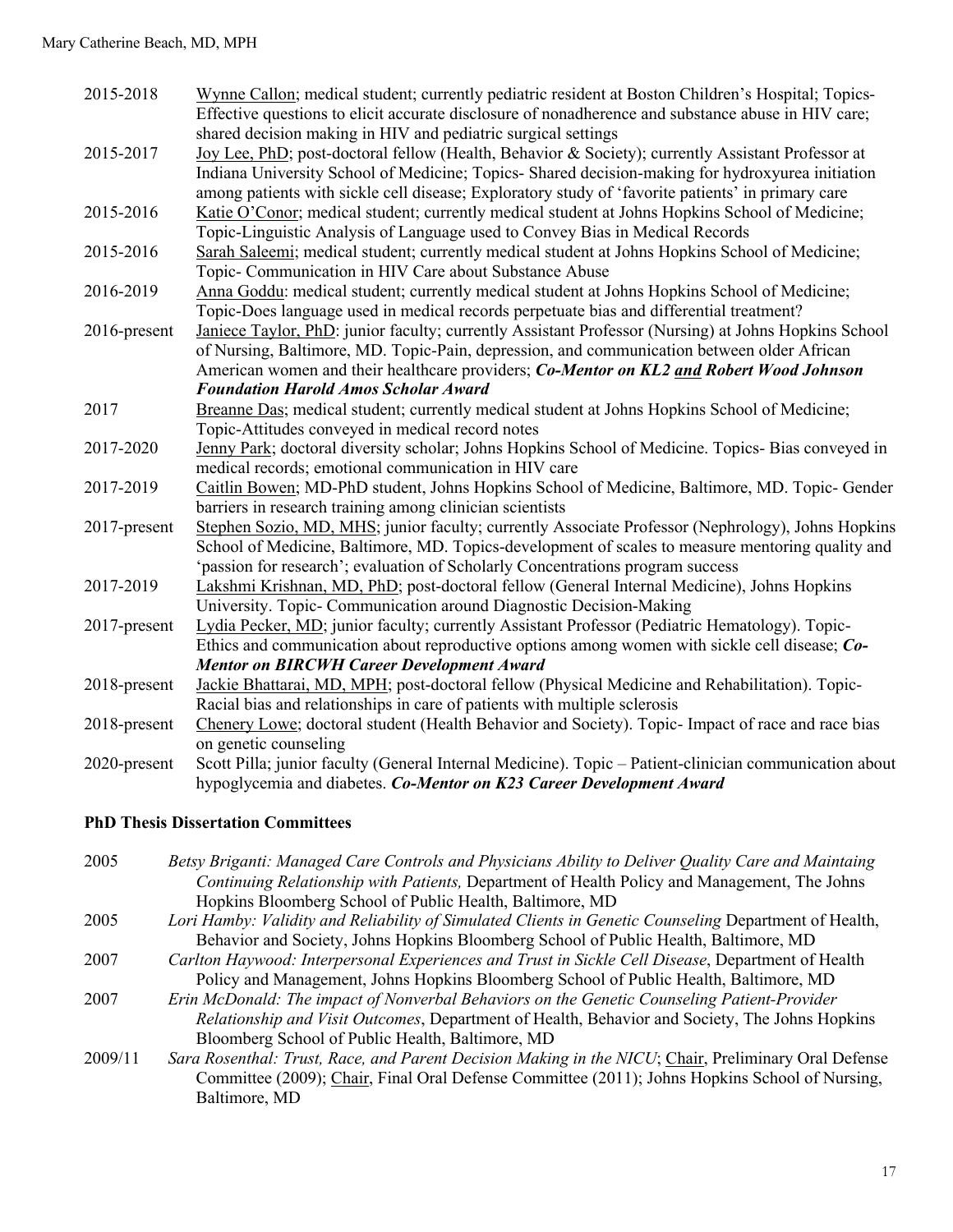| 2016 | Adam Walczak: Beginning a discussion about the end: Enhancing advanced cancer patients'             |
|------|-----------------------------------------------------------------------------------------------------|
|      | communication about prognosis and end-of-life care; School of Psychology, Faculty of Science, The   |
|      | University of Sydney, Sydney, Australia                                                             |
| 2018 | Nebras Abu Al Hamayel: A Study of Patient-Centered Outcomes across Models of Acute Care Delivery in |
|      | Adults with Sickle Cell Disease. Chair, Final Oral Defense Committee, Department of Health Policy   |
|      | and Management, Johns Hopkins Bloomberg School of Public Health, Baltimore, MD                      |
| 2020 | Chenery Lowe: A Remote Web-Based Approach to Assessing and Developing Genetic Counseling            |
|      | Students' Patient-Centered Communication Skills. Preliminary Oral Defense Committee, Department     |
|      | of Health Behavior & Society, Johns Hopkins Bloomberg School of Public Health, Baltimore, MD        |
| 2020 | Christina Marea: Conducting Assessments of Health Care Providers in the Care of Women and Girls     |
|      | Affected by Female Genital Mutilation/Cutting: Psychometric Validation and Qualitative Exploration. |
|      | Chair, Final Oral Defense Committee; Johns Hopkins School of Nursing, Baltimore, MD                 |
| 2020 | Yen Nguyen: Expanding Access to Support Effective Family Planning Among Women of Reproductive       |
|      | Age Initiating Drug-Resistant Tuberculosis Treatment in South Africa                                |
|      | Chair, Preliminary Oral Defense Committee; Johns Hopkins School of Nursing, Baltimore, MD           |

# **Master Thesis Reader**

| 2005 | Jennifer Walker: The doctor-patient relationship- Communication's role in achieving better health     |
|------|-------------------------------------------------------------------------------------------------------|
|      | Department of Health, Behavior and Society, The Johns Hopkins Bloomberg School of                     |
|      | Public Health, Baltimore, MD                                                                          |
| 2009 | Jaya Reddy Mallidi: Hopkins communicates: Using video clips of simulated physician-patient encounters |
|      | as a communication skills teaching tool, Department of Health, Behavior and Society, The              |
|      | Johns Hopkins Bloomberg School of Public Health, Baltimore, MD                                        |
| 2010 | Morgan Butrick: The Roles of Trust and Respect in Patient Reactions to Race-based and Personalized    |
|      | Medicine Vignettes: An Experimental Study, Department of Health, Behavior and Society,                |
|      | The Johns Hopkins Bloomberg School of Public Health, Baltimore, MD                                    |
| 2013 | Jennifer Halbert Polk: Communicating Across Multiple Level: Achieving Positive Outcomes in Public     |
|      | Health, Department of Health, Behavior and Society, The Johns Hopkins Bloomberg School                |
|      | of Public Health, Baltimore, MD                                                                       |
| 2013 | Christina N. Dragon: Queer Re-Visions: Using an On-Line Course to Conceptualize Provider-side         |
|      | Cultural Competency Training for the Health and Well-Being of Lesbian, Gay, Bisexual, and             |
|      | Transgender People, Department of Health, Behavior and Society, The Johns Hopkins                     |
|      | Bloomberg School of Public Health, Baltimore, MD                                                      |
| 2018 | Chenery Lowe: Impact of Race and Race Bias on Genetic Counseling, Department of Health Behavior &     |
|      | Society, Johns Hopkins Bloomberg School of Public Health, Baltimore, MD                               |

## **Teaching**

#### **Classroom Instruction**

| 9/94           | Small Group Facilitator, Introduction to Clinical Ethics Course, The Mount Sinai School of Medicine,<br>New York, NY                                                         |
|----------------|------------------------------------------------------------------------------------------------------------------------------------------------------------------------------|
| $7/96 - 6/98$  | Coordinator, Noon Conference Ethics Series, The Mount Sinai School of Medicine Internal Medicine<br>Residency Program, New York, NY                                          |
| $1/99 - 6/99$  | Small Group Facilitator, Evidence-based Medicine Course, Johns Hopkins Bayview Internal<br>Medicine Residency Program, Baltimore, MD                                         |
| $7/00 - 11/04$ | Small Group Facilitator, Communicating with patients at the end-of-life, Johns Hopkins Bayview<br>Internal Medicine Residency Program, Baltimore, MD                         |
| $9/00 - 5/06$  | Small Group Facilitator, Physician and Society Course, Johns Hopkins University School of<br>Medicine, Baltimore, MD                                                         |
| $1/02 - 3/02$  | Teaching Assistant, Quality of Medical Care Course, Department of Health Policy and Management,<br>Johns Hopkins University Bloomberg School of Public Health, Baltimore, MD |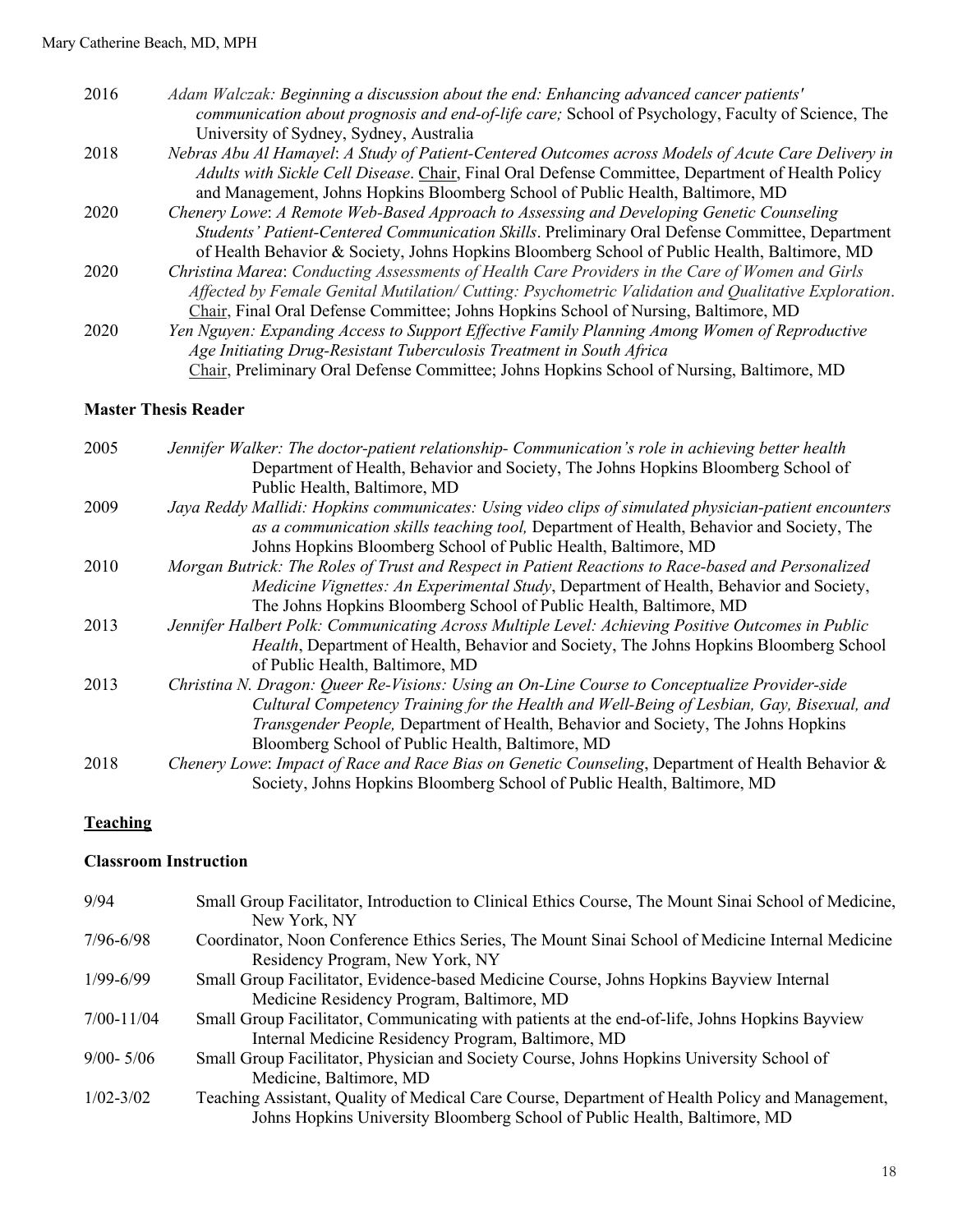| $11/03 - 11/04$  | Noon Lecture, Medical Ethics and Professionalism, Good Samaritan Hospital Residency Program,<br>Baltimore, MD [11/03; 11/04]          |
|------------------|---------------------------------------------------------------------------------------------------------------------------------------|
| 3/04             | Noon Lecture, Futility and End of Life Decisions, Good Samaritan Hospital Residency Program,<br>Baltimore, MD                         |
| $10/04$ , $3/07$ | Small Group Facilitator, The Healers Art, Johns Hopkins University School of Medicine, Baltimore                                      |
| 3/05             | Noon Lecture, What does respect mean?, Good Samaritan Hospital Residency Program, Baltimore                                           |
| $7/06 - 7/08$    | Research Ethics and Human Subject Protection, T32 Summer Program Core Lecture, Johns Hopkins                                          |
|                  | School of Medicine, Baltimore, MD [7/06; 7/08]                                                                                        |
| 2/07, 2/08       | Advocacy in Health Disparities Selective, Physician and Society Course, Johns Hopkins University<br>School of Medicine, Baltimore, MD |
| 8/09             | Barriers to pain management for patients with sickle cell disease: How can we do better? Osler                                        |
|                  | Medical Training Program Noon Conference. Johns Hopkins Hospital                                                                      |
| 9/14             | Improving Communication about Behavior Change, Johns Hopkins Preventive Medicine Residency<br>Program, Baltimore, MD                  |

## **Clinical Instruction**

| 1999 - 2001     | Teaching Attending, ward rounds, Harbor Hospital, Baltimore, MD (1 month per year)       |
|-----------------|------------------------------------------------------------------------------------------|
| $1999 - 2000$   | Preceptor, Medical House Staff Practice, The Johns Hopkins Bayview Internal Medicine     |
|                 | Residency Program, Baltimore, MD                                                         |
| $2004 - 2005$   | Preceptor, Clinical Skills Course, Johns Hopkins School of Medicine, Baltimore, MD       |
| 2006-2007       | Ethics Rounds, Weekly Early Morning Rounds with Osler Medical Service to discuss ethical |
|                 | issues with inpatients, The Johns Hopkins Hospital, Baltimore, MD                        |
| 2008-2015       | Longcope Firm Faculty, The Osler Medical Service, Johns Hopkins Hospital, Baltimore, MD  |
| 2009-2019       | Preceptor, The Osler Medical Training Program Outpatient Clinic, The Johns Hopkins       |
|                 | Hospital, Baltimore, MD                                                                  |
| $2018$ -present | Barker Firm Faculty, The Osler Medical Service, Johns Hopkins Hospital, Baltimore, MD    |

## **CME Instruction**

| 3/01          | Faculty, Breaking Bad News Module, The Johns Hopkins Faculty Development Program, Teaching                   |
|---------------|--------------------------------------------------------------------------------------------------------------|
|               | Skills Course, Baltimore, MD                                                                                 |
| 2004 - 2008   | Small Group Facilitator, Course on Research Ethics, Johns Hopkins University School of Medicine,             |
|               | Baltimore, MD                                                                                                |
| 1/06          | How does patient-physician communication impact patients? Department of Medicine Grand                       |
|               | Rounds, Johns Hopkins University, Baltimore, MD                                                              |
| 5/07          | Patient-Provider Communication: Impact on HIV Outcomes, 17 <sup>th</sup> Annual Clinical Care of the Patient |
|               | with HIV Conference, Baltimore, MD                                                                           |
| 5/08          | The Patient-Provider Relationship in HIV Care, 18 <sup>th</sup> Annual Clinical Care of the Patient with HIV |
|               | Conference, Baltimore, MD                                                                                    |
| 12/08         | Course Co-Director, Optimizing HIV Care for Minority Women, sponsored by the Johns Hopkins                   |
|               | CME Office, Baltimore MD                                                                                     |
| 5/09          | Enhancing the Patient-Provider Relationship for Better HIV Outcomes. $19th$ Annual Clinical Care of          |
|               | the Patient with HIV Conference, Baltimore, MD                                                               |
| 6/09          | Enhancing the Patient-Provider Relationship for Better Patient Outcomes, Department of Medicine              |
|               | Biennial Meeting Special Medical Grand Rounds, Johns Hopkins University, Baltimore, MD                       |
| 6/09          | From Student to Scholar: Developing the Next Generation of Physicians, Johns Hopkins University              |
|               | School of Medicine Biennial Meeting, Baltimore, MD                                                           |
| 5/10          | Enhancing Communication for Better Patient Outcomes, 20 <sup>th</sup> Annual Clinical Care of the Patient    |
|               | with HIV Conference, Baltimore, MD                                                                           |
| $6/10 - 9/10$ | Course Director, Optimizing HIV Care for Minority Patients, sponsored by Johns Hopkins CME                   |
|               | Office, Baltimore MD                                                                                         |
| 3/12          | Enhancing Behavior Change Counseling for Better Patient Outcomes, Webinar for Johns Hopkins                  |
|               | <b>Community Physicians</b>                                                                                  |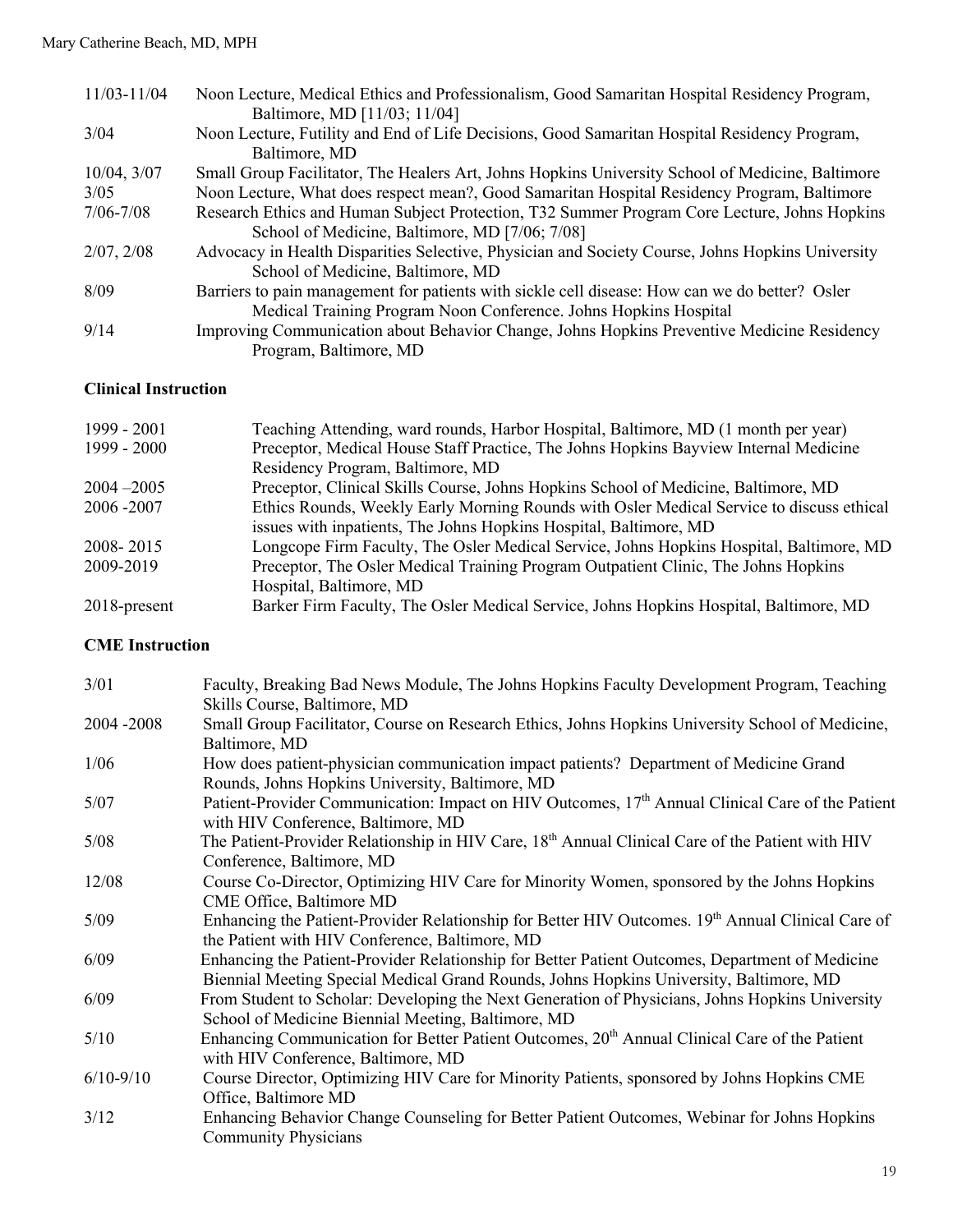## **Educational Extramural Funding**

#### **Current Grants**

| NRSA Training Core<br>1 TL1 TR003100-01<br>National Center for Advancing Translational Sciences<br>\$4,108,288<br>PI: Beach<br>Roles: Principal Investigator, 20% effort<br>Director, Pre-doctoral and Postdoctoral Clinical Research Training Programs                |  |
|------------------------------------------------------------------------------------------------------------------------------------------------------------------------------------------------------------------------------------------------------------------------|--|
| Institute for Clinical and Translational Research (ICTR)<br>UL1TR001079 (Ford)<br>National Center for Advancing Translational Sciences<br>\$10,632,606<br>NIH/NCRR<br>PI: Ford<br>Role: Co-Investigator; Director, Pre-doctoral TL1 Clinical Research Training Program |  |
|                                                                                                                                                                                                                                                                        |  |
| Institutional Clinical and Translational Science Award<br>National Institutes of Health<br>PI: Ford<br>Roles: Co-Investigator, 20% effort<br>Principal Investigator and Director, Pre-doctoral TL1 Clinical Research Training Program                                  |  |
| Institutional Clinical and Translational Science Award<br>UL1-RR025005<br>National Institutes of Health<br>\$10,707,230<br>PI: Ford<br>Role: Co-Investigator, 20% effort<br>Director, Pre-doctoral Clinical Research Training Program                                  |  |
|                                                                                                                                                                                                                                                                        |  |

## **CLINICAL ACTIVITIES**

## **Certification**

#### **Medical Licensure**

| 1996 - 1998      | State of New York, License number 203662   |
|------------------|--------------------------------------------|
| 1998 - $present$ | State of Maryland, License number D0053921 |

## **Board Certification**

| 1995 | National Board of Medical Examiners              |
|------|--------------------------------------------------|
| 1998 | Diplomat, American Board of Internal Medicine    |
| 2009 | Recertified, American Board of Internal Medicine |

## **Clinical (Service) Responsibilities**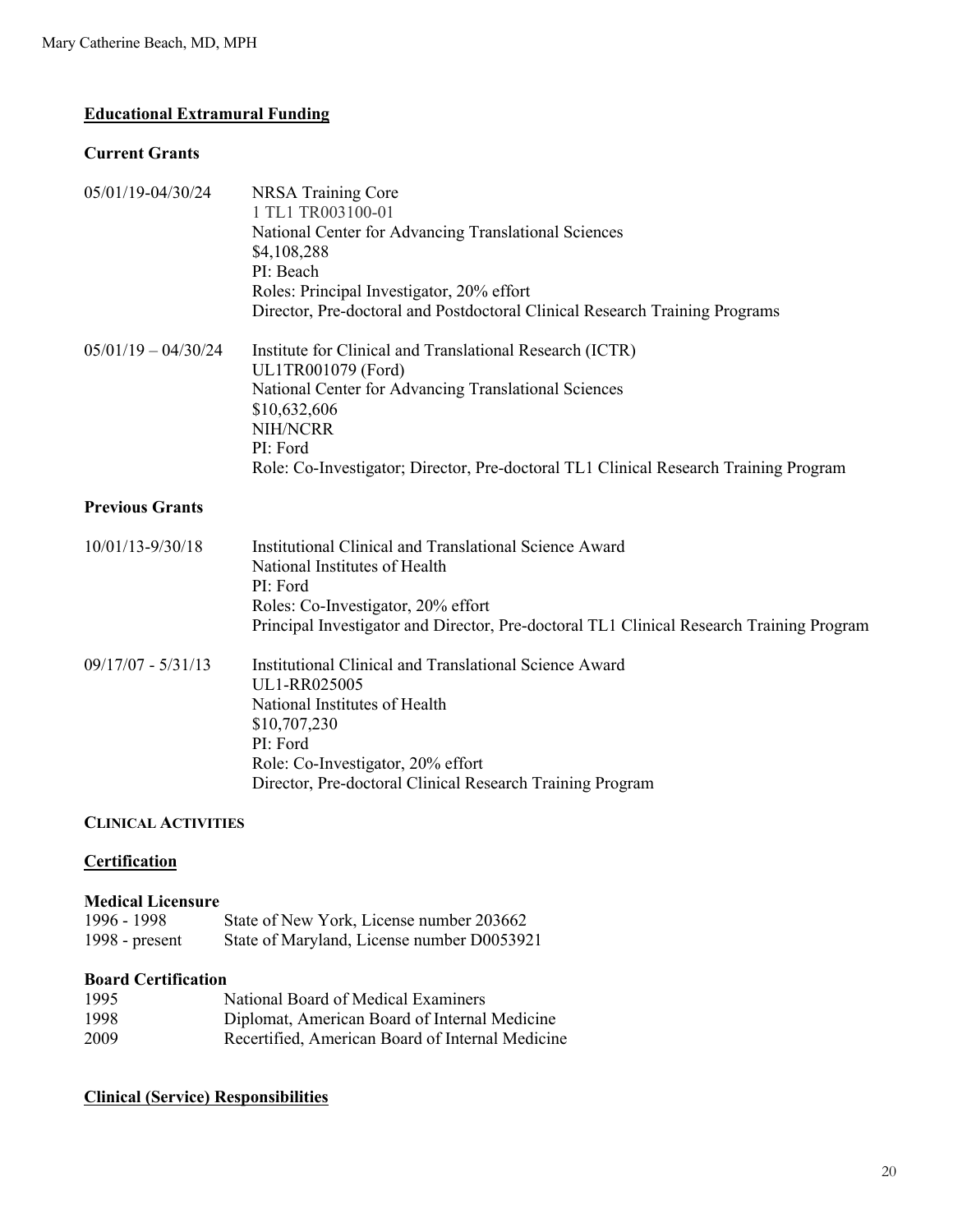| $1998 - 2002$   | The Johns Hopkins Hospital, Internal Medicine Consult Service, Baltimore, MD. One month of<br>inpatient medical consults each year.                                         |
|-----------------|-----------------------------------------------------------------------------------------------------------------------------------------------------------------------------|
| $1998 - 1999$   | University Health Service, The Johns Hopkins Hospital, Baltimore, MD. One-half day outpatient<br>general medical care each week.                                            |
| $1999 - 2000$   | Northpoint Medical Center, Johns Hopkins Bayview Physicians, Baltimore, MD. One-half day<br>outpatient general medical care each week.                                      |
| $2000 - 2002$   | Healthcare for the Homeless, Baltimore, MD. One-half day outpatient general medical care<br>approximately every other week.                                                 |
| $2002 - 2009$   | East Baltimore Medical Center, Attending Physician/Internist, Johns Hopkins Community<br>Physicians, Baltimore, MD. One-half day outpatient general medical care each week. |
| $2008 - 2015$   | Longcope Firm Faculty. Teaching attending and coverage for Assistant Chief of Service caring<br>for inpatients on the Osler Medical Service.                                |
| $2018$ -present | Barker Firm Faculty. Teaching residents on the Osler Medical Service.                                                                                                       |

#### **Clinical Program Building/Leadership – NA**

**Clinical Extramural Funding** - NA

## **SYSTEMS INNOVATIONS AND QUALITY IMPROVEMENT - NA**

### **ORGANIZATIONAL ACTIVITIES**

### **Institutional Administrative Appointments**

| 1995 - 1998<br>1996 - 1998 | Department of Medicine Ethics Steering Committee, Mount Sinai Medical Center, New York, NY<br>Founding Member, Visiting Doctors (Physician Home Visit Initiative), The Mount Sinai Medical<br>Center Internal Medicine Residency Program, New York, NY |
|----------------------------|--------------------------------------------------------------------------------------------------------------------------------------------------------------------------------------------------------------------------------------------------------|
| $1999 - 2002$              | Task Force on Women's' Academic Careers in Medicine, The Johns Hopkins University School of<br>Medicine, Baltimore, MD (Chair, Fellows Subcommittee 2001-02)                                                                                           |
| $2002$ – present           | Member, Johns Hopkins Institutional Review Board (IRB), The Johns Hopkins University School of                                                                                                                                                         |
|                            | Medicine, Baltimore, MD (Co-Chair 2011-present)                                                                                                                                                                                                        |
| 2006-2011                  | Welch Center Appointments Committee (Chair, 2008-11), The Johns Hopkins University School of                                                                                                                                                           |
|                            | Medicine, Baltimore, MD                                                                                                                                                                                                                                |
| 2006-present               | Curriculum Integration Committee, Johns Hopkins School of Medicine, Baltimore, MD                                                                                                                                                                      |
| 2008-present               | Educational Policy and Curriculum Committee, Johns Hopkins School of Medicine, Baltimore, MD                                                                                                                                                           |
| 2008                       | Pediatric Protocol Review Committee, Institute for Clinical and Translational Research, The Johns                                                                                                                                                      |
|                            | Hopkins University School of Medicine, Baltimore, MD                                                                                                                                                                                                   |
| 2008-2019                  | Promotions Committee, Department of Medicine, The Johns Hopkins University School of Medicine,                                                                                                                                                         |
|                            | Baltimore, MD                                                                                                                                                                                                                                          |
| 2009-present               | Medical Student Promotions Committee, Johns Hopkins School of Medicine, Baltimore, MD                                                                                                                                                                  |
| 2009/2012                  | Bloomberg School of Public Health Ad Hoc Promotions Committee, Baltimore, MD                                                                                                                                                                           |
| 2010-2016                  | Chair, Data Safety and Monitoring Board, Johns Hopkins Center to Eliminate Cardiovascular<br>Disparities                                                                                                                                               |
| 2011                       | Search Committee, Bunting Chair for Bioethics and Nursing, Johns Hopkins University, Baltimore,                                                                                                                                                        |
|                            | MD                                                                                                                                                                                                                                                     |
| 2019                       | Search Committee, Joint Faculty in Berman Institute of Bioethics and Department of Health Policy &                                                                                                                                                     |
|                            | Management, Baltimore, MD                                                                                                                                                                                                                              |
| 2020                       | Search Committee, Joint Faculty in Berman Institute of Bioethics and Division of General Internal                                                                                                                                                      |
|                            | Medicine, Baltimore, MD                                                                                                                                                                                                                                |
| 2020                       | Co-Chair, Emergency Response IRB (daily meetings during COVID-19 pandemic to facilitate                                                                                                                                                                |
|                            | COVID-related research), The Johns Hopkins University School of Medicine, Baltimore, MD                                                                                                                                                                |
| 2020                       | Chair, Executive IRB (convened committee to review research misconduct), The Johns Hopkins                                                                                                                                                             |
|                            | University School of Medicine, Baltimore, MD                                                                                                                                                                                                           |
|                            |                                                                                                                                                                                                                                                        |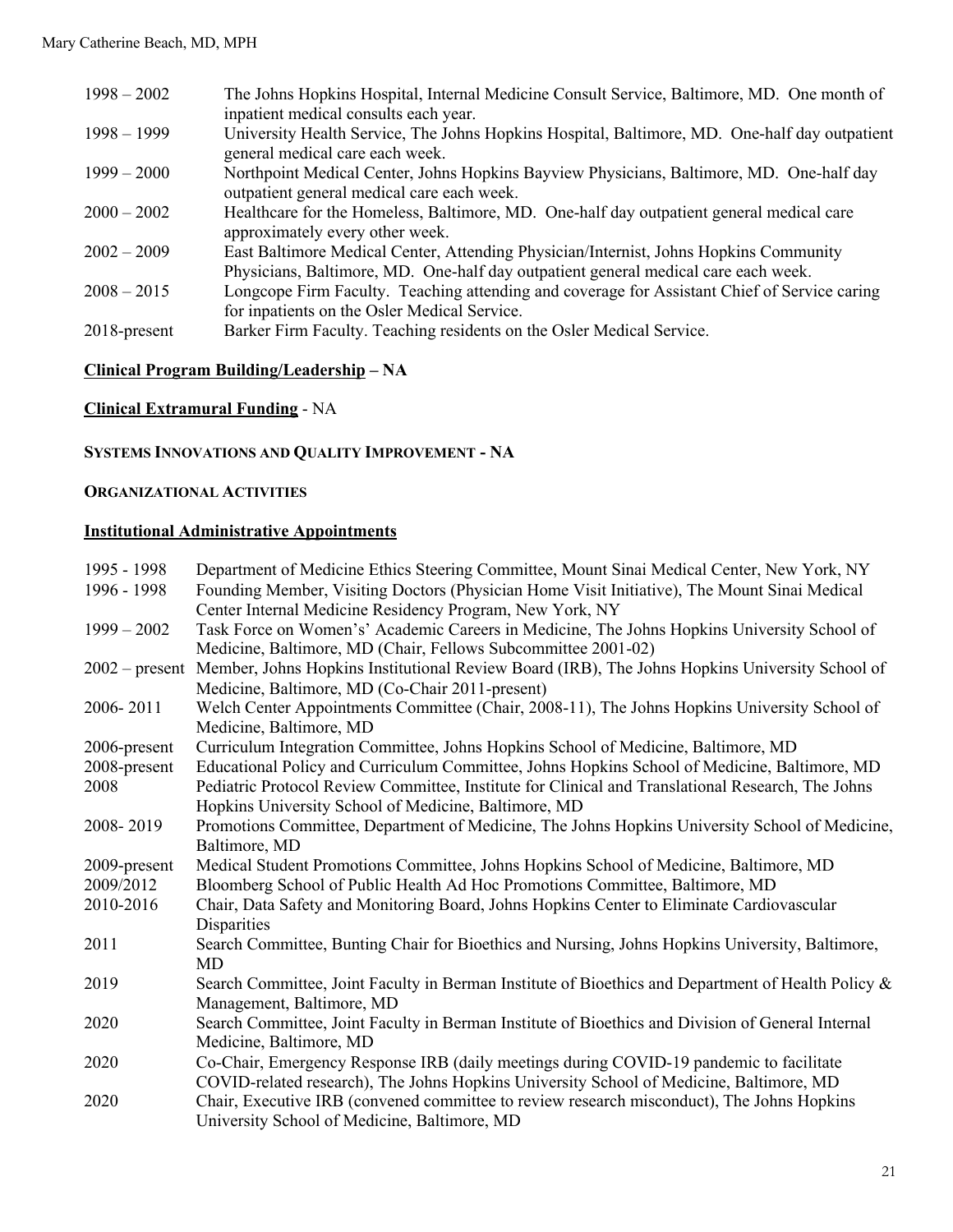## **Editorial Activities**

## **Editorial Appointments**

2000 –2004 Associate Editor, *Journal of General Internal Medicine* 2009-present Editorial Board, *Patient Education and Counseling* 2016-present Editorial Board, *Communication and Medicine*

#### **Journal/Publisher Peer Review**

| <i>JAMA</i>                                           | Social Science and Medicine                           |
|-------------------------------------------------------|-------------------------------------------------------|
| New England Journal of Medicine                       | <b>Patient Education and Counseling</b>               |
| Canadian Medical Journal,                             | Communication and Medicine                            |
| BMJ                                                   | <b>BMC</b> Medical Ethics                             |
| Annals of Internal Medicine (Distinguished as top 10% | Philosophy, Ethics, and Humanities in Medicine        |
| or 20% of reviewers in several years)                 |                                                       |
| <b>Annals of Family Medicine</b>                      | Journal of Clinical Ethics                            |
| National Academy of Medicine Press                    | Journal of Medical Ethics                             |
| Journal of General Internal Medicine                  | Perspectives in Medicine and Biology                  |
| Archives of Pediatrics and Adolescent Medicine        | American Journal of Public Health                     |
| <b>BMC Family Medicine</b>                            | <b>BMC</b> Quality and Safety                         |
| AIDS Care                                             | Medical Care                                          |
| AIDS and Behavior                                     | <b>Health Services Research</b>                       |
| <i>JAIDS</i>                                          | Quality of Life Research                              |
| Journal of Palliative Medicine                        | Families, Systems and Health                          |
| Teaching and Learning in Medicine                     | Psychology, Health, and Medicine                      |
| <b>BMC</b> Medical Education                          | <b>Ethnicity and Health</b>                           |
| Academic Medicine                                     | Journal of Healthcare for the Poor and Underserved    |
| Journal of Genetic Counseling                         | Administration and Policy in Mental Health and Mental |
|                                                       | <b>Health Services Research</b>                       |

*Journal of Hospital Medicine*

## **Professional Societies**

1995 - present Member, American College of Physicians

|                  | 1997 - present Member, Society of General Internal Medicine |                                                                       |  |
|------------------|-------------------------------------------------------------|-----------------------------------------------------------------------|--|
|                  |                                                             | 1999-2001 End of Life Interest Group                                  |  |
|                  |                                                             | 2001-2002 Health Policy Committee                                     |  |
|                  | $2001 -$                                                    | Ethics Interest Group                                                 |  |
|                  | 2004                                                        | Health Policy Abstract Review Committee (Annual Meeting)              |  |
|                  | 2006                                                        | Chair, Ethics/Humanities Abstract Review Committee                    |  |
|                  | 2006-13                                                     | Herbert W. Nickens Award Selection Committees (Annual Meeting)        |  |
|                  | 2008-11                                                     | <b>Qualitative Abstract Review Committees (Annual Meeting)</b>        |  |
|                  | 2011                                                        | Ethics Abstract Review Committee (Annual Meeting)                     |  |
|                  | 2015                                                        | <b>Qualitative Abstract Review Committee (Annual Meeting)</b>         |  |
| 1999-2001        | Member, Physicians for a National Health Program            |                                                                       |  |
| 2001-2010        | Member, American Society for Bioethics and Humanities       |                                                                       |  |
|                  | 2006                                                        | Clinical Ethics Abstract Reviewer (Annual Meeting)                    |  |
| $2003$ - present |                                                             | Member, American Academy on Communication in Healthcare               |  |
|                  | 2006                                                        | Medical Education Abstract Review Committee (Annual National Meeting) |  |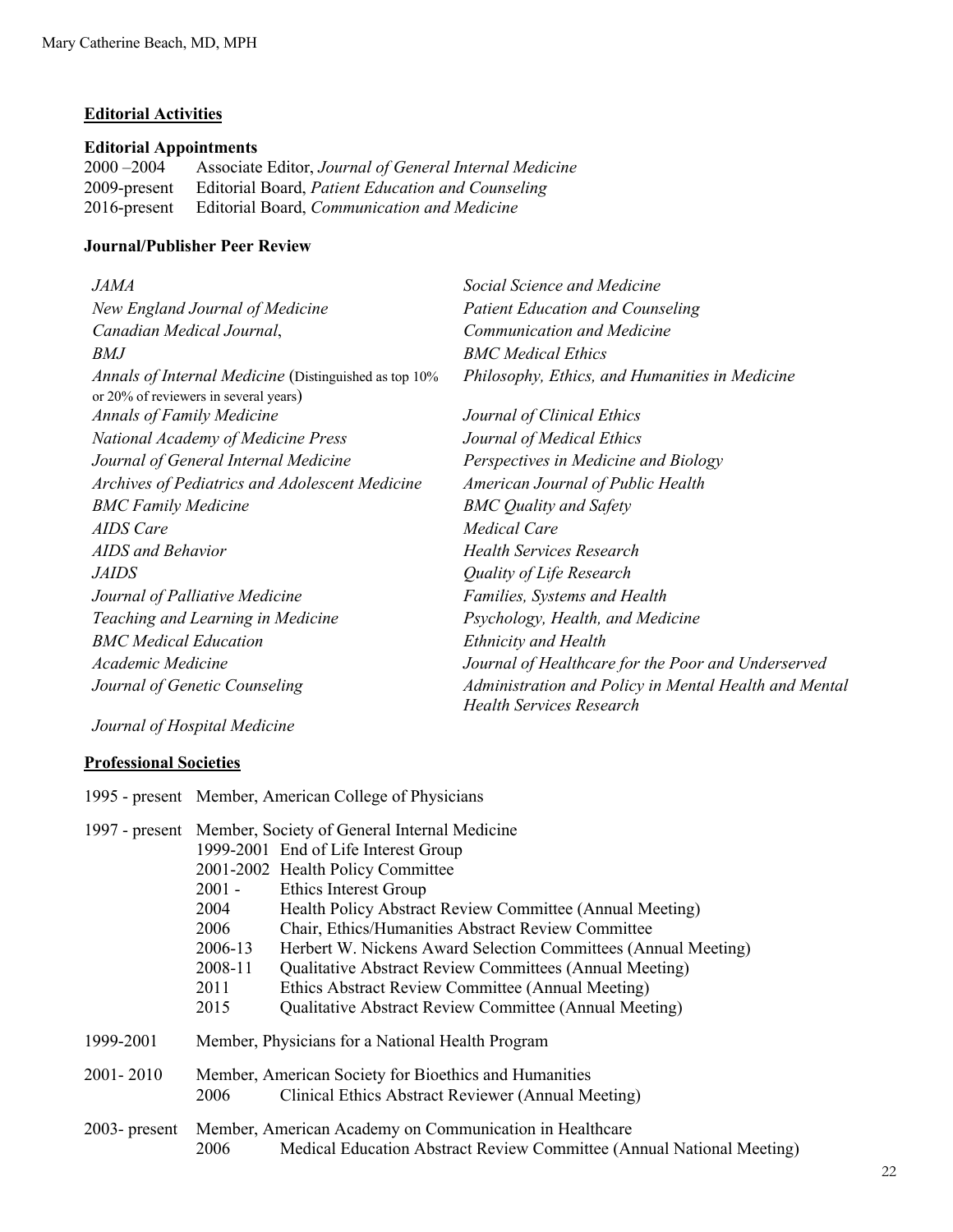|                                                    | 2006                                                        | <b>Engel Award Selection Committee</b>                         |  |
|----------------------------------------------------|-------------------------------------------------------------|----------------------------------------------------------------|--|
|                                                    | 2006-07                                                     | <b>Research Committee</b>                                      |  |
|                                                    | 2008-12                                                     | Scientific Abstract Review Committee (Annual National Meeting) |  |
|                                                    | $2011 -$                                                    | Board of Directors                                             |  |
|                                                    | 2012-14                                                     | Treasurer                                                      |  |
|                                                    |                                                             |                                                                |  |
| 2008-2019                                          | Member, COMET (Communication, Medicine, and Ethics) Society |                                                                |  |
| 2009-10 International Meeting Organizing Committee |                                                             |                                                                |  |
|                                                    |                                                             |                                                                |  |
| 2008-present                                       | Member, European Association on Communication in Healthcare |                                                                |  |
|                                                    | 2014-19                                                     | North American Representative to Research Committee            |  |

#### **Advisory Committees, Review Groups/Study Sections**

## *Advisory Committees*

| 2004      | Ethical Force Program's Patient-Centered Communication Initiative, Institute of Ethics, American |
|-----------|--------------------------------------------------------------------------------------------------|
|           | Medical Association                                                                              |
| 2006-2009 | National Committee for Quality Assurance (NCQA)                                                  |
|           | 2006-2008 Cultural Competence in Patient-Centered Care, Expert Consultant                        |
|           | 2007-2009 Patient-Centered Medical Home, Expert Consultant                                       |
| 2007      | Baltimore Health Disparities Honorary Committee, Advisory to Baltimore City Health Department    |
| 2011-2014 | Board of Directors, American Association of Communication in Healthcare (AACH)                   |
|           | 2012-2014 Treasurer                                                                              |
| 2012      | ABIM Foundation Committee to Address Ethics of Physician Responsibility to Underserved           |
| 2013-2017 | National Advisory Committee (NAC) of the Robert Wood Johnson Clinical Scholars Program           |
| 2019      | Committee Member, National Academies of Sciences, Engineering, and Medicine (NASEM)              |
|           | Committee on Addressing Sickle Cell Disease: A Strategic Plan and Blueprint for Action           |

## *Study Sections/ Grant Reviews*

|           | <b>Study Sections/ Grant Reviews</b>                                                           |
|-----------|------------------------------------------------------------------------------------------------|
| 2005      | National Science Foundation (NSF): Human and Social Dynamics Multidisciplinary Advisory Panel  |
|           | (Study Section), Member                                                                        |
| 2007      | AHRQ: Enabling Patient-Centered Care through Health Information Technology Special Emphasis    |
|           | Panel (Study Section), Member                                                                  |
| 2008-2009 | AHRQ/National Cancer Institute (NCI): Advancing Research Methodology for Measuring and         |
|           | Monitoring Patient-Centered Communication in Cancer Care, Expert Committee Member              |
| 2008      | Social Sciences and Humanities Research Council of Canada, Grant Reviewer                      |
| 2010      | Netherlands Organisation for Health Research and Development (ZonMw) Grant Reviewer            |
| 2010      | NIMH: HIV/AIDS Intervention Development Special Emphasis Panel/Scientific Review Group         |
|           | (Study Section), Member                                                                        |
| 2011      | NIMH: HIV/AIDS Intervention Development Special Emphasis Panel/Scientific Review Group         |
|           | (Study Section), Member                                                                        |
| 2011      | Center for Scientific Review. Behavioral and Social Consequences of HIV/AIDS Scientific Review |
|           | Group, Ad hoc Member                                                                           |
| 2014-2015 | Patient-Centered Outcomes Research Institute (PCORI) Addressing Disparities PFA Merit Review   |
|           | Standing Panel (2 year term 2014-2016)                                                         |
| 2016      | Center for Scientific Review. Social Psychology and Interpersonal Processes, Scientific Review |
|           | Group, Ad hoc Member                                                                           |
| 2017      | Grant Reviewer, Singapore Institutes of Higher Learning                                        |
| 2019      | Robert Wood Johnson Foundation Expanding Cost Conversations Grant Review Committee             |
| 2020      | Special Emphasis Panel - Implementation Research in HRSA Ryan White Sites RFA (RFA-MH-20-      |

520), Center for Scientific Review, National Institutes of Health

*National Data Safety and Monitoring Boards*

National Institute for Heart, Lung and Blood (NHLBI): Data and Safety Monitoring Board (DSMB) for Clinical Trials involving Heart Failure, Ethics Expert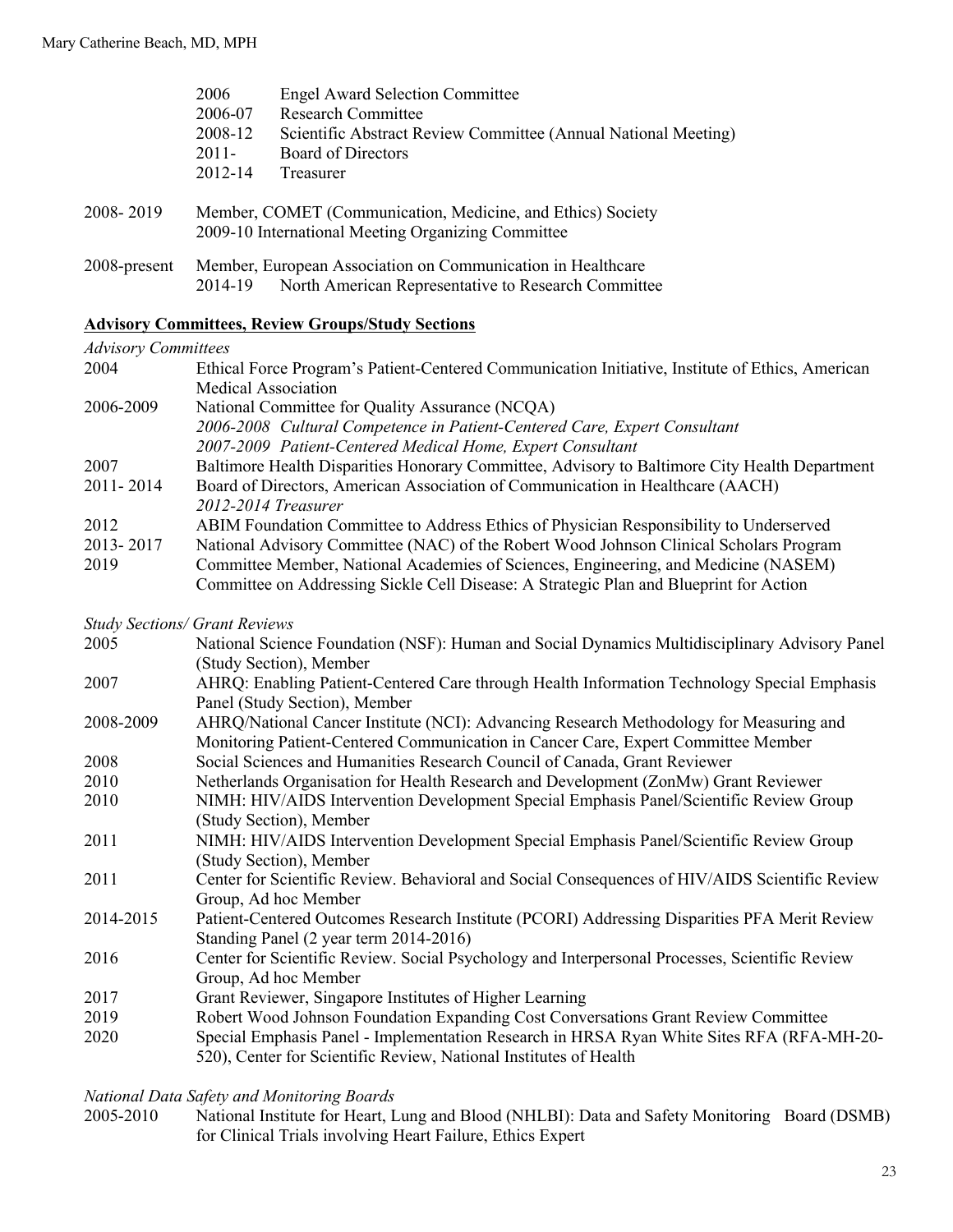| 2006      | Data Safety and Monitoring Board, Adenosine Therapeutics, Ethics Expert                        |
|-----------|------------------------------------------------------------------------------------------------|
| 2006      | NHLBI: Protocol Review Committee for the Claudication: Exercise versus Endoluminal             |
|           | Revascularization (CLEVER) Trial, Ethics Expert                                                |
| 2007-2012 | NHLBI: Observational Study Monitoring Board for the National Registry of Genetically Triggered |
|           | Thoracic Aortic Aneurysm Study, Ethics Expert                                                  |
| 2018-2023 | REACH Equity Data and Safety Monitoring Board, Duke Center for Research to Advance Health      |
|           | Equity                                                                                         |

#### **Conference Organizer/Session Chair**

#### *Conference Organizer*

- 2009 Scientific Committee, International Conference on Communication in Healthcare (ICCH) 2009, Miami, FL
- 2010 Organizing Committee, COMET 2010: International Meeting of the Communication, Medicine, and Ethics Society June 25-27, 2010 Boston, MA
- 2010 Scientific Committee, American Association of Communication in Healthcare (AACH) 2010 Research and Educational Forum
- 2011 Organizing Committee, International Conference on Communication in Healthcare October 16-19, Chicago, IL
- 2013 *Conference Chair*, International Conference on Communication in Healthcare September 29-October 2, 2013 Montreal CA
- 2014 Scientific Committee, International Conference on Communication in Healthcare 2014, Amsterdam, Netherlands
- 2014-15 Planning Committee, International Conference on Communication in Healthcare 2015, New Orleans, LA
- 2015-16 Scientific Committee, Well-being and Performance in Medical Practice (Well-Med), Chalkidiki, Greece 2016 Scientific Committee, International Conference on Communication in Healthcare 2016, Heidelberg,
- Germany
- 2016-17 Planning Committee, International Conference on Communication in Healthcare 2017, Baltimore, MD
- 2018 Scientific Committee, International Conference on Communication in Healthcare 2018, Porto, Portugal

#### *Session Chair*

- 4/06 Moderator, Ethics and Humanities Abstract Session, Society for General Internal Medicine Annual National Meeting, Los Angeles, CA
- 4/08 Moderator, Qualitative Research Abstract Session, Society for General Internal Medicine Annual National Meeting, Pittsburgh, PA
- 4/09 Moderator, Qualitative Research Abstract Session, Society for General Internal Medicine Annual National Meeting, Miami, FL
- 6/10 Moderator, Scientific Abstracts Session, Communication, Medicine, and Ethics Annual International Meeting (COMET 2010), Boston, MA
- 5/12 Moderator, Joint AACH/SGIM Abstract Session, Society for General Internal Medicine Annual National Meeting, Orlando, FL
- 9/12 Moderator, Scientific Abstract Session, International Conference on Communication in Healthcare, St. Andrews, UK
- 9/14 Moderator, Scientific Abstract Session, International Conference on Communication in Healthcare, Amsterdam, Netherlands
- 9/16 Moderator, Scientific Abstract Session, International Conference on Communication in Healthcare, Heidelberg, Germany

#### **Consultantships**

2003-2007 The Relationship-Centered Care Research Network, Regenstrief Institute, Indiana University School of Medicine, Core Investigator 2006 Patient-Physician Communication about Hypertension, Expert Advisory Panel, Novartis Pharmaceuticals 2007- Health Disparities and Cultural Competence, Merck Speakers Bureau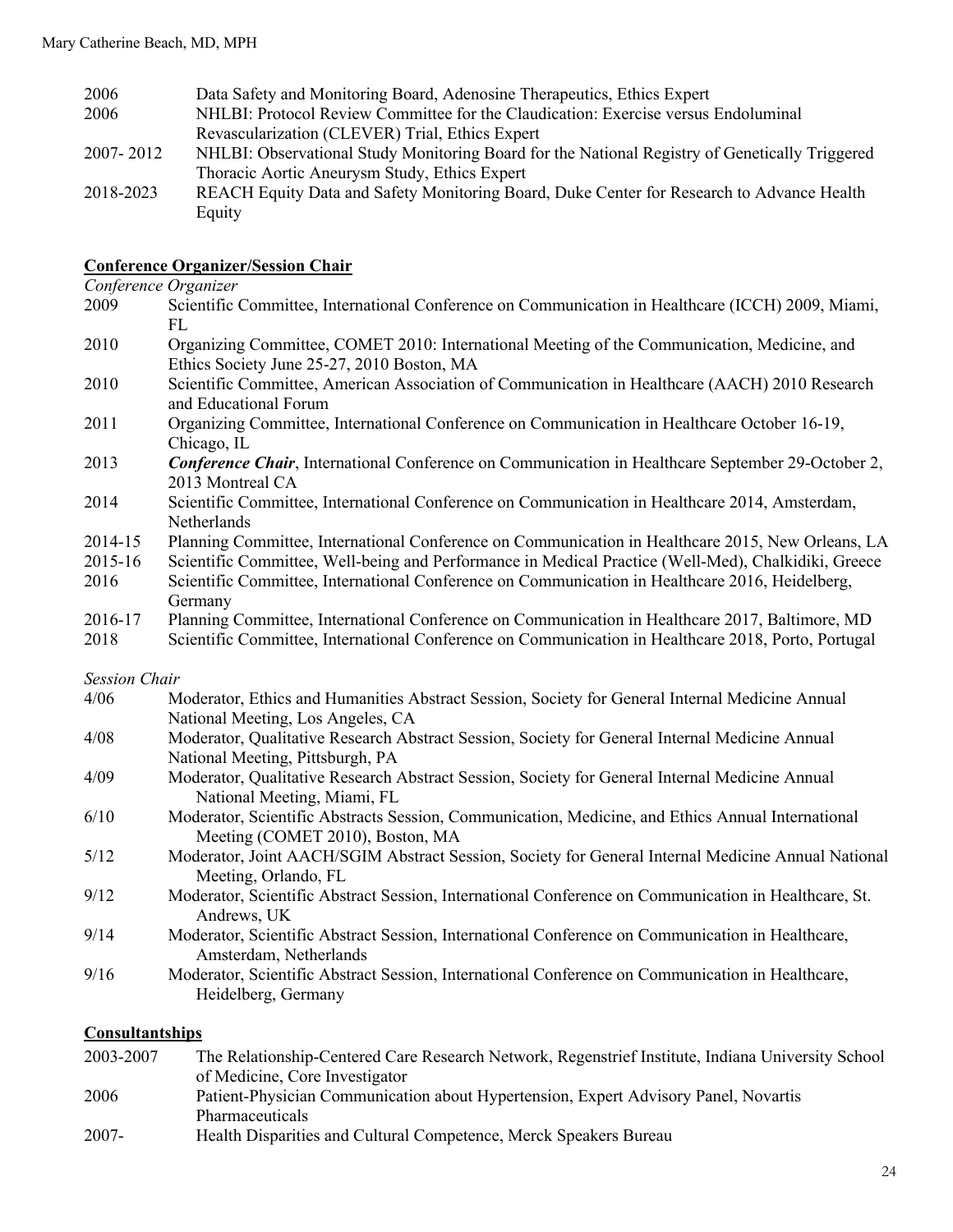| 2008-           | Relationship-centered Care, Merck Speakers Bureau                   |
|-----------------|---------------------------------------------------------------------|
| 2008            | Communication in Cancer Care, Professional Resources Group          |
| 2012            | Communicating Effectively about Anti-Retroviral Adherence, Medscape |
| $2016$ -present | Professionalism.org, Drexel University                              |

#### **RECOGNITION**

#### **Awards**

| 1995      | Oxford Fellowship for Medical Ethics Award, The Mount Sinai School of Medicine, New York, NY.   |
|-----------|-------------------------------------------------------------------------------------------------|
|           | Sponsorship for an 8 week program of study in medical ethics at Oxford University               |
| 1995      | The Milton Handler Award for Compassion and Skill in Clinical Medicine, The Mount Sinai School  |
|           | of Medicine, New York, NY                                                                       |
| 2003-2006 | NIH Loan Repayment Program Award, National Institute on Minority Health and Health Disparities  |
| 2010      | Jozien Bensing Award for Outstanding Research contributing to Effective Healthcare              |
|           | Communication, European Association for Communication in Healthcare (EACH)                      |
| 2015      | David M. Levine Excellence in Mentoring Award, Johns Hopkins Department of Medicine,            |
|           | Baltimore, MD                                                                                   |
| 2017      | 22nd annual George L. Engel Award for Outstanding Research contributing to the Theory, Practice |
|           | and Teaching of Effective Healthcare Communication and Related Skills" Academy of               |
|           | Communication in Healthcare (ACH)                                                               |
| 2018      | Daniel Nathans Scientific Innovator Award, Johns Hopkins School of Medicine, Baltimore, MD      |

## **Honors**

| 10/01 | Abstract selected for plenary session, Society for Medical Decision Making National Meeting, San                                                                                      |
|-------|---------------------------------------------------------------------------------------------------------------------------------------------------------------------------------------|
|       | Diego, CA                                                                                                                                                                             |
| 5/02  | Abstract finalist Lipkin Award, Society General Internal Medicine National Meeting, Atlanta, GA                                                                                       |
| 5/04  | Abstract finalist Holmosky Award, Society General Internal Medicine National Meeting, Chicago, IL                                                                                     |
| 5/04  | Abstract selected for Theme Plenary Session, Society General Internal Medicine National Meeting,                                                                                      |
|       | Chicago, IL                                                                                                                                                                           |
| 2/05  | Commissioned by American Medical Association Institute of Ethics to write chapter defining patient<br>centeredness                                                                    |
| 5/05  | Commissioned by the Commonwealth Fund to write report comparing and contrasting patient                                                                                               |
|       | centeredness and cultural competence, and to develop recommendations regarding implementation                                                                                         |
| 10/07 | Invited by the National Committee on Quality Assurance (NCQA) to attend a Roundtable Discussion                                                                                       |
|       | of experts to develop a patient-centered medical home evaluation                                                                                                                      |
| 4/08  | Invited by the National Committee on Quality Assurance (NCQA) to attend a Roundtable Discussion<br>of experts to set standards for certification of the patient-centered medical home |
|       |                                                                                                                                                                                       |
| 7/10  | Elected to the Editorial Board of Patient Education and Counseling                                                                                                                    |
| 1/11  | Elected to the Board of Directors for the American Association of Communication in Healthcare<br>(AACH)                                                                               |
| 1/12  | Elected Treasurer of American Association of Communication in Healthcare (AACH)                                                                                                       |
| 7/12  | Elected to the National Advisory Committee of the Robert Wood Johnson Clinical Scholars Program<br>(5 year appointment Jan 2013-2017)                                                 |
| 7/14  | Elected to the Research Committee of the European Association for Communication in Healthcare                                                                                         |
|       | (EACH)                                                                                                                                                                                |
| 1/19  | Appointed to the National Academies of Sciences, Engineering, and Medicine (NASEM) Committee                                                                                          |
|       | on Addressing Sickle Cell Disease: A Strategic Plan and Blueprint for Action                                                                                                          |
| 5/20  | Abstract 'Linguistic Bias in Medical Records of African American and White Patients' selected for                                                                                     |
|       | Plenary Session at Society of General Internal Medicine National Meeting, Birmingham, AL                                                                                              |

## **Invited Talks**

*Regional Talks*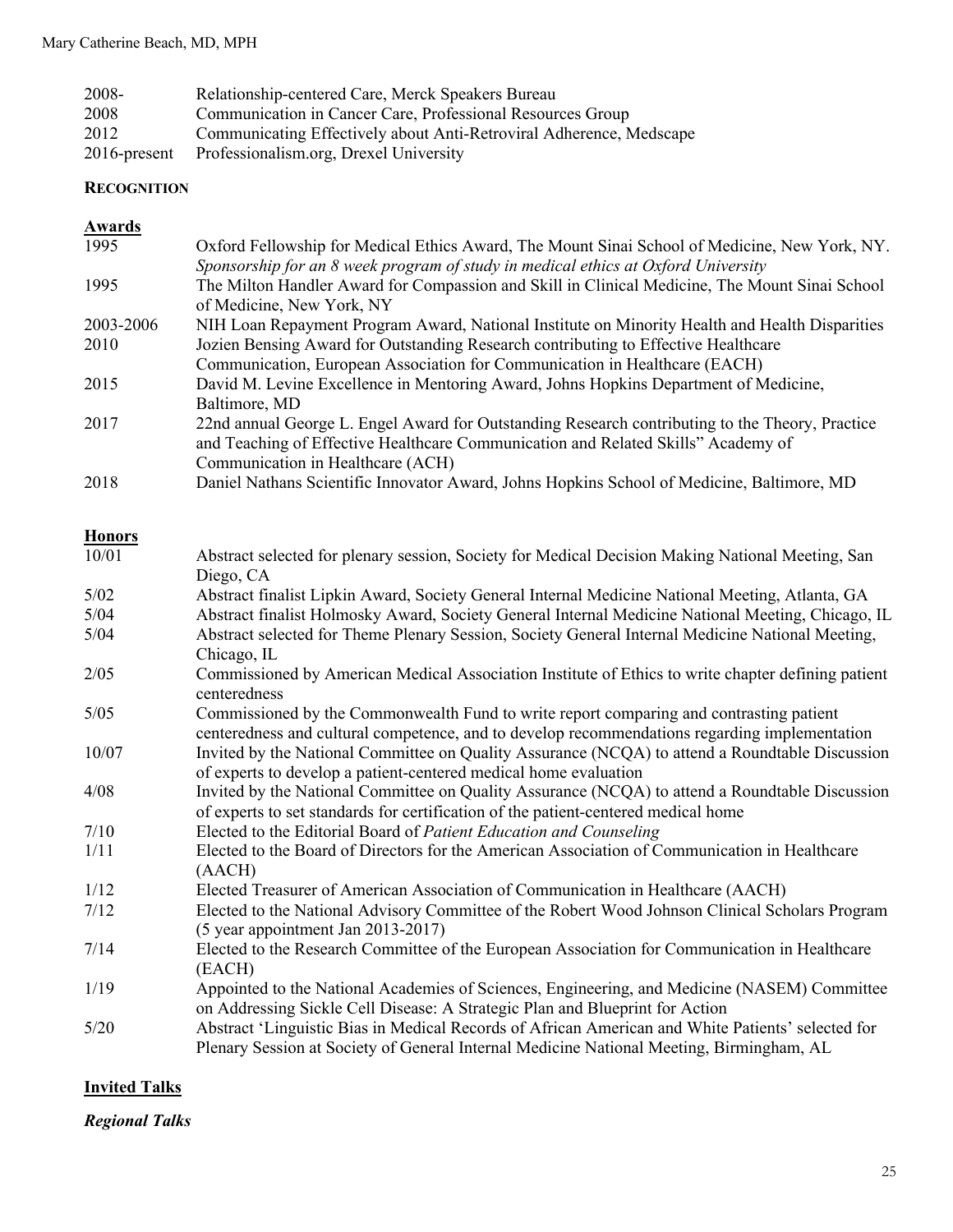- 3/03 "Physician perspectives on patient-physician relationships and advocacy for socially-vulnerable managedcare patients" Symposium: "The effect of managed care on minority physicians and socially-vulnerable populations in Maryland: data findings and policy alternatives" University of Maryland Center for Health Program Development and Management
- 2/04 "Empirical research on the patient-physician relationship: Lessons from the field" Medical Humanities Hour, University of Maryland, Baltimore, MD
- 4/07 "Patient-centered care and health disparities"- Office of Minority Health and Health Disparities' Fourth Annual State-wide Conference on Health Disparities, Ellicott City, MD
- 10/10 "Improving Cross-Cultural Patient-Physician Communication"- American College of Physicians Women in Medicine Annual Conference, Baltimore, MD
- 5/10 "Enhancing healthcare quality for persons with sickle cell disease"- Greater Baltimore Medical Center Medicine Grand Rounds, Baltimore, MD
- 5/11 "A Sickle Cell Crisis: Relationships between Patients with Sickle Cell Disease and the Providers who Care for Them"- Shallenberger Lecture, Johns Hopkins School of Medicine, Baltimore, MD
- 4/13 "Improving Communication for Better Patient Outcomes" Saint Joseph Medical Center Grand Rounds, Towson, MD
- 9/13 "Improving Communication for Better Patient Outcomes"- Best Practices in Patient-Centered Care Conference, Baltimore, MD

# *National Talks*

| 11/01 | "Physician self-disclosure" Bayer Institute for Healthcare Communication Faculty Symposium,                                                             |
|-------|---------------------------------------------------------------------------------------------------------------------------------------------------------|
|       | Charleston, SC                                                                                                                                          |
| 09/04 | "Delving below the surface: Understanding how race and ethnicity influence patient-physician                                                            |
|       | interactions" The Ninth Biennial Regenstrief Conference. Re-forming Relationships in Health Care:                                                       |
|       | Creating a National Research Agenda for Relationship-Centered Care, Indianapolis, IN                                                                    |
| 04/05 | "What is patient-centeredness?"- Expert Advisory Panel, Institute for Ethics, American Medical                                                          |
|       | Association, Chicago, IL                                                                                                                                |
| 12/05 | "Respect. What does it mean? Does it matter?" - Division of General Internal Medicine Grand Rounds,                                                     |
|       | The Mount Sinai School of Medicine, New York, NY                                                                                                        |
| 03/06 | Visiting Scholar, co-sponsored by the Regenstrief Insitute and Center for Bioethics at Indiana University                                               |
|       | 1. "What does respect mean? Does it matter?" Noon conference                                                                                            |
|       | 2. "Building community across the educational spectrum" A roundtable discussion to bring together                                                       |
|       | bioethicists, medical educators, and communication experts                                                                                              |
| 03/06 | "Patient-provider relationship and HIV outcomes" The Collaborative Institute of Virology Epidemiology                                                   |
|       | and Outcomes Committee Meeting, La Jolla, CA                                                                                                            |
| 03/06 | "Towards a more comprehensive and meaningful view of respect" University of Rochester School of                                                         |
|       | Medicine, Rochester, NY                                                                                                                                 |
| 03/06 | "Cultural competence and medical student training" National Hispanic Medical Association Tenth                                                          |
|       | Annual Conference: SOMOS UNIDOS: United to Eliminate Health Disparities for Hispanics,                                                                  |
|       | Washington, DC                                                                                                                                          |
| 04/06 | "Patient centeredness and cultural competence: their relationship and role in quality" The Commonwealth                                                 |
|       | Fund Roundtable Discussion: Cultural competency: understanding the present and setting future                                                           |
|       | directions, New York, NY                                                                                                                                |
| 05/06 | "The effectiveness of cultural competence curricula: What do we know and where do we go from here?"<br>University of Nebraska Medical Center, Omaha, NE |
| 06/06 | "Patient-provider communication and HIV outcomes" Forum for Collaborative HIV Research, George                                                          |
|       | Washington University, Washington, DC                                                                                                                   |
| 06/06 | "Patient-centered care: Making it real" Robert Wood Johnson Foundation's 2 <sup>nd</sup> Annual Conference on                                           |
|       | Disparities and the Quality of Care, Arlington, VA                                                                                                      |
| 08/06 | "Enhancing communication and HIV outcomes (The ECHO Study)" Ryan White CARE Act 2006                                                                    |
|       | Grantee Conference, Washington, DC                                                                                                                      |
| 10/06 | "Incorporating cultural competence into quality metrics for patient-centered care: An NCQA initiative"                                                  |
|       | The Fifth National Conference on Quality Health Care for Culturally Diverse Populations: Building the                                                   |
|       | Essential Link Between Quality, Cultural Competence and Disparities Reduction, Seattle WA                                                               |
|       |                                                                                                                                                         |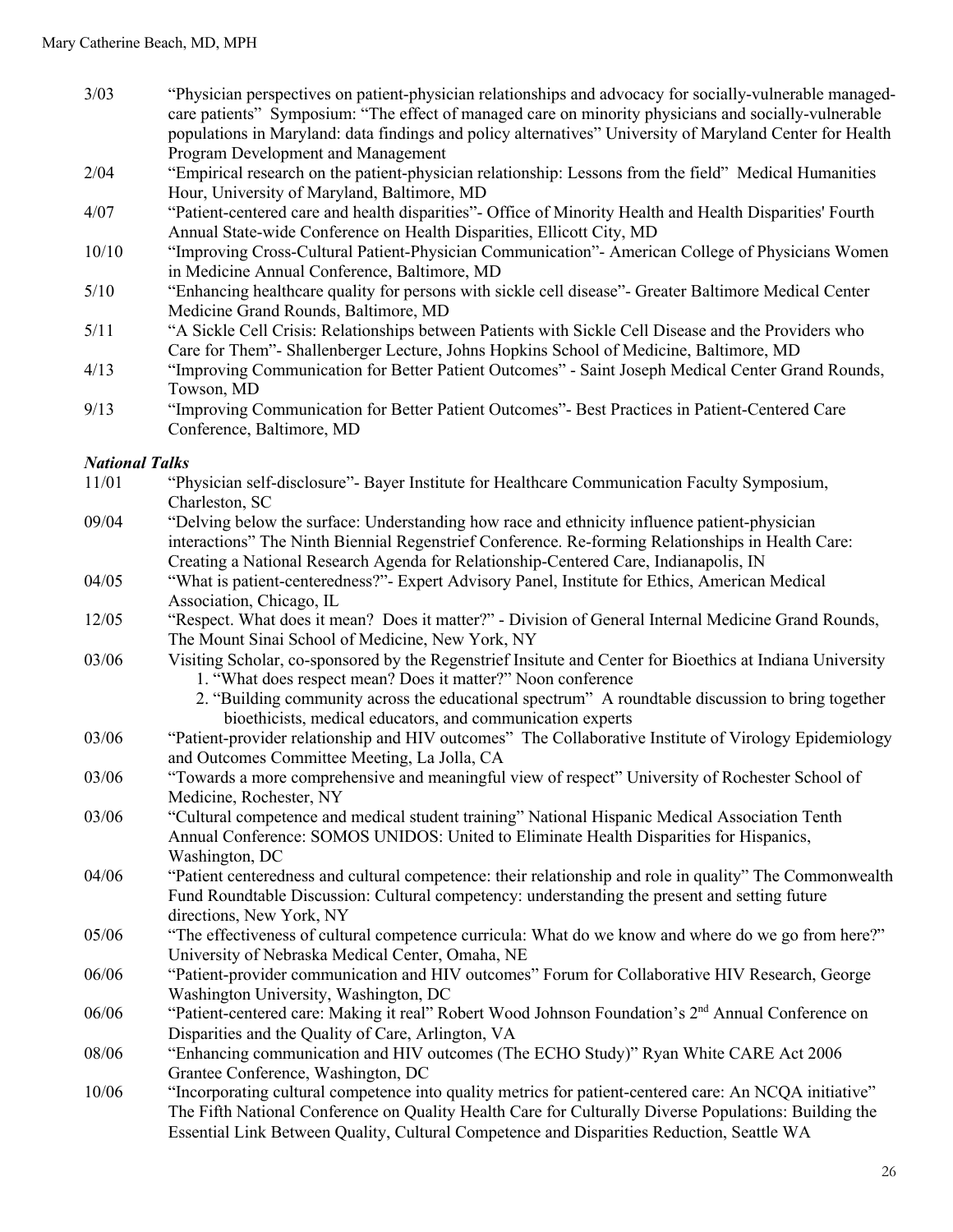| 03/07 |                                                                                                                |
|-------|----------------------------------------------------------------------------------------------------------------|
|       | "Health Literacy, Cultural Competence, and Patient-Centered Care: Similarities and Differences"                |
|       | Roundtable on Health Literacy, Institute of Medicine, Washington, DC                                           |
| 11/07 | "Overview of Medical Ethics and Professionalism" Apogee Physicians, Phoenix, AZ                                |
| 02/08 | "Barriers and Interventions to Improve Appropriate Use of Therapy for Patients with Sickle Cell Disease"       |
|       | NIH Consensus Development Conf: Hydroxyurea Treatment for Sickle Cell Disease, Bethesda, MD                    |
| 05/08 | "Patient-centeredness as an indicator of quality" Institute of Medicine Conference on Health Literacy,         |
|       | Disparities, and Quality Improvement, Newport Beach, CA                                                        |
| 08/08 | "Quality of Patient-Provider Communication in HIV Care" Ryan White CARE Act 2008 Grantee                       |
|       | Conference, Washington, DC                                                                                     |
| 09/08 | "Emotional dialogue in the Enhancing Communication and HIV Outcomes Study"- Tufts-New England                  |
|       | Medical Center, Boston, MA                                                                                     |
| 11/08 | "The role and relationship of cultural competence and patient-centeredness in health care quality,             |
|       | American College of Physician's Seventh Annual National Health Communication Conference, co-                   |
|       | sponsored by the Institute of Medicine, Washington, DC                                                         |
| 01/09 | "Activating Patients: Communication that Engages and Empowers" Meriter Hospital Grand Rounds,                  |
|       | Madison, WI                                                                                                    |
| 02/09 | "Training Physicians to Engage in Positive Patient-Physician Relationships" Mount Sinai School of              |
|       | Medicine Medical Education Grand Rounds, New York, NY                                                          |
| 2/09  | "Patient-Provider Communication for Better Patient Outcomes" Princeton Medical Center Grand Rounds,            |
|       | Princeton, NJ                                                                                                  |
| 05/09 | "Innovations in Patient-Provider Communication Research: Developing a Research Agenda for HIV                  |
|       | Care"- Northwestern University, Chicago, IL                                                                    |
| 09/09 | "Race/Ethnicity and Patient-Physician Relationships" NHLBI Working Group: Methods for Translational            |
|       | and CER Research in Pain Management for Sickle Cell Disease, Rockville, MD                                     |
| 04/10 | "Improving Communication between Doctors and Patients: Why and How?" New England Quality Care                  |
|       | Alliance, Needham, MA                                                                                          |
| 11/10 | "Experiences of People with Sickle Cell Disease seeking Health Care for Pain" James B. Herrick                 |
|       | Symposium: 100 Years of Sickle Cell Research, National Institutes of Health, Bethesda, MD                      |
| 03/12 | "Communication Quality: How do we know what's good?" Mount Sinai School of Medicine, New York                  |
| 04/12 | "Enhancing Communication in Clinical Care: Practical Tips to Improve Patient Outcomes" 28 <sup>th</sup> Annual |
|       | Family Medicine Conference, Austin, TX                                                                         |
|       |                                                                                                                |
| 12/12 | "Making Communication with Patients More Effective and Efficient" Annenberg Medical Center, Palm               |
|       | Springs, CA                                                                                                    |
| 12/12 | "Attitudes, Feelings, and Values: How do they impact patients? Can they be changed?" University of             |
|       | North Carolina Medical Ethics Grand Rounds, Chapel Hill, NC                                                    |
| 11/13 | "Quality of Care for Underserved Populations: A Roadmap for Improvement" The Quality Crusade,                  |
|       | Geisinger Health Plan, Scranton, PA                                                                            |
| 10/14 | "Clinician Emotions and Values: Risks and Benefits of Relationship-Centered Care" Relationship-                |
|       | Centered Health Law and Ethics Invitational Conference, Wake-Forest University School of Law, NC               |
| 11/14 | "Assessing Outcomes of Scholarly Concentrations Programs" Scholarly Concentrations Collaborative,              |
|       | AAMC Annual Learn Serve Lead Meeting, Chicago IL                                                               |
| 10/16 | Assessing the quality of physician communication: How do we know what 'quality' is? University of              |
|       | Massachusetts Medical School, Springfield, MA                                                                  |
| 11/17 | "Standards for Scholarly Projects" Scholarly Concentrations Collaborative, AAMC Annual Learn Serve             |
|       | Lead Meeting, Boston, MA                                                                                       |
| 04/20 | "Implicit Bias and Medical Education: Medicine, Moral Philosophy, and Linguistics" Dean's Teaching             |
|       | Fellowship Seminar Series, Visiting Professor, University of Rochester School of Medicine, Rochester,          |
|       | NY (delivered virtually due to COVID-19 travel restrictions)                                                   |
| 03/21 | "Rethinking Respect as the Moral Basis for Person-Centered Healthcare" Herbert Vaughan Visiting                |
|       | Professor, Brigham and Women's Hospital Division of General Internal Medicine, Boston, MA                      |
|       | (delivered virtually due to COVID-19 travel restrictions)                                                      |

# *International Talks*

"Problem-Solving in Response to Patient Emotion: Implications for Coding and Analysis"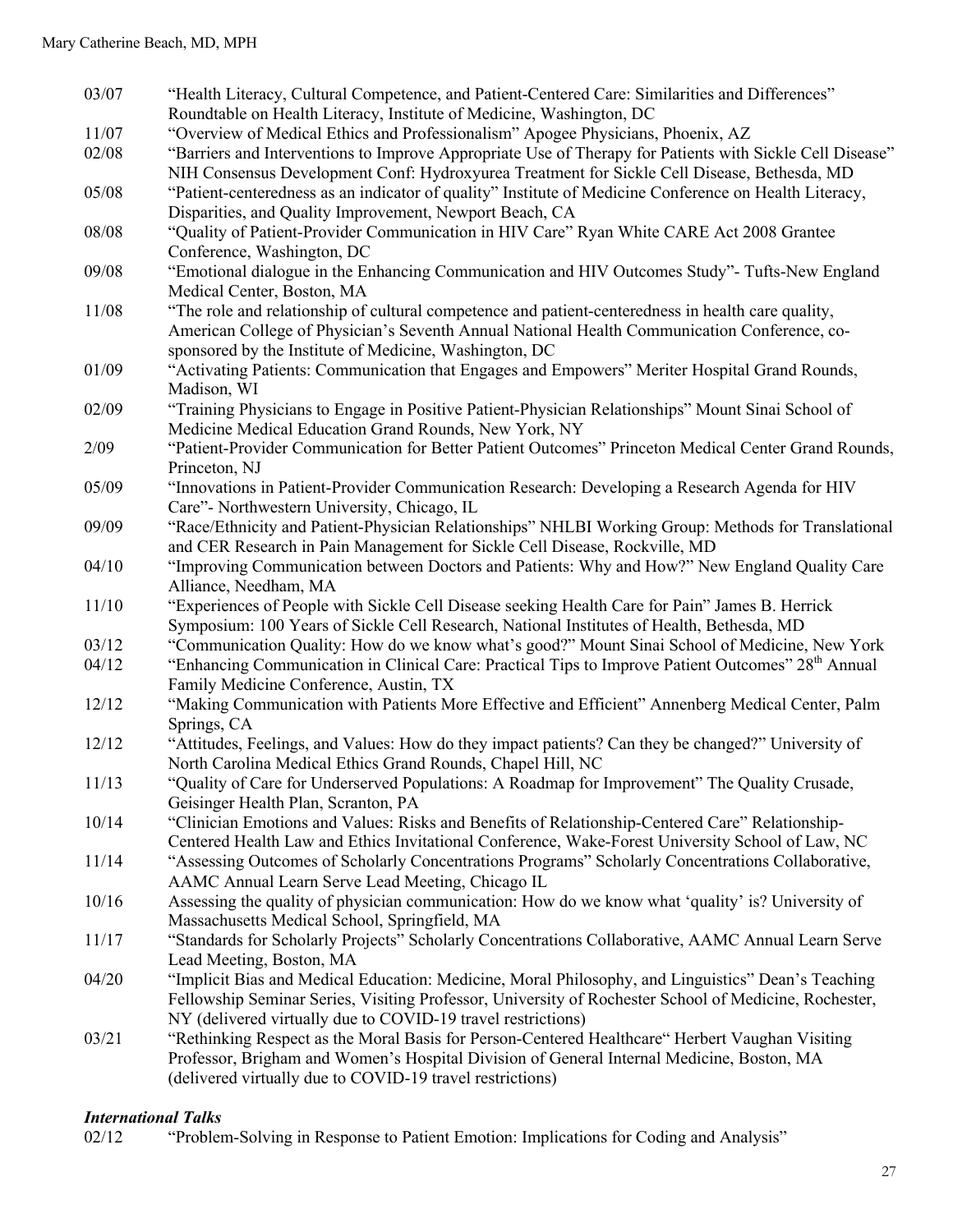|       | Invitational Conference: International Working Group on Coding Emotional Sequences                                |
|-------|-------------------------------------------------------------------------------------------------------------------|
|       | University of Verona, Verona, Italy                                                                               |
| 12/12 | "The Central Role of Respect in Cultural Competence" Keynote Address, 13 <sup>th</sup> RCMI International         |
|       | Symposium on Health Disparities, San Juan, Puerto Rico                                                            |
| 05/13 | "Respect in the Treatment of Sickle Cell Disease: An International Research Agenda" Dutch Hematology              |
|       | Meeting, Amsterdam Medical Center, Amsterdam, Netherlands                                                         |
| 09/13 | "Moral Implications of Physician Attitudes, Bias, and Stereotyping" Keynote Address, Protecting                   |
|       | Vulnerable Persons in Health Care Invitational Workshop, Geneva, Switzerland                                      |
| 01/14 | Invitational Lectures, Guest Faculty, Oslo Communication in Healthcare Education and Research                     |
|       | (OCHER) Annual Course, Oslo, Norway                                                                               |
|       | 1-"The use of mixed methods to study clinical effects of communication in medicine"                               |
|       | 2-"How can we study the effect of empathy on patient outcomes?"                                                   |
| 02/14 | "Linking Empathic Communication to Patient Outcomes: An International Proposal for Collaborative                  |
|       | Research" Verona Network on Sequence Analysis Annual Invitational Meeting, Verona, Italy                          |
| 05/14 | "Doctors Feel, Doctors Think, Doctors Communicate" Keynote Address, Well-being and Performance in                 |
|       | Medical Practice (Well-Med), Alexandroupolis, Greece                                                              |
| 06/14 | "Patient-Provider Communication in HIV Care" 9th International Conference on HIV Treatment and                    |
|       | Prevention Adherence, Miami, FL                                                                                   |
| 01/15 | "Developing a Scholarly Concentrations Program", Bezmialem University School of Medicine, Istanbul,               |
|       | Turkey                                                                                                            |
| 02/15 | "International Collaborative Research on the Impact of Empathy" Verona Network on Sequence Analysis               |
|       | Annual Invitational Meeting, Verona, Italy                                                                        |
| 08/15 | "Deepening Understanding of Communication using Mixed Methods Research", European Association of                  |
|       | Communication in Healthcare First Annual Summer Event, London, UK                                                 |
| 08/15 | "Optimizing Mentoring Relationships", Bezmialem University School of Medicine, Istanbul, Turkey                   |
| 02/16 | "Methods in Bioethics Research", Bezmialem University School of Medicine, Istanbul, Turkey                        |
| 02/16 | "Mixed Methods Research", Bezmialem University School of Medicine, Istanbul, Turkey                               |
| 01/17 | "Stigmatizing Language in Medical Records", Oslo Communication in Healthcare Education and                        |
|       | Research (OCHER) Annual Course, Oslo, Norway                                                                      |
| 10/17 | "Respect Respect" Mission in 5 Session at the International Conference on Communication in Healthcare,            |
| 11/17 | Baltimore, MD<br>"Successful Scholarship for Medical Students" Bezmialem University School of Medicine, Istanbul, |
|       | Turkey                                                                                                            |
| 03/18 | "Mindfulness and Empathic Orientation: Influences on Emotion Handling" Verona Coding Definitions of               |
|       | Emotional Sequences Invitational Meeting, Verona, Italy                                                           |
| 05/18 | "Mixed Methods Research" Bezmialem University School of Medicine, Istanbul, Turkey                                |
| 09/18 | "What is effective communication and how do we know? Ghent University, Ghent, Brussels                            |
| 02/20 | "Respect for Persons: An Ethical Foundation for Person-Centered Care" World Health Organization                   |
|       | Meeting on Development of Ethical Guidance on Person-Centered Approaches to Healthcare. Singapore.                |
|       | (delivered virtually due to COVID-19 travel restrictions)                                                         |

#### **Workshops/Symposia at National/International Meetings**

- 10/99 Faculty, Workshop entitled "Becoming a Better Role Model" at The Association of Program Directors in Internal Medicine's Annual National Meeting, Washington, DC
- 05/00 Coordinator, Precourse entitled "Quality End-of-Life Care: Overcoming Barriers and Effecting Change" at The Society of General Internal Medicine's Annual National Meeting, Boston, MA
- 05/01 Faculty, Precourse entitled "Steering Your Paper to Press: Tips from the JGIM Editorial Team" at The Society of General Internal Medicine's Annual National Meeting, San Diego, CA
- 04/06 Panelist & Speaker, Workshop entitled, "Medical Interviewing and Self-Disclosure: Rewards and Risks" at the Society of General Internal Medicine's Annual National Meeting, Los Angeles, CA
- 05/09 Panelist & Speaker, Symposium entitled, "Trust and Communication in Healthcare." Society of General Internal Medicine's Annual National Meeting, Miami, FL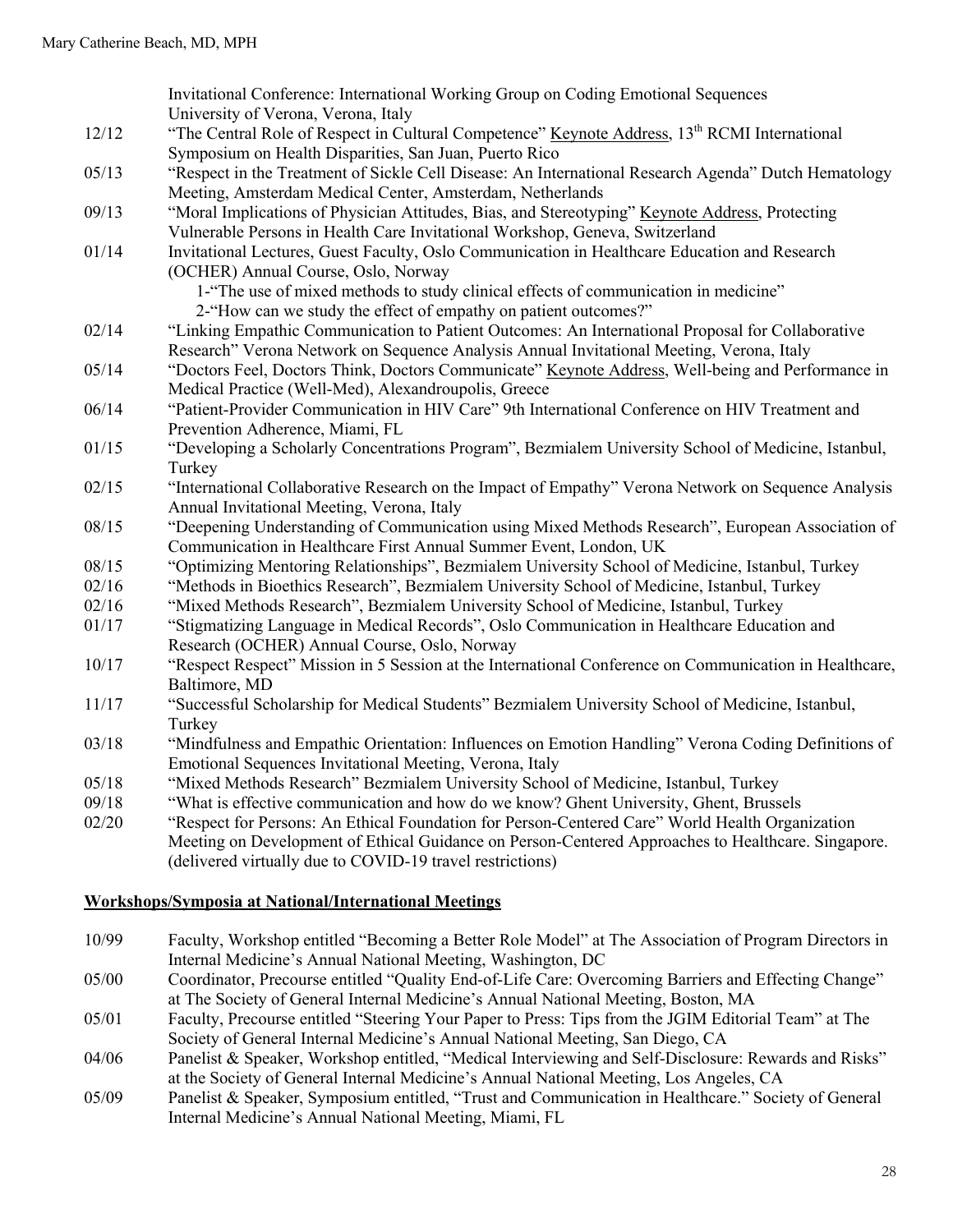- 05/10 Panelist & Speaker, Workshop entitled "Enhancing Communication with Patients about Medication Adherence." International AIDS Adherence Meeting, Miami, FL
- $09/10$  Panelist & Speaker, Workshop entitled, "Enhancing research on the impact of language barriers on healthcare communication" International Conference on Communication in Healthcare, Verona, Italy
- 10/11 Panelist & Speaker, Symposium entitled, "Boundaries in Patient-Provider Relationships" International Conference on Communication in Healthcare, Chicago, IL
- 09/12 Panelist & Speaker, Symposium entitled, "Implicit Racial Bias in Healthcare: An Ethical Analysis" International Conference on Communication in Healthcare, St. Andrews, Scotland
- 09/12 Panelist & Speaker, Symposium entitled, "Use of Analog Patients in Communication Research" International Conference on Communication in Healthcare, St. Andrews, Scotland
- 09/13 Panelist & Speaker, Symposium entitled, "Methodological Innovations in Coding Clinical Communication: Improving Specificity and Sensitivity for Appropriate Analysis of Particular
- Communication Functions" International Conference on Communication in Healthcare, Montreal, CA
- 10/15 Panelist & Speaker, Symposium entitled, "Scared Decision-Making" International Conference on Communication in Healthcare, New Orleans, MA
- 09/18 Discussant, Symposium entitled, "Choice awareness: just a small part of shared decision making but indispensable for the whole" International Conference on Communication in Healthcare, Porto, Portugal
- 09/18 Discussant, Symposium entitled, "Impact of Clinician Attitudes on Communication" International Conference on Communication in Healthcare, Porto, Portugal
- 09/18 Panelist & Speaker, Symposium entitled, "Shared decision making: for what types of decisions, for which reasons, and under which circumstances?" International Conference on Communication in Healthcare, Porto, Portugal

## **Oral Abstract Presentations at National/ International Meetings**

| May 1997        | Cobalamin Deficiency Presenting As Mixed Mania.<br>Society of General Internal Medicine Annual National Meeting, Washington, DC                                                                                                                |
|-----------------|------------------------------------------------------------------------------------------------------------------------------------------------------------------------------------------------------------------------------------------------|
| <b>May 2000</b> | Patient Response to Office Visits in which Physician Self- Disclosure Occurs.<br>Society of General Internal Medicine Annual National Meeting, Boston, MA                                                                                      |
| June 2001       | Patient loyalty, managed care, and physician career satisfaction.<br>NRSA Research Trainees Meeting, Atlanta, GA                                                                                                                               |
| Oct 2001        | How does the public respond to cost-effectiveness data?<br>Society for Medical Decision- Making Annual National Meeting, San Diego, CA<br><b>Plenary Session Top Selected Abstract</b>                                                         |
| May 2002        | What do physicians tell patients about themselves? A qualitative analysis of physician self-disclosure.<br>Society of General Internal Medicine Annual National Meeting, Atlanta, GA<br><b>Finalist for Lipkin Award</b>                       |
| Dec 2003        | Importance of Physician Respect in Primary Care of Underserved Populations<br>Robert Wood Johnson Generalist Physician Scholar's Annual Meeting, Houston, TX                                                                                   |
| May 2004        | Patient perspectives on the relative importance of respect for autonomy compared to respect for<br>persons.<br>Society of General Internal Medicine Annual National Meeting, Chicago, IL                                                       |
| May 2004        | Cultural competence: A systematic review of health care provider educational interventions.<br>Society of General Internal Medicine Annual National Meeting, Chicago, IL<br><b>Theme Plenary Session</b><br><b>Finalist for Holmosky Award</b> |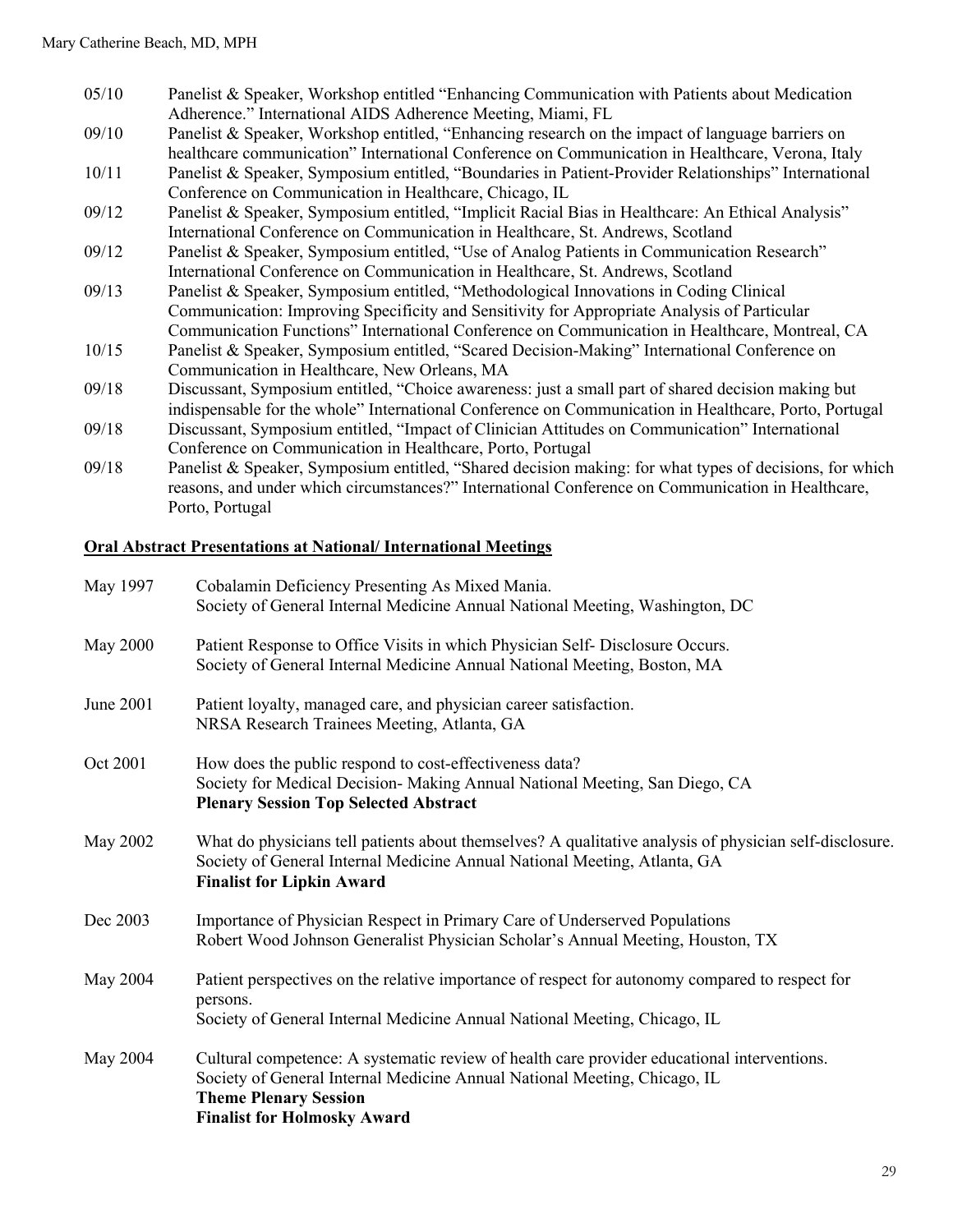| June 2004  | Cultural competence: A systematic review of health care provider educational interventions<br>Academy Health Annual Research Meeting, San Diego, CA                                                                  |
|------------|----------------------------------------------------------------------------------------------------------------------------------------------------------------------------------------------------------------------|
| Sept 2004  | Patient perspective on the relative importance of respect for autonomy compared to respect for<br>persons. European Association for Communication in Healthcare Biannual International Meeting,<br>Brugge, Belgium   |
| Sept 2004  | The ethical foundation for patient-centeredness: Is it "just the right thing to do?"<br>European Association for Communication in Healthcare Biannual International Meeting, Brugge,<br>Belgium                      |
| Oct 2004   | The relative importance of respect for autonomy compared to respect for persons. Association of<br>Bioethics and Humanities Annual Research Meeting, Philadelphia, PA                                                |
| May 2005   | Are physicians attitudes of respect associated with measurable differences in their communication<br>behavior with patients?<br>Society of General Internal Medicine Annual National Meeting, New Orleans, LA        |
| May 2005   | Can patient-centered attitudes reduce racial/ethnic disparities in care?<br>Society of General Internal Medicine Annual National Meeting, New Orleans, LA                                                            |
| May 2005   | Importance of patient-provider relationship to receipt of and adherence to HAART.<br>Society of General Internal Medicine Annual National Meeting, New Orleans, LA                                                   |
| Oct 2005   | Are physicians attitudes of respect associated with measurable differences in their communication<br>behavior with patients?<br>International Conference on Communication in Healthcare, Chicago, IL                 |
| Oct 2005   | Can patient-centered attitudes reduce racial/ethnic disparities in care?<br>International Conference on Communication in Healthcare, Chicago, IL                                                                     |
| Oct 2005   | What does 'respect' mean? Important misconceptions regarding the moral obligation of health<br>professionals to respect patients.<br>American Society for Bioethics and Humanities Annual National Meeting, Wash, DC |
| April 2006 | Is patients' preferred involvement in health decisions related to outcomes for patients with HIV?<br>Society of General Internal Medicine's 2006 Annual National Meeting, Los Angeles, CA                            |
| Nov 2006   | Respect in Healthcare among Underserved Populations.<br>Robert Wood Johnson Generalist Physician Faculty Scholars Meeting, San Antonio, TX                                                                           |
| April 2007 | Healthcare Delivery for Sickle Cell Disease: Clinical and Patient-Reported Measures of Quality<br>Society of General Internal Medicine's 2007 Annual National Meeting, Toronto, Canada                               |
| April 2007 | Is Health Literacy Associated With Patient and Physician Communication Behaviors?<br>Society of General Internal Medicine's 2007 Annual National Meeting, Toronto, Canada                                            |
| June 2007  | Is patients' preferred involvement in health decisions related to outcomes for patients with HIV?<br>International Conference on Communication, Medicine & Ethics (COMET), University of Lugano,<br>Switzerland      |
| Sept 2007  | Clinical and Patient-Reported Measures of Quality for Vaso-Occlusive Crisis<br>35th Anniversary of the SCDP-SCDDA Convention, Washington, DC                                                                         |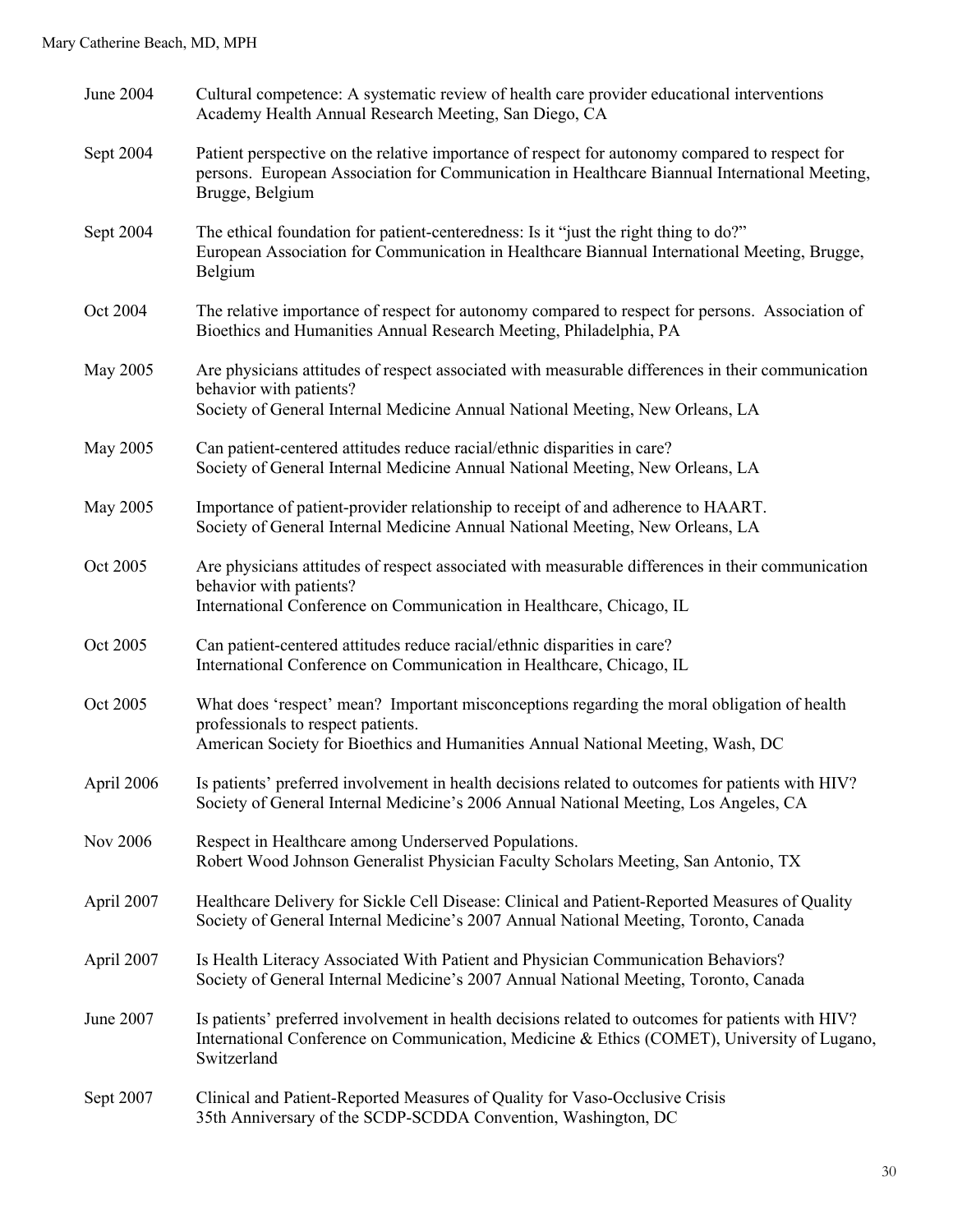#### Mary Catherine Beach, MD, MPH

| Oct 2007    | Is Health Literacy Associated With Patient and Physician Communication Behaviors?<br>International Conference on Communication in Healthcare, Charleston, SC                                                                               |
|-------------|--------------------------------------------------------------------------------------------------------------------------------------------------------------------------------------------------------------------------------------------|
| August 2008 | Positive provider regard for patients is associated with better outcomes for African American but not<br>white HIV-infected patients. European Association for Communication in Healthcare Biannual<br>International Meeting, Oslo, Norway |
| August 2008 | Are mindfulness and empathy among healthcare providers associated with more positive patient<br>outcomes? European Association for Communication in Healthcare Biannual International Meeting,<br>Oslo, Norway                             |
| May 2009    | Mindfulness and empathy among healthcare providers: Associations with patient outcomes<br>Society of General Internal Medicine Annual National Meeting, Miami, FL                                                                          |
| May 2009    | Racial/ethnic differences in patient-provider communication in HIV care<br>Society of General Internal Medicine Annual National Meeting, Miami, FL                                                                                         |
| June 2009   | The role of partnership in creating an effective therapeutic alliance.<br>International Conference on Communication, Medicine & Ethics (COMET), University of Cardiff,<br>Wales                                                            |
| Oct 2009    | Impact of a Communication Skills Training Program on Patient-Physician Dialogue about Medication<br>Adherence in HIV Care. International Conference on Communication in Healthcare, Miami, FL                                              |
| Oct 2009    | Racial/ethnic differences in patient-provider communication in HIV care<br>International Conference on Communication in Healthcare, Miami, FL                                                                                              |
| Oct 2009    | Health-related trust: why does it matter?<br>International Conference on Communication in Healthcare, Miami, FL                                                                                                                            |
| Oct 2009    | The Elephant in the Room: Addressing Emotion in the Teaching of Clinical Ethics<br>American Society of Bioethics and Humanities National Meeting, Washington, DC                                                                           |
| April 2010  | Improving Clinician Attitudes towards Patients with Sickle Cell Disease: The Impact of a Brief Film<br>Sickle Cell: The Next 100 Years. De Montfort University, Leicester, England                                                         |
| May 2010    | Effects of a patient and provider intervention to enhance communication about medication adherence<br>in HIV care. International HIV Adherence Meeting Miami, FL                                                                           |
| June 2010   | Improving Clinician Attitudes towards Patients with Sickle Cell Disease: The Impact of a Brief Film<br>COMET 2010, Boston, MA                                                                                                              |
| June 2010   | Patient-centered communication and patient satisfaction: Are associations similar across racial/ethnic<br>groups? COMET 2010, Boston, MA                                                                                                   |
| Sept 2010   | Impact of Film on Clinician Attitudes towards Patients with Sickle Cell Disease<br>International Conference on Communication in Healthcare, Verona, Italy                                                                                  |
| Sept 2010   | Nobody likes their doctor to talk too much<br>International Conference on Communication in Healthcare, Verona, Italy                                                                                                                       |
| June 2012   | Patient-Provider Communication about Initiation of Antiretroviral Medication: Opportunities for<br>Improvement. International HIV Adherence Meeting, Miami, Florida                                                                        |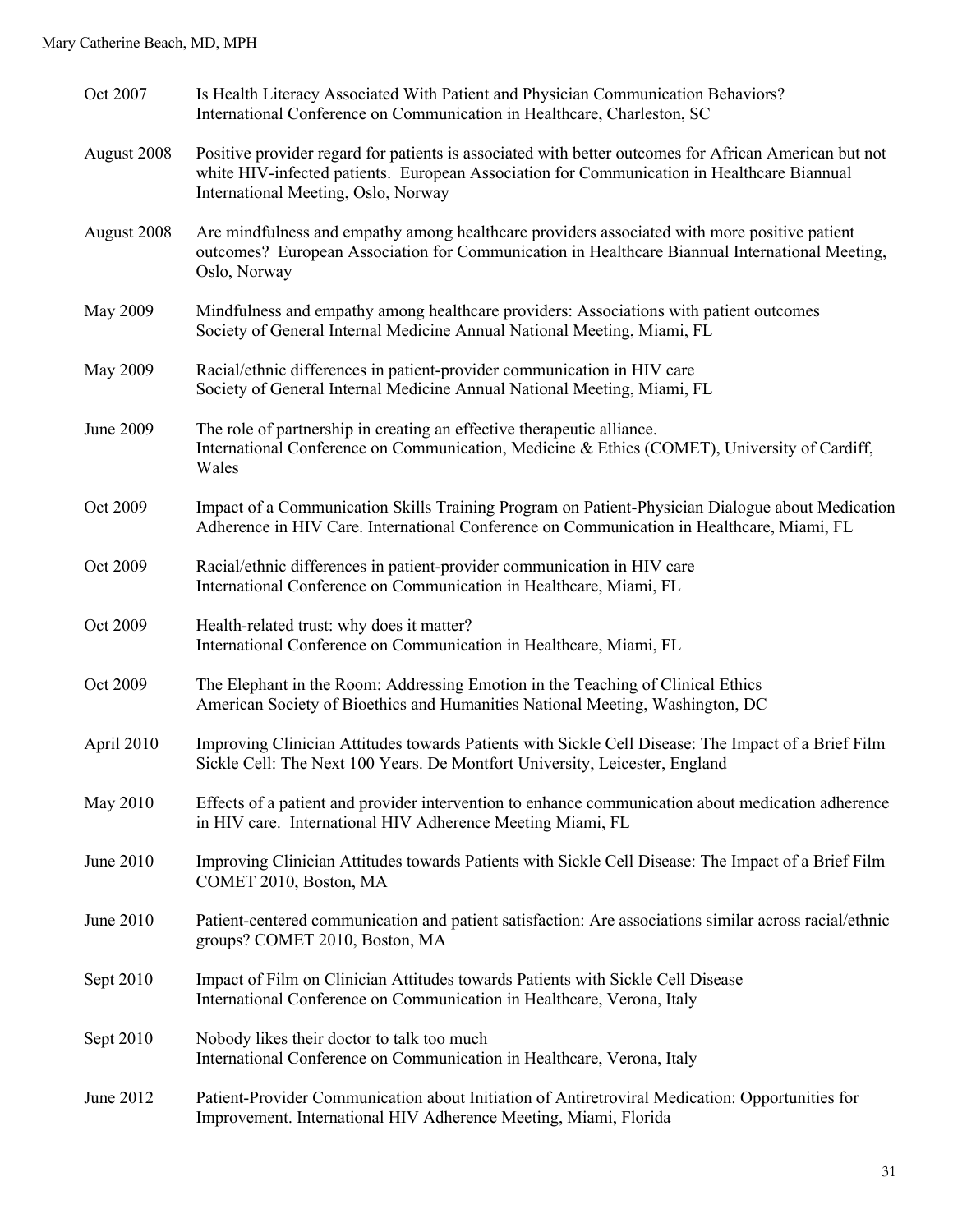| June 2011        | Agenda-Setting in Routine Ambulatory Encounters<br>COMET 2011, Nottingham, England                                                                                                                                                                                            |
|------------------|-------------------------------------------------------------------------------------------------------------------------------------------------------------------------------------------------------------------------------------------------------------------------------|
| June 2011        | "We're not going there:" An Analysis of Patient-Provider Communication about Narcotic Pain<br>Medication. COMET 2011 Nottingham, England                                                                                                                                      |
| June 2011        | A new perspective on missed empathic opportunities<br>COMET 2011 Nottingham, England                                                                                                                                                                                          |
| June 2012        | Quality of Patient-Provider Communication about Initiation of Antiretroviral Medication<br>COMET 2012 Trondheim, Norway                                                                                                                                                       |
| Sept 2012        | Patient-Provider Communication about Initiation of Antiretroviral Medication: Opportunities for<br>Improvement. International Conference on Communication in Healthcare St. Andrews, Scotland                                                                                 |
| Oct 2012         | Quality of Patient-Provider Communication about Initiation of Antiretroviral Medication<br>American Academy on Communication in Healthcare Teaching and Research Forum<br>Providence, Rhode Island                                                                            |
| May 2013         | Willingness to Participate in Clinical Research among Patients with Sickle Cell Disease<br>Society of General Internal Medicine Annual National Meeting, Denver, Colorado                                                                                                     |
| April 2014       | Effects of Minimal vs. Intensive Intervention to Enhance Motivational Interviewing in HIV Care<br>Society of General Internal Medicine Annual National Meeting, San Diego, California                                                                                         |
| June 2014        | Effects of Minimal vs. Intensive Intervention to Enhance Motivational Interviewing in HIV Care<br>COMET 2014 Lugano, Switzerland                                                                                                                                              |
| June 2014        | What patient characteristics engender a respectful affect among physicians?<br>COMET 2014 Lugano, Switzerland                                                                                                                                                                 |
| Oct 2014         | Effects of Minimal vs. Intensive Intervention to Enhance Motivational Interviewing in HIV Care<br>American Academy on Communication in Healthcare Teaching and Research Forum, Orlando, FL<br>International Conference on Communication in Healthcare, Amsterdam, Netherlands |
| Oct 2014         | What patient characteristics engender a respectful affect among physicians?<br>American Academy on Communication in Healthcare Teaching and Research Forum, Orlando, FL                                                                                                       |
| <b>July 2016</b> | Language used in Medical Records May Reflect Bias<br>COMET 2016 Aalborg, Denmark<br>Sept 2016 International Conference on Communication in Healthcare, Heidelberg, Germany                                                                                                    |
| Sept 2016        | Radiologist communication during breast imaging: a systematic review<br>International Conference on Communication in Healthcare, Heidelberg, Germany                                                                                                                          |
| <b>July 2018</b> | Positive and Negative Attitudes Reflected in Medical Records<br>COMET 2018 Birmingham, United Kingdom                                                                                                                                                                         |
| Oct 2017         | Testimonial Injustice in Patient Medical Records, American Society of Bioethics and Humanities<br>National Annual Meeting, Los Angeles, CA                                                                                                                                    |
| Sept 2018        | Association of Clinician Mindfulness and Empathy with Response to Patient Cues and Concerns<br>International Conference on Communication in Healthcare, Porto, Portugal                                                                                                       |